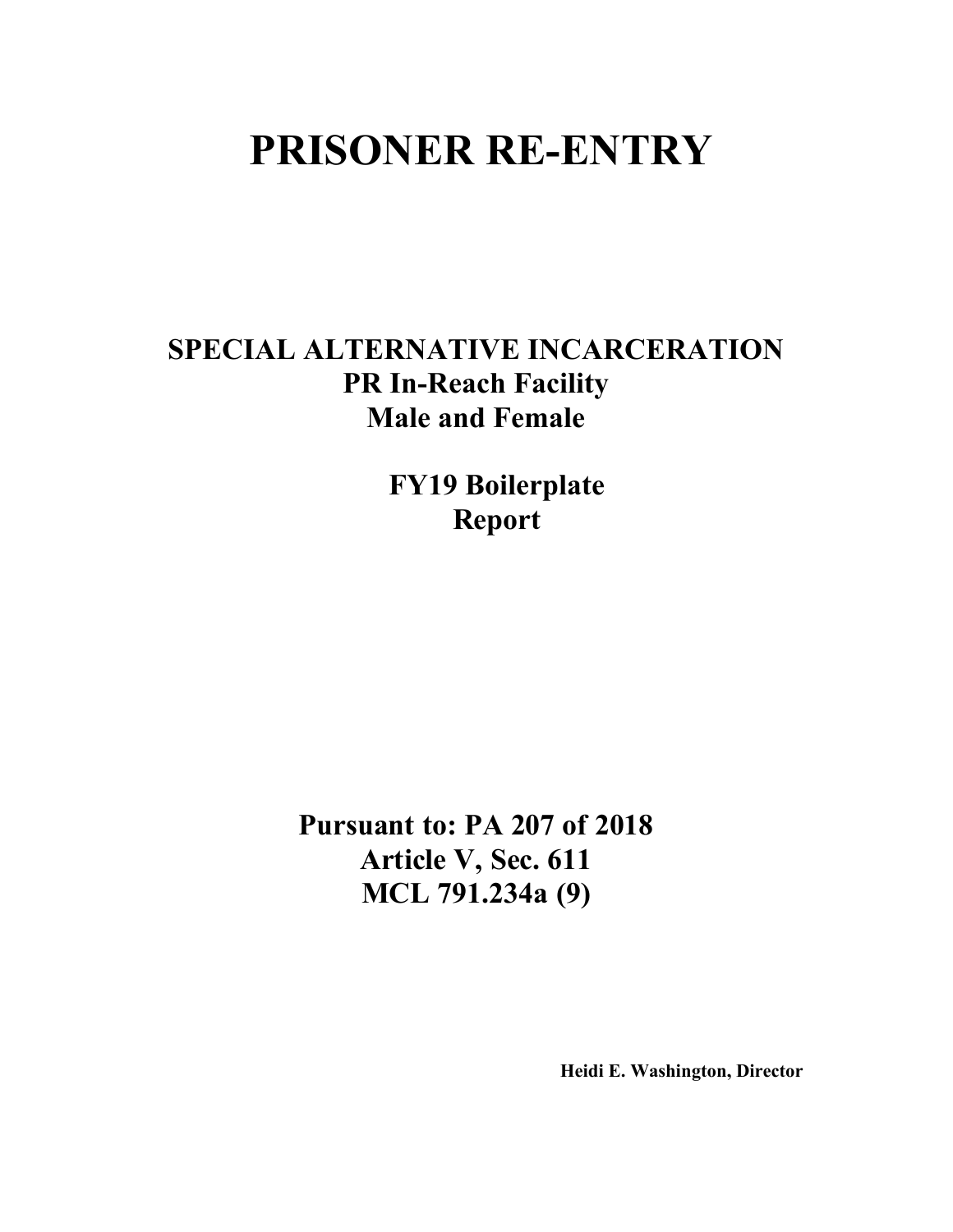## *REPORT HIGHLIGHTS*

- 464 SAI male prisoners from 62 counties and 296 male probationers from 37 counties were enrolled in the program.
- 30.6% of the male prisoners, 18.7% of the male probationers, and 4.8% of the In Reach male prisoners (IRM) enrolled in the program were serving for drug related offenses.
- 427 SAI male prisoners and 239 male probationers successfully completed the program. The successful completion rates were 96.4% for SAI male prisoners and 88.2% for male probationers.
- 104 In Reach male prisoners (IRM) from 32 counties were enrolled in the program.
- 151 IRM prisoners successfully completed the program. The successful completion rate was 90.4%.
- The program is cost effective as compared to prison.
- 155 male offenders earned their GED Certificates while enrolled in the program.
- 62 SAI female prisoners from 35 counties and 54 female probationers from 24 counties were enrolled in the program.
- 56.2% of the female prisoners 44.4% of the female probationers and 0% of the In Reach female prisoners (IRF) enrolled in the program were serving for drug related offenses.
- 34 SAI female prisoners and 26 female probationers successfully completed the program (includes prisoners/probationers enrolled in 2017 but graduated in 2018). The successful completion rates were 54.8% for SAI female prisoners and 48.1% for female probationers.
- The program is cost effective as compared to prison.
- 17 female offenders earned their GED Certificates while enrolled in the program.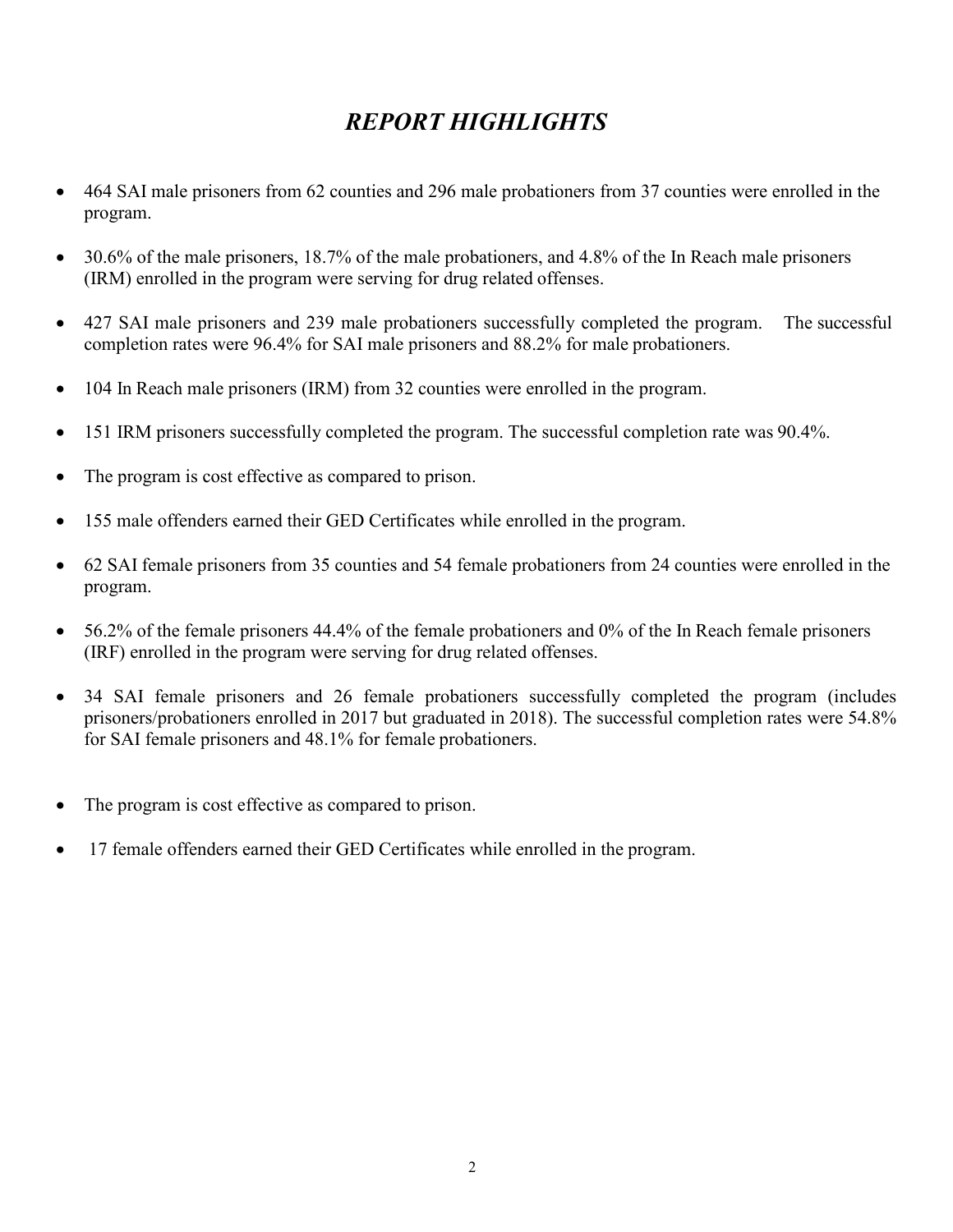|                                                                              | Page            |
|------------------------------------------------------------------------------|-----------------|
| What is Offender Re-Entry                                                    | $4 - 6$         |
| Special Alternative Incarceration                                            | $7 - 10$        |
| <b>Program Cost Effectiveness</b>                                            | 11              |
| Evening Educational and Re-Entry Programming                                 | 11              |
| Male- Summary of 2018 Probationer Program Statistics                         | 12              |
| Male- Summary of 2018 SAI Prisoner Program Statistics                        | 13              |
| Male- Summary of 2018 In-Reach Male Prisoner (IRM) Statistics                | 14              |
| Male-Probationer Admissions by Offense Type                                  | 15              |
| Male-Prisoner Admissions by Offense Type                                     | 16              |
| Male- In Reach Prisoner Admission by Offense Type                            | 17              |
| Female- Summary of 2018 Probationer Program Statistics                       | 18              |
| Female- Summary of 2018 SAI Prisoner Program Statistics                      | 19              |
| Female-Probationer Admissions by Offense Type                                | 20              |
| Female-Prisoner Admissions by Offense Type                                   | 21              |
| Comparison of Outcomes SAI-Prison vs. Non-SAI                                | $22 - 24$       |
| <b>APPENDICES A-N (Males and Females)</b>                                    |                 |
| 2018 Admissions by County - Probationer<br>A.                                | $25 - 28$       |
| 2018 Admissions by County - SAI Prisoner<br><b>B.</b>                        | 29-32           |
| 2018 Admissions by County - In Reach Prisoner (Males)<br>$\overline{C}$ .    | $33 - 34$       |
| D.<br>2018 Admissions by Month                                               | $35 - 36$       |
| $\, {\bf E}$<br>2018 Admissions by Gender                                    | $\overline{37}$ |
| $\overline{F}$ .<br>2018 Monthly Population Totals                           | 38-39           |
| $\overline{G}$ .<br>2018 Program Outcomes by County - Probationer            | $40-43$         |
| H.<br>2018 Program Outcomes by County - Prisoner                             | 44-47           |
| $\overline{I}$ .<br>2018 Program Outcomes by County - In Reach Male Prisoner | 48-49           |
| J.<br>2018 Monthly Program Outcomes - Prisoner                               | 50              |
| K.<br>2018 Monthly Program Outcomes - Probationer                            | 51              |
| L.<br>2018 Monthly Program Outcomes - In Reach Prisoner (Males)              | 52              |
| M.<br>2018 Graduates by Gender                                               | $53 - 54$       |
| $\overline{N}$ .<br>Comparative Program Outcomes - 2017 and 2018             | 55-57           |

### **TABLE OF CONTENTS**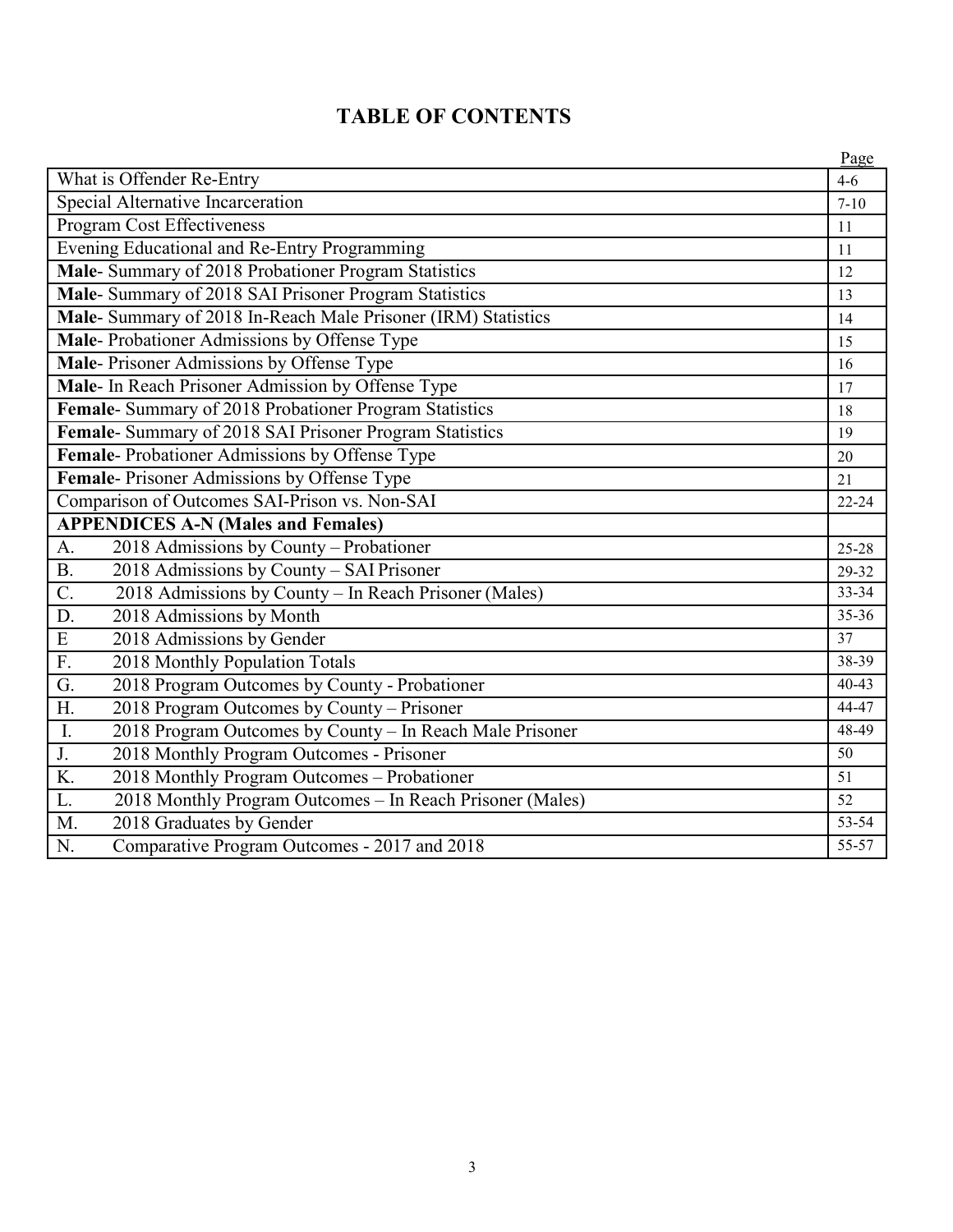## **What is Offender Re-Entry?**

Offender Re-entry is the process of leaving prison or jail and returning to society. All former offenders experience re-entry into the community whether they are released on parole or without supervision. With successful re-entry, there are great benefits to the community including improved public safety, a tremendous cost savings by reducing the chances for recidivism, and the long-term reintegration of the former offender.

#### **The Offender Success Vision**

The **VISION** of Offender Success (OS) is that every offender released from prison will have the tools needed to succeed in the community.

#### **The OS Mission**

The **MISSION** of OS is to reduce crime by implementing a seamless plan of services and supervision developed with each prisoner–delivered through state and local collaboration–from the time of their entry into prison through their transition, reintegration, and aftercare in the community.

## **The Three-Phase, Decision-Point OS Model**

The OS Model involves improved decision making at critical decision points in the three phases of the custody, release, and community supervision/discharge process. The Special Alternative Incarceration Program encompasses both the Getting Ready and Going Home phases.

#### **GETTING READY**

The institutional phase describes the details of events and responsibilities that occur during the prisoner's imprisonment from admission until the point of the parole decision and involves two major decision points:

- 1. Assessment and classification: Measuring the prisoner's risks, needs, and strengths.
- 2. Prisoner programming: Assignments to reduce risk, address need, and build on strengths.

Participation in each program is the result of assessing each offender's strengths and weaknesses using the Correctional Offender Management Profiling for Alternative Sanctions (COMPAS) and the Transition Accountability Plan (TAP).

The evidence-based programs provided during the offender's SAI experience are:

Cognitive Behavioral Restructuring (Male): Thinking Matters, Journaling (thinking report format), Cage Your Rage, Victim Awareness, Advanced Substance Abuse Therapy, and Domestic Violence (Bridge)

Cognitive Behavioral Restructuring (Female): Phase II Outpatient Substance Abuse Treatment, Seeking Safety - (PTSD and Substance Abuse/Social Support), Moving On and Meridians (for women who have used force in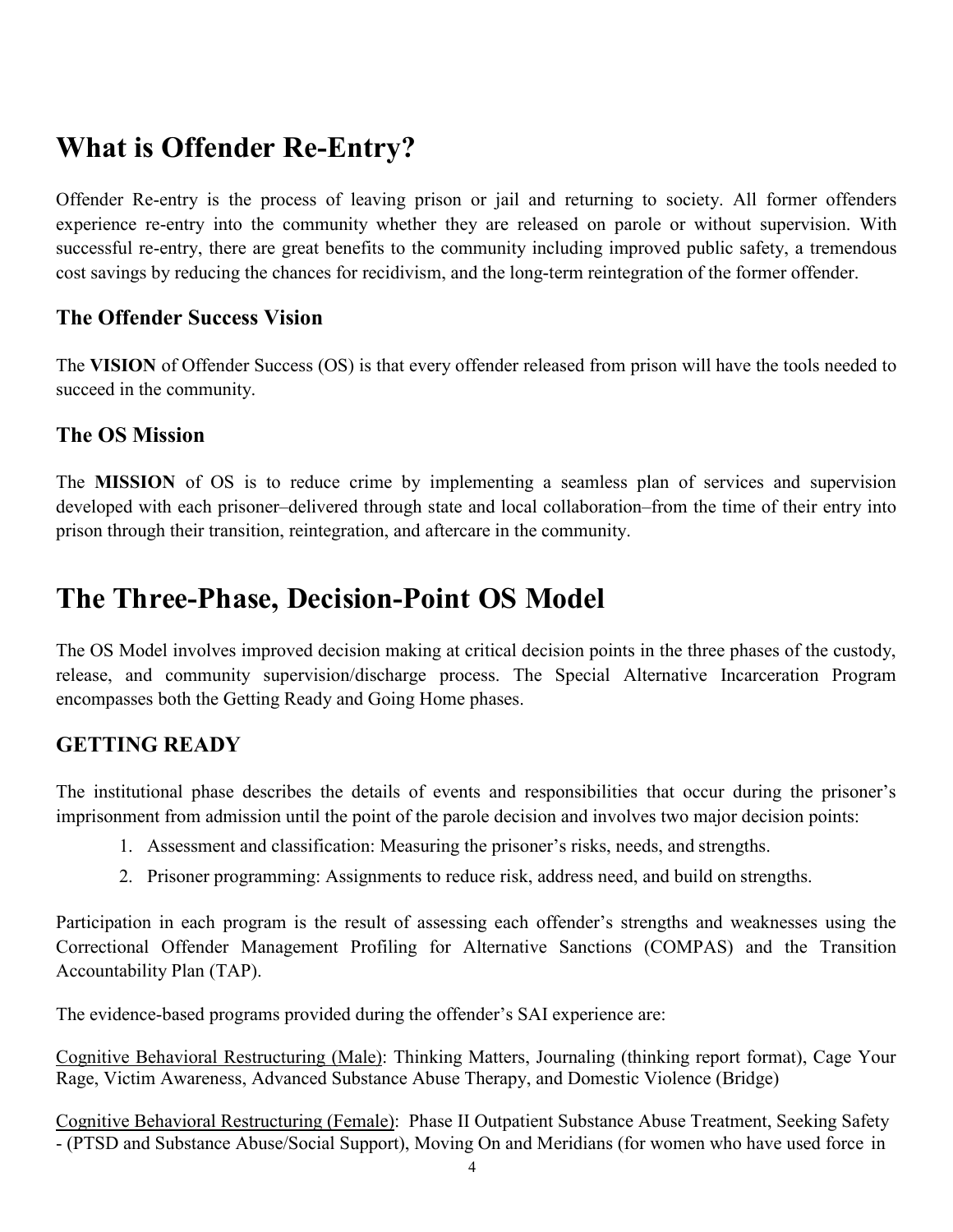an inmate partner relationship)

#### Family/Community Structure (Male):

Family Reunification, Family Focus Meeting, Premarital Interpersonal Choices and Knowledge (PICK a Partner), Smart Steps for Step Families, Religious Services, Transition Team Visits and In-Reach Services.

#### Family/Community Structure (Female):

Family Reunification, Family Focus, Parenting, Self-Determination, Religious Services, New Direction/New Freedom (faith-based reintegration program/voluntary participation), Transition Team Meetings and In-Reach Services.

Education: Employment Readiness, Digital Literary and GED

Daily Living Skills:

Pre-Release, Getting it Right (Change Plan, Relapse Prevention, Manage My Life, Responsive Thinking and Personal Growth), Winning at Work, Employment Counseling, Public Works and Institutional Work Assignments.

Daily Living Skills (Female): The following were added on 8/1/18: Nutrition, Life Skills and Financial Planning.

#### Self-Discipline:

Interaction within a highly structured disciplined setting-Offenders rise at 6:00 A.M., attend programs and work assignments throughout the day and participate in physical exercise. (Exercise designed for the offender's physical ability) Bed time is at 10:00 P.M. There are no individual televisions, radios, games or other distractions that prevent the offender from learning and applying the skills they learn while incarcerated in the SAI Program. The offender is challenged mentally, emotionally and physically while at SAI.

#### **GOING HOME**

The second phase is the going home phase and involves the transition to the community and begins before the prisoner's target release date. In this phase, highly specific re-entry plans are organized that address housing, employment, and services to address addiction and mental illness. Phase Two involves the next two major decision points:

- 3. Prisoner release preparation: Developing a strong, public-safety-conscious parole plan.
- 4. Release decision making: Improving parole release guidelines.

The second phase is the "Going home or transitioning from prison to the community" phase. Prior to re-entering the community, a plan utilizing community in-reach resources is developed in collaboration with the offender and those state and local resources.

The community plan is designed to enhance public safety by effective risk management, treatment programs, offender accountability and community and victim participation. These plans are developed prior to the offender leaving SAI with the assistance of Transition Teams.

During the Transition Team or "In-reach" meeting, the offender is introduced to their parole or probation agent.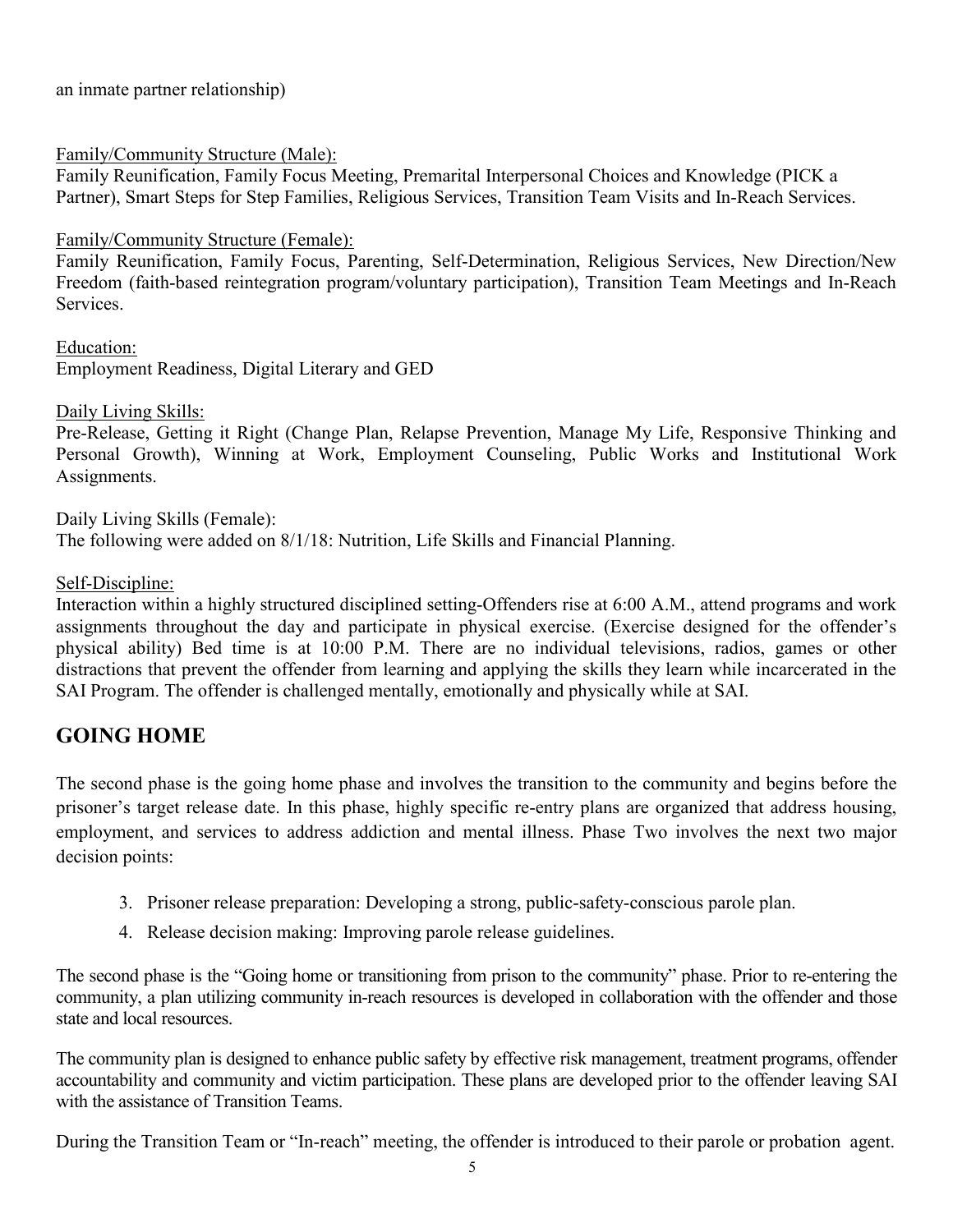The agent will discuss their home placement and brief initial reporting instructions. Transition Team members from various service providers will be present at the meeting to inquire as to what services the offender will initially require upon release. The offender is allowed the opportunity to discuss or ask questions regarding their release and transition.

### **STAYING HOME**

The community and discharge phase begin when the prisoner is released from prison and continues until discharge from community parole supervision. In this phase, it is the responsibility of the former prisoner, human services providers, and the offender's network of community supports and mentors to assure continued success. Phase Three involves the final three major decision points of the transition process:

- 5. Supervision and services: Providing flexible and firm supervision and services.
- 6. Revocation decision making: Using graduated sanctions to respond to behavior.
- 7. Discharge and aftercare: Determining community responsibility to "take over" the case.

Upon release from Special Alternative Incarceration, prisoners are placed on parole for a minimum of 18 months at the expiration of their minimum sentence, or as determined by the Parole Board. The first 120 days of any trainee released from SAI will be under intense supervision. For the first 120 days of this period, the offender will be on tether. After the intensive supervision period, the offender will transfer to either a regular parole caseload or a regular probation case.

### **Special Alternative Incarceration Program\***

The Special Alternative Incarceration Program (SAI) has been established as a Prisoner Re-Entry (PR) In-Reach Facility. Early on in this transition it was evident that SAI needed to make and be able to demonstrate significant changes in its structure and operation to meet the standards of Evidence Based Practice established in the OS Model. The SAI program provides for a decrease in the costs of incarceration by reducing the need for premium bed space for more extended periods of time. SAI is unique in the sense that they are a Phase I (Getting Ready) and a Phase II (Going Home) facility requiring the approval of the offender's judge and/or Parole Board to participate in the 90 day program. The program and structural (evidence based) modifications to the SAI program that have been fully implemented are:

#### **SAI**

**In-reach facility:** Focus on individual risks and needs. Provides programming to address these risks and needs.

#### *1. Assessment and classification:*

Each offender who enters SAI has a COMPAS profile which is used by the classification director in assigning the offender to programs and work assignments that will increase their knowledge and provide the tools to become successful in the community upon their release. Offenders are now provided specific and appropriate responsive programming based upon their individual strengths and needs as profiled by the COMPAS and entered into the Transition Accountability Plan.

#### *2. Offender programming (Male)***:**

The programming menus at SAI consist of the following to meet the goals of PR and the programming standards. These programs are delivered in a 90 day period.

• Thinking Matters (Cognitive Behavioral Program)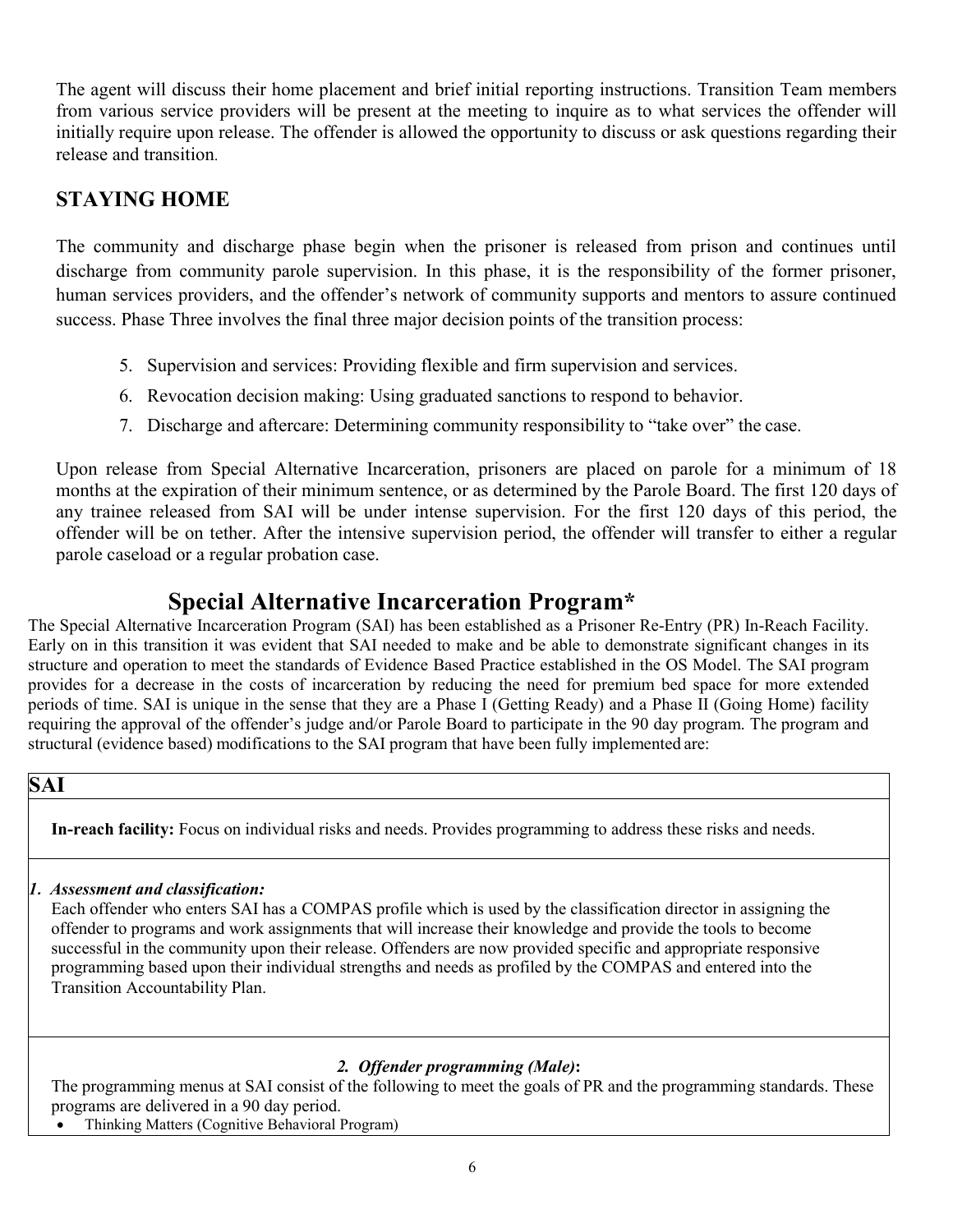- Cage Your Rage (Cognitive Behavioral Program)
- Journaling -Thinking Reports (Cognitive Behavioral Program)
- Domestic Violence (Bridges)
- Victim Awareness
- Family Reunification Education Workshop
- Family Focus Meetings
- Premarital Interpersonal Choices and Knowledge (PICK a Partner)
- Smart Steps for Step Families
- Advanced Substance Abuse Therapy (ASAT) provided by Catholic Charities
- GED
- Employment Readiness
- Pre-Release Vocational Educational Planning
- Getting it Right
- Employment Counseling
- Winning at Work

#### *Offender programming* **(Female):**

The programming menus at SAI consist of the following to meet the goals of OS and the programming standards. These programs are delivered in a 90 day period:

- Family Reunification Meetings
- Family Focus Workshops
- Substance Abuse treatment provided by contracted agency
- GED
- Employment Readiness & Digital Literacy
- Seeking Safety
- Moving On
- **Meridians**
- Self Determination
- Parenting
- New Direction/New Freedom provided by Prison Fellowship
- Nutrition (added 8/1/18)
- Life Skills (added 8/1/18)
- Financial Planning (added 8/1/18)

#### *3. Release decision making***:**

The COMPAS and Transitional Accountability Plan are used in developing the offender's release plan. All offenders entering SAI are either given automatic paroles or probation depending on the successful 90 day completion. A corrections program coordinator enters the COMPAS profile into the Transition Accountability Plan. This entry is created by COMPAS Assessment, criminal history and the trainee interview. The Transition Accountability Plan (TAP) is used to identify programming and needed intervention to reduce recidivism

The TAP profile is used by the classification director to classify trainees to the programs needed to strengthen weaknesses and to strengthen the existing skills of an offender to become successful in the community. Once the programs are completed, the completion and evaluation for SAI offender is entered into the TAP by the classification director. Completion and offender progress evaluation is provided by a supplemental 363 which was developed for SAI study evaluation purposes. This supplemental form provides both qualitative and quantitative information that allows for better audit information gathering and release decision making.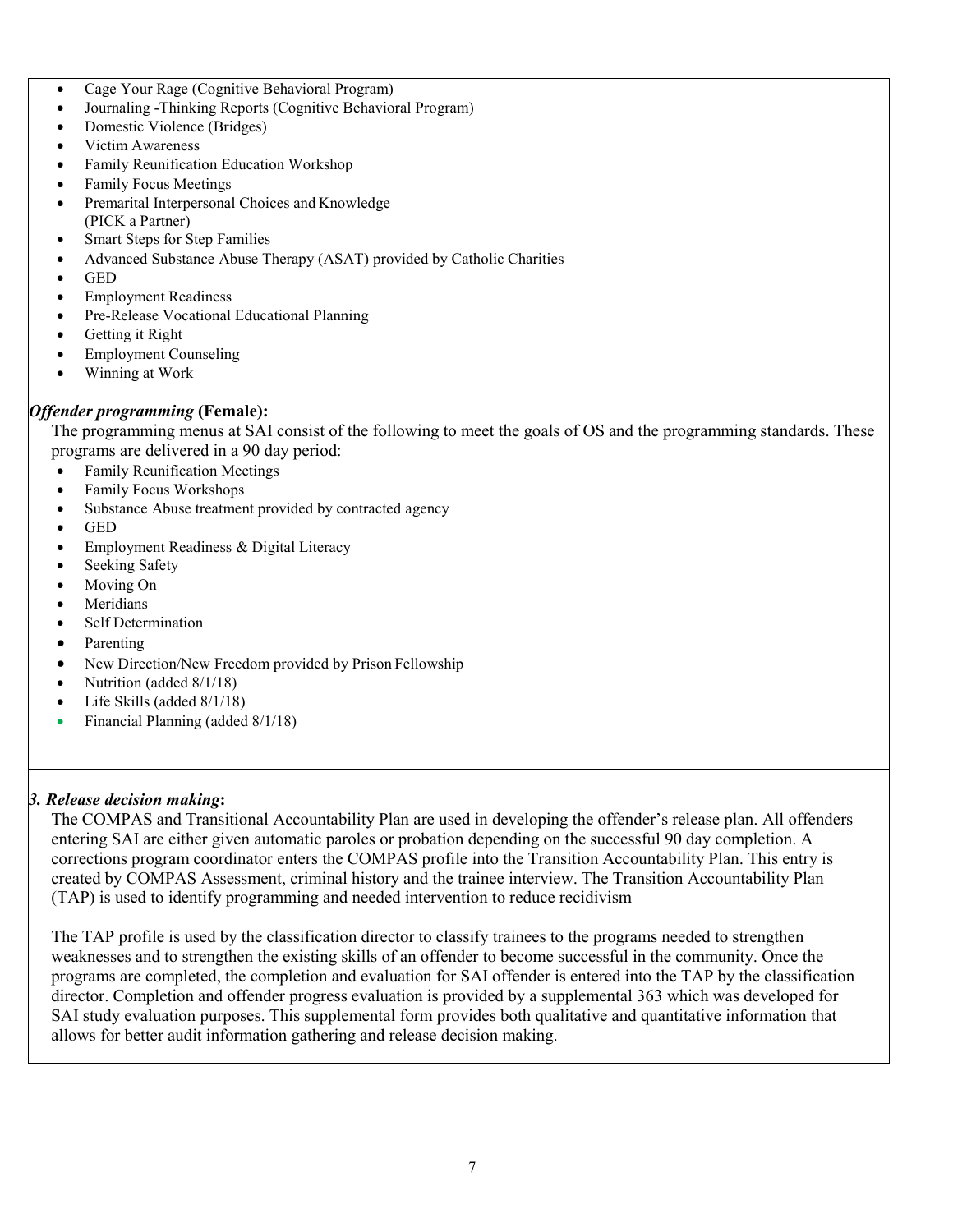#### *4. Offender release preparation*:

Three reports currently completed by staff at SAI are:

30 Day Report-reporting court information, after care agent, placement information including employment plans. Final Report: identifies court information, agent, approved placement and program participation.

Transition Accountability Plan: An Institutional Parole Agent (IPA) interviews the trainees and enters SAI completion data into OCMS that is used in the field to supervise the trainee when released to the community. It is also used by the Transition Teams that meet with the trainee before SAI completion for the purpose of offender release preparation. Transition Team visits are coordinated by the PR Facility Coordinator. This team works collaboratively to develop a strong public safety conscious release plan with the offender prior to release from SAI. The meetings are either in person, by phone or teleconference.

#### **Disciplinary Process**

The disciplinary process focuses on pro-social modeling and intrinsic motivation.

**Immediate Verbal Counseling** - Counsel trainee pointing out infraction of a rule or negative behavior.

**Extra Drill** - Marching and facing movements.

**Extra Duty** – Extra work; cleaning trash cans, toilets, washing windows etc., up to two hours, along with very close supervision.

**Journaling** - Writing in a journal about behavior, emotions, and making good decisions based upon what they are being taught in programming, i.e. Cage Your Rage, Thinking Matters, Journaling.

**Motivation Detail** - Detail consisting of hard physical labor and motivational PT, along with very close supervision. **Program Review Board(Male)** - A board usually consisting of the Deputy Warden, Treatment Manager, and Shift Commander to review poor or disruptive behavior, major misconduct results, medical issues, lack of progress in the program etc., and determine whether the trainee referred should continue in the program or be terminated.

**Program Review Board(Female)** - A board usually consisting of the Deputy Warden, SAI Sergeant, Resident Unit Manager, and Prison Counselor to review poor or disruptive behavior, misconduct results, medical issues, lack of progress in the program etc., and determine whether the trainee referred should continue in the program or be terminated.

SAI Health Care also designates certain trainees with medical issues in a "Medically Compromised Platoon". These trainees are not allowed to do any physical training and are not assigned to any work assignments which require intense physical labor without Health Care approval. They are carefully monitored and are allowed to benefit by participating in the Prisoner Re-entry classes.

#### **Staff Development**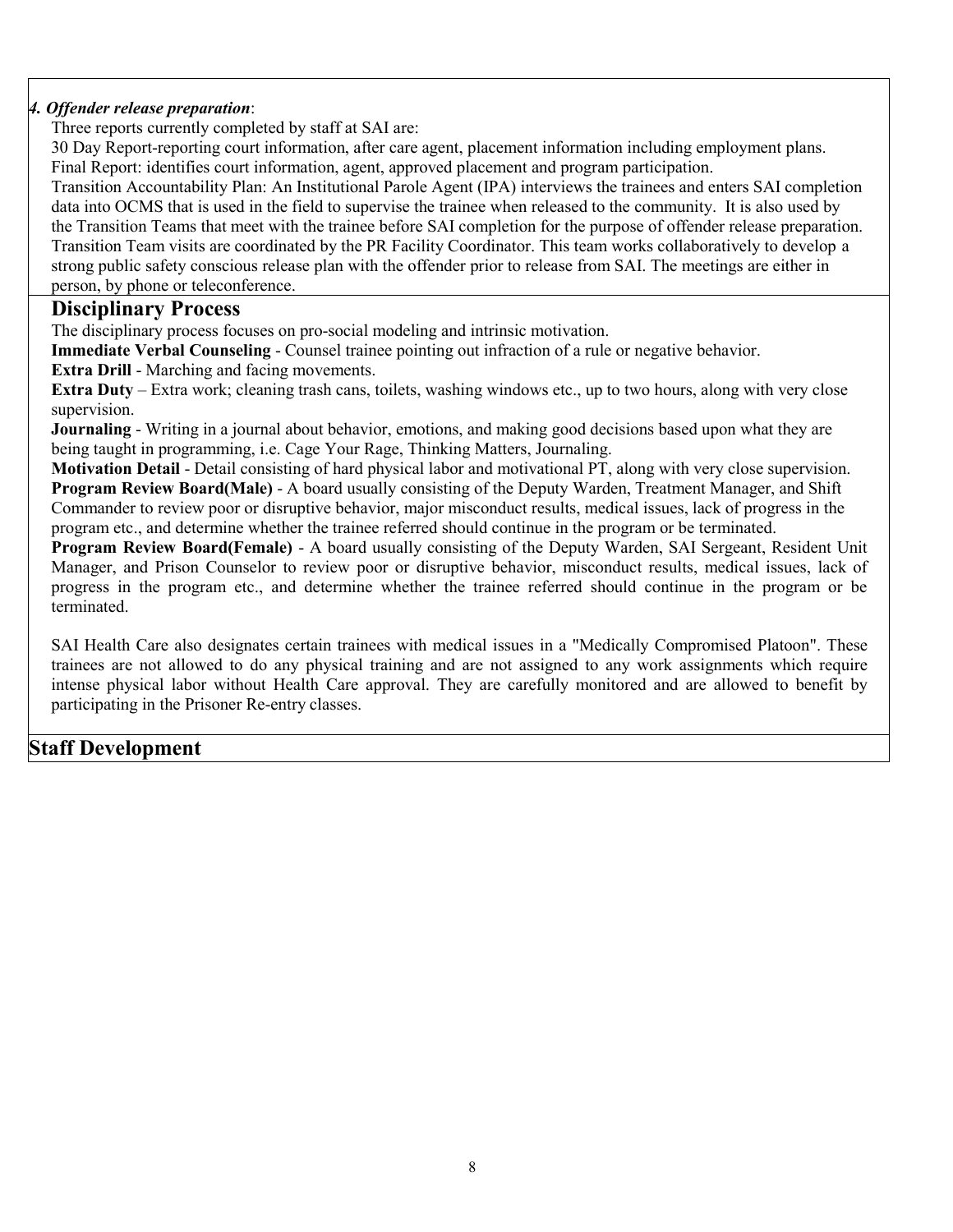Modified to the SAI Staff Academy, which incorporates the changes made to become a PR In-Reach Facility. Staff currently attending the Academy will be trained to facilitate current programs, supervise trainees (medical and nonmedical), using skills received by attending the "Offenders Under Our Care" module, SAI Staff Academy and the MDOC New Employees' School .

Training in the areas of Evidence Based Programming for each facilitator is also provided.

#### **Current staffing level male facility:**

76 custody staff 13 Administrative staff 03 Maintenance staff 06 Food Service staff 04 Healthcare staff 07 Education staff

#### **Current staffing level female facility:**

08 Custody staff

01 Administrative staff

01 Food Service staff (Trinity- Private Contract)

07 Healthcare staff (full time and part time combined)

01 Education staff

#### **Capacity Building (Male)**

A medical criterion was issued on January 6, 2009 to change the medical requirements of SAI to allow medically compromised prisoners and probationers to participate in the program (see Attachment 2). Further criterion was developed to screen outpatient mental health prisoners for participation in the SAI Program. These changes, combined with those of the Psychological Service Unit screening criteria, have now increased the number of prisoners available to participate in the SAI program. The current male offender capacity is 320.

To accommodate the medically compromised offenders, Health Care staff has been increased. SAI's male facility currently operates with three Registered Nurses., one Clinical Social Worker, one Health Care supervisor, a part time dentist, and staff from the Outpatient Mental Health Team and Psychological Services Unit. Physical structure includes a medication room, medical teleconferencing room, and a dental clinic.

In keeping with the components of the Prisoner Re-Entry and expected participation of medically comprised/mentally ill trainees in the SAI program, two modifications have been made to the structure of the program. The changes affect the SAI trainee disciplinary process and physical training regiment. Based on the expected increased risk of heatrelated illnesses and number of trainees now on "restricted physical training status" for medical and mental health related illnesses, the operating procedure has been changed, eliminating physical discipline sanctions for medically restricted and non-medically restricted trainees. This change significantly increased the number of offenders who can participate in the SAI program.

<sup>\*</sup>See 2010 Annual Report for a full before and after comparison of SAI program and structure.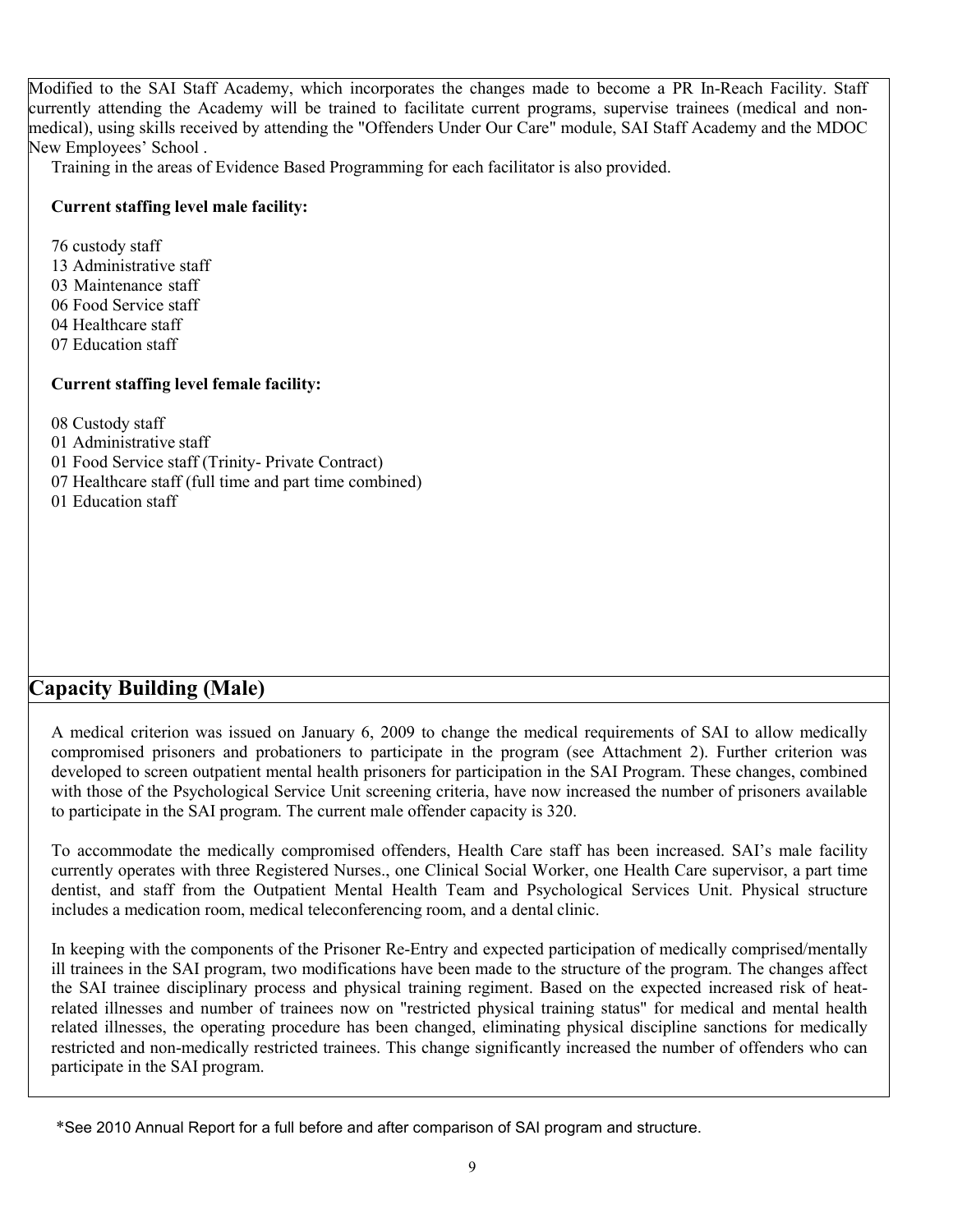#### **Capacity Building (Female)**

Effective 8/1/18, SAI Women's Program was modified to incorporate 1:1 intake interviews, positive reinforcement, team building exercises, new workshops (nutrition, life skills and financial planning), an updated parenting program, earned visitation opportunities with immediate family, and 1:1 exit interviews upon SAI completion.

A revised mental health criterion was approved by BHCS on October 17, 2018. The SAI mental health screening criteria has been updated so that prisoners and probationers have the same requirement for SAI placement. Previously, prisoners who were on an OPT caseload and taking medication were required to demonstrate 6 months of stable functioning. Under the revised criteria, 2 months of stable mental health (GAF >60) is the minimum requirement. A new policy directive PD 04.06.155 *Offenders With Disabilities* was implemented on August 1, 2018. This policy requires adherence to Title II of ADA, which in part requires that evaluations be completed as necessary to determine if reasonable accommodations can be made for SAI admission, participation and program completion, if they otherwise meet the SAI eligibility criterion. A revised medical criterion was approved by BHCS on October 21, 2016 allowing for pregnant offenders to participate in SAI via the Medically Compromised Platoon if they could complete prior to 32 weeks gestation.

A revised medical criterion was approved by BHCS on June 17, 2015 to change the medical admission requirements of SAI-Female to allow additional prisoners and probationers to participate in the program because the facility has 24 hour nursing. A medical criterion was issued on January 6, 2009 to change the medical requirements of SAI to allow medically compromised prisoners and probationers to participate in the program (see Attachment 2). Further criterion was developed to screen outpatient mental health prisoners for participation in the SAI Program.

These changes have increased the number of prisoners available to participate in the SAI program. The current female capacity is 58 which includes ZPF and ZLW; IRF's capacity has been closed.

SAI's female facility currently operates with one R.N., one-part time L.P.N., one Clinical Social Worker, one Health Care supervisor, part time dental, one general office assistant and staff from the Outpatient Mental Health Team. Physical structure includes examination rooms, medication room, medical teleconferencing room, and a dental clinic.

In keeping with the components of Offender Success and expected participation of medically comprised/mentally ill trainees in the SAI program, two modifications have been made to the structure of the program. The changes affect the SAI trainee disciplinary process and physical training regimen. Based on the expected increased risk of heatrelated illnesses and number of trainees now on "restricted physical training status" for medical and mental health related illnesses, the operating procedure has been changed, eliminating physical discipline sanctions for medically restricted and non-medically restricted trainees. This change increased the number of offenders who can participate in the SAI program.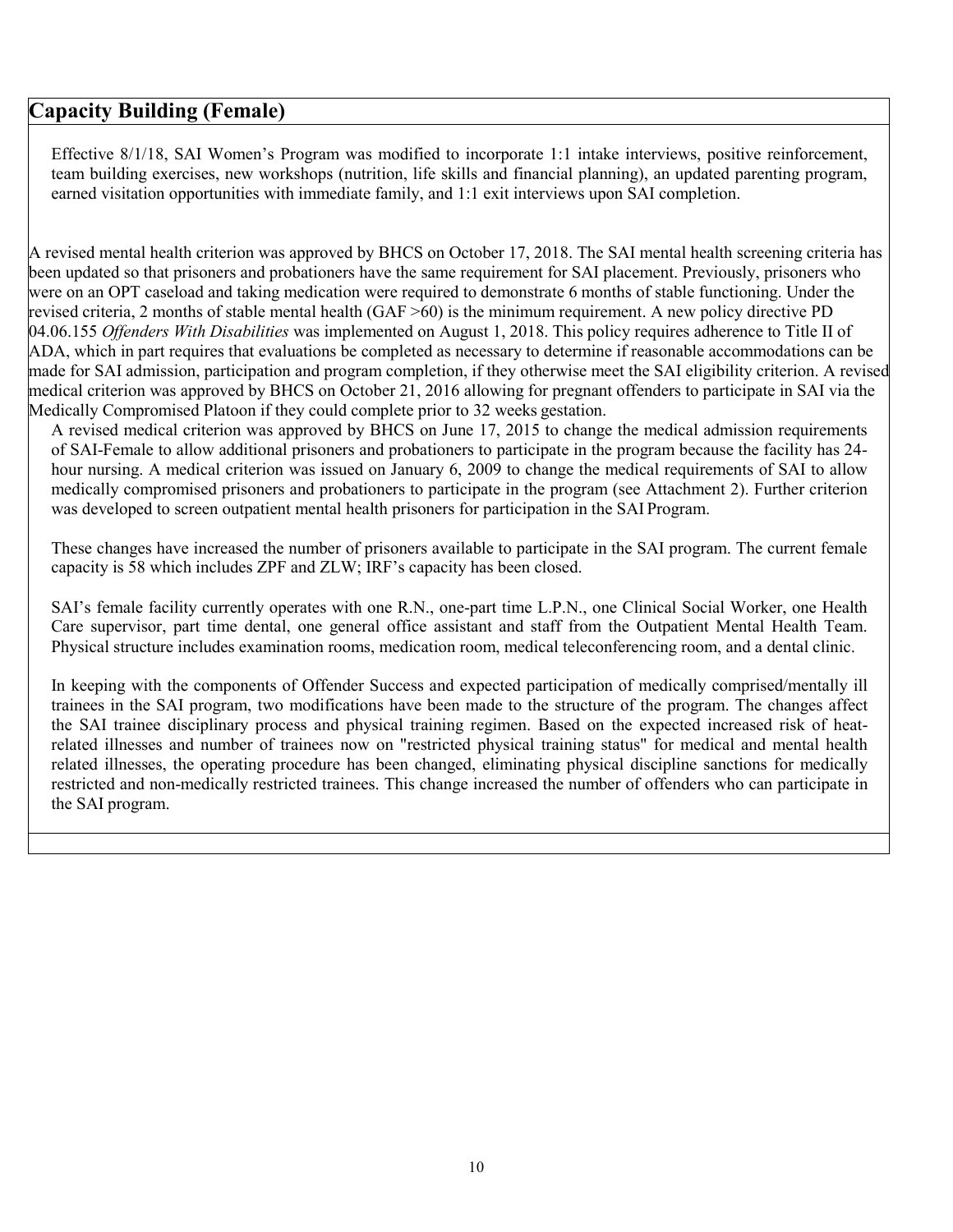#### **PROGRAM COST EFFECTIVENESS**

A process and impact evaluation conducted by the JFA Institute included a cost benefit assessment to estimate net savings that can be attributed to the SAI program. The analysis incorporated up-to-date information regarding SAI population, cumulative SAI program costs (including programs), estimated length of stay in prison for non-SAI cases and per diem costs for Level I and Level II facilities in its calculation. It further controlled for higher parole grant rates that have occurred recently. Finally, recognizing that Length of Stay (LOS) and probability of parole are different, separate estimates were done for each SAI group: Probation, Prison and Intensive Reentry. The figure below is a consolidation of those separate estimates and reflects the mix of trainee types at the time the study was conducted. Net savings figures are subject to change according to SAI population (and resulting per diem costs) and the mix of referral sources.

Based on a mix of Prison SAI, Intensive Reentry (past ERD) and Probation cases, the JFA estimates annual net savings from SAI to be 2,000 prison beds and associated operating costs.

#### **EVENING EDUCATIONAL AND SELF-HELP PROGRAMMING (Male)**

While enrolled in the program, all 864 male offenders admitted in 2018, participated in programming classes consisting of Thinking Matters, Smart Steps for Step Families, Family Reunification Workshop, PICK a Partner, Pre-Release, Advanced Substance Abuse Therapy, Employment Readiness, Cage Your Rage, Domestic violence (Bridges), Victim Awareness and Journaling.

Of those completing all mandatory GED test modules, 155 male offenders earned their GED Certificates. Those offenders that did not have the academic skills necessary to take the GED test as determined by Test of Adult Basic Education (TABE) were enrolled in academic education classes. Program graduates who have completed a portion of the GED test battery are enrolled in adult education programs in the community during the residential aftercare portion of the program.

#### **EVENING EDUCATIONAL AND SELF-HELP PROGRAMMING (Female)**

While enrolled in the program, all 129 female offenders admitted in 2018, participated in programming classes consisting of Parenting (if needed), Self Determination, Moving On, Seeking Safety, Family Reunification, Phase II Substance Abuse (if needed), Meridians (if needed), Family Focus, Employment Readiness and Digital Literacy.

17 female offenders, of those completing all mandatory GED test modules, earned their GED Certificates. Those offenders that did not have the academic skills necessary to take the GED test as determined by Test of Adult Basic Education (TABE) were enrolled in academic education classes. Program graduates who have completed a portion of the GED test battery are enrolled in adult education programs in the community during the residential aftercare portion of the program.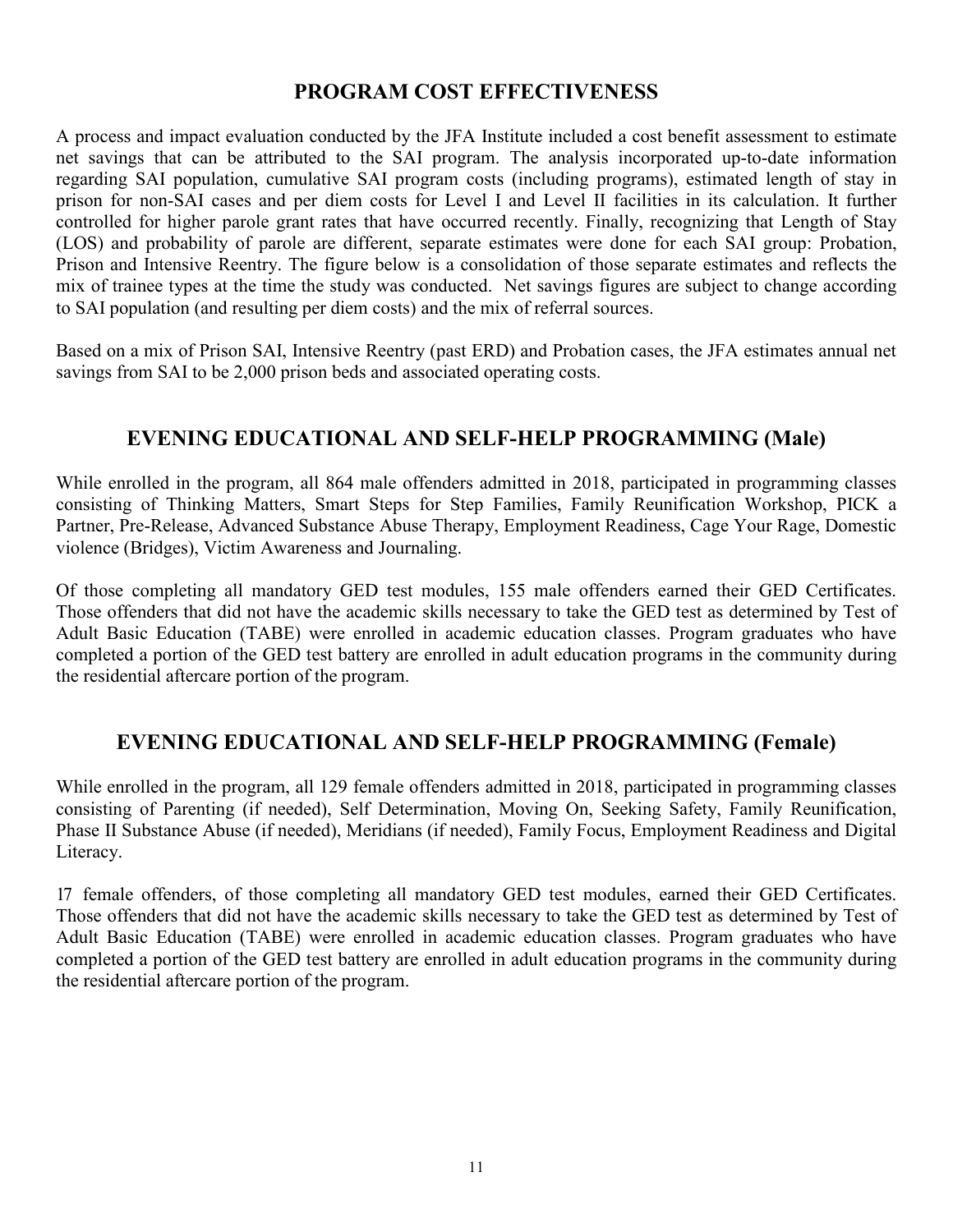### **SUMMARY OF 2018 MALE PROBATIONER PROGRAM STATISTICS**

Male probationer program statistics for 2017 are presented in the attached appendices. These key data are summarized as follows:

Of the 296 probationers enrolled in the program:

- 1. 137 (46.3%) were African-American
- 2. 155 (52.3%) were Caucasian
- 3. 2 (0.7%) were Hispanic
- 4.  $2(0.7\%)$  were of other races

Probationers sentenced in 37 counties enrolled in the program.

Probationer age at sentencing ranged from 18 years to 45 years, with the 18-22 year age group comprising 60.0% of all admissions.

As of December 31, 2018, 53 male probationers were enrolled in the program.

Of the 296 probationers who either completed or were terminated from the program: (Note: Completed figures include probationers who were already in the program as of January 1, 2018).

- 1. 239 (88.2%) successfully completed the program
- 2.  $4(1.5\%)$  voluntarily withdrew
- 3. 28 (10.3%) were terminated as rule violators

18 probationers were terminated for medical reasons, and 7 probationers were terminated as unqualified.

(Note: Probationers terminated for medical reasons or for being unqualified are reasons out of the probationer's control).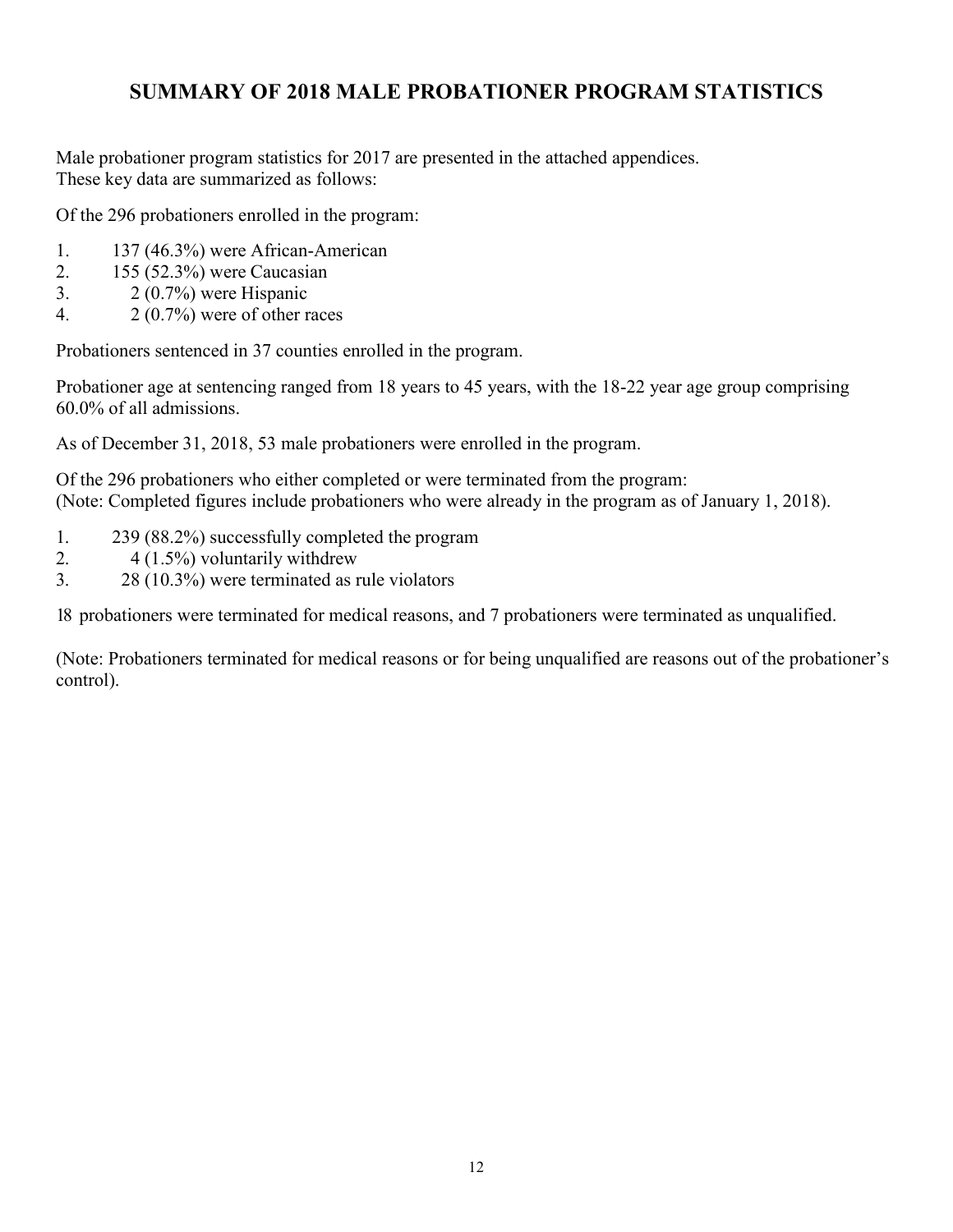### **SUMMARY OF 2018 SAI MALE PRISONER PROGRAM STATISTICS**

SAI male prisoner program statistics for 2018 are presented in the attached appendices. These key data are summarized as follows:

Of the 464 prisoners enrolled in the program:

- 1. 120 (25.9%) were African-American
- 2. 337 (72.6%) were Caucasian
- 3. 0 (0.0%) were Hispanic
- 4.  $7(1.5\%)$  were of other races

SAI male prisoners sentenced in 62 counties enrolled in the program.

SAI male prisoner age at sentencing ranged from 18 years to 60 years, with the 18-22 year age group comprising 21.0% of all admissions.

As of December 31, 2018, 101 prisoners were enrolled in the program.

Of the 464 SAI male prisoners who either completed or were terminated from the program: (Note: Completed figures include prisoners who were already in the program as of January 1, 2018).

- 1. 427 (96.4%) successfully completed the program
- 2. 2 (0.4%) voluntarily withdrew
- 3. 14 (3.2%) were terminated as rule violators

10 SAI male prisoners were terminated for medical reasons, and 20 SAI male prisoners were terminated as unqualified.

(Note: Prisoners terminated for medical reasons or for being unqualified are reasons out of the prisoner's control).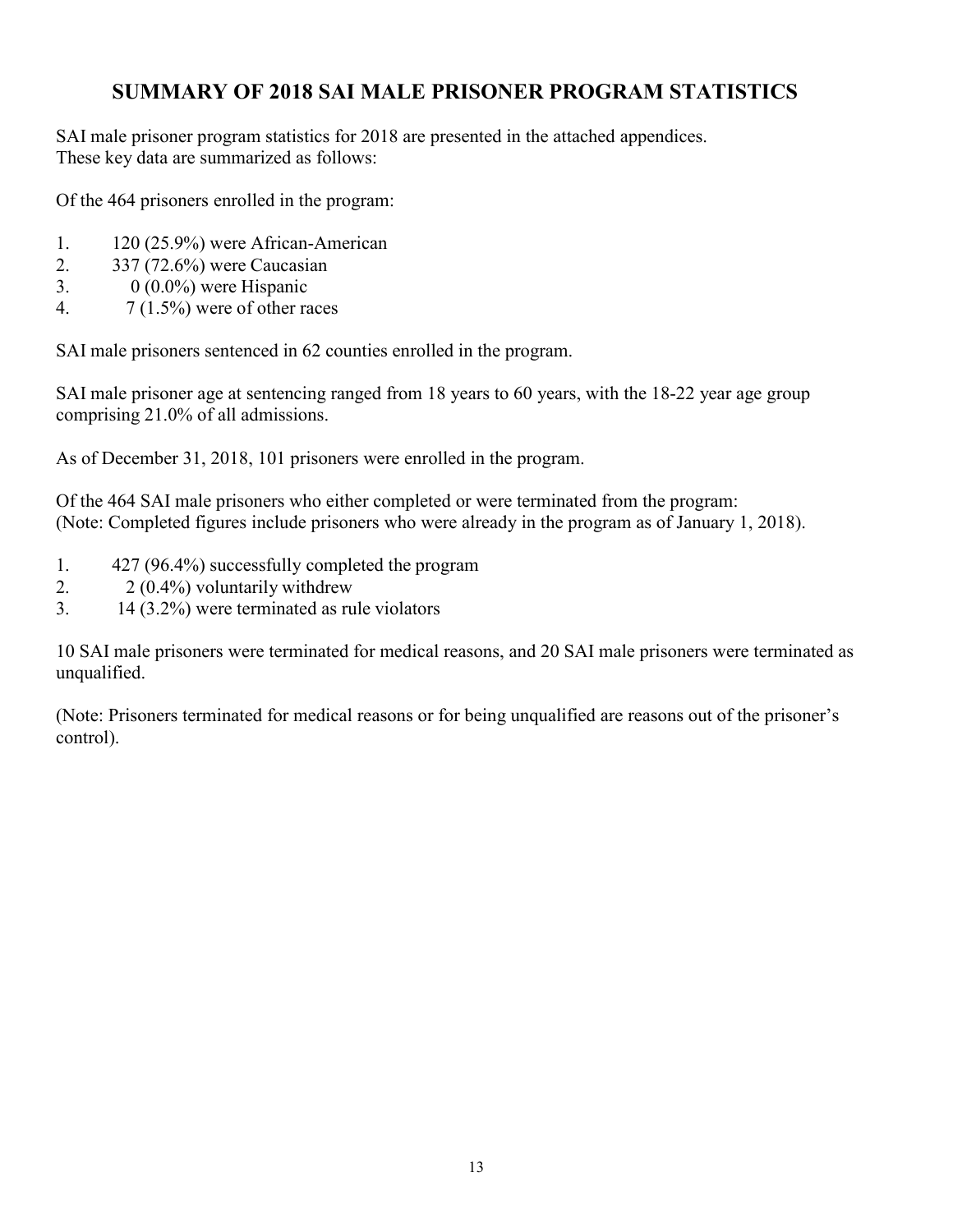#### **SUMMARY OF 2018 IN-REACH MALE PRISONER (IRM) PROGRAM STATISTICS**

IRM prisoner program statistics for 2018 are presented in the attached appendices. These key data are summarized as follows:

Of the 104 IRM prisoners enrolled in the program:

- 1. 72 (69.2%) were African-American
- 2. 32 (30.8%) were Caucasian
- 3. 0 (0.0%) were Hispanic
- 4.  $0 \ (0.0\%)$  were of other races

IRM prisoners sentenced in 32 counties enrolled in the program.

IRM Prisoner age at sentencing ranged from 18 years to 62 years, with the 18-22 year age group comprising 15.4% of all admissions.

As of December 31, 2018, 0 IRM prisoners were enrolled in the program.

Of the 104 IRM male prisoners who either completed or were terminated from the program: (Note: Completed figures include prisoners who were already in the program as of January 1, 2018).

- 1. 151 (96.4%) successfully completed the program
- 2. 3 (1.8%) voluntarily withdrew
- 3. 13 (7.8%) were terminated as rule violators

1 IRM prisoner was terminated for medical reasons, and 1 IRM prisoner was terminated as unqualified.

(Note: Prisoners terminated for medical reasons or for being unqualified are reasons out of the prisoner's control).

Note: Due to no IRM prisoner admissions as of September 2018 the end of year IRM % was eliminated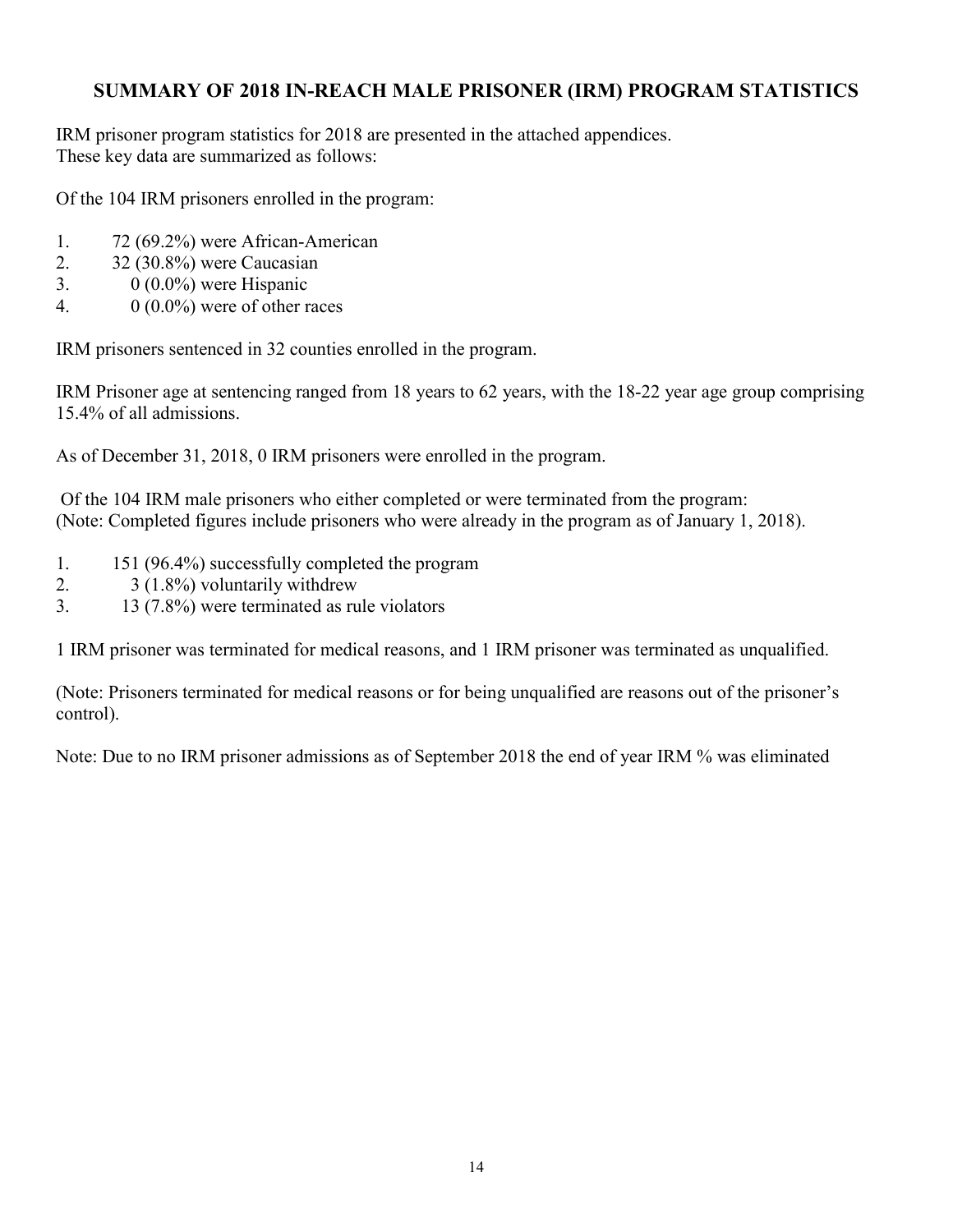#### **PROBATIONER ADMISSIONS BY OFFENSE TYPE (Male)**

The sentence for each of the 296 male probationers who entered the program during 2018 was used for the groupings listed below. For probationers serving more than one sentence, the sentence entered into the database first is listed.

| <b>OFFENSE TYPE</b>    | PERCENT of TOTAL |
|------------------------|------------------|
|                        | Males            |
| 1. Drug Offenses       | 18.7%            |
| 2. Home Invasion       | 12.8%            |
| 3. Assault             | 11.8%            |
| 4. Unlawful Driving    | 7.1%             |
| 5. Robbery             | 5.4%             |
| 6. Larceny             | 11.1%            |
| 7. Fraud               | 3.7%             |
| 8. Weapons             | 13.2%            |
| 9. Breaking & Entering | 12.8%            |
| 10. Miscellaneous      | 3.4%             |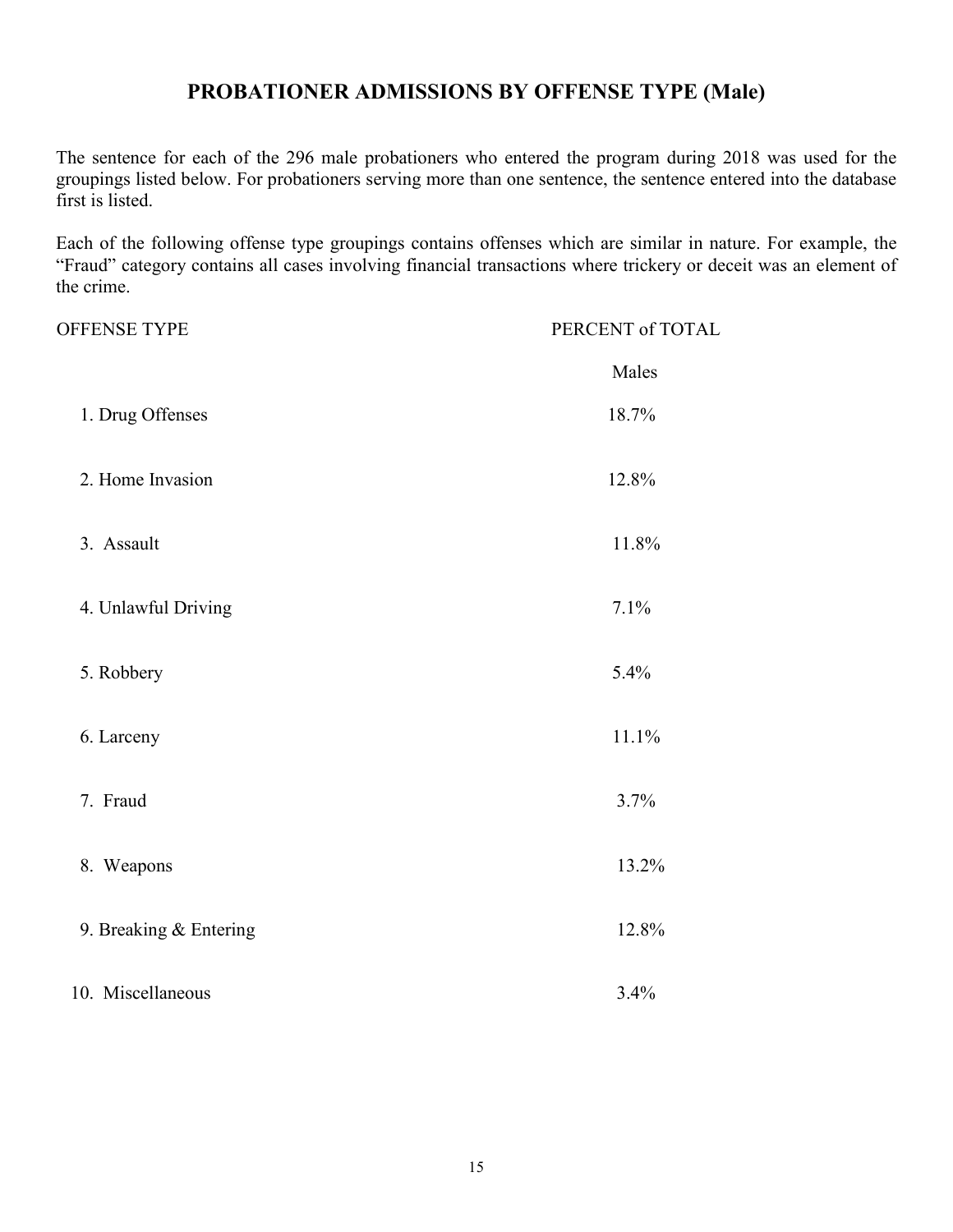#### **SAI PRISONER ADMISSIONS BY OFFENSE TYPE (Male)**

The controlling sentence for each of the 503 SAI male prisoners who entered the program during 2017 was used for the groupings listed below. For prisoners serving more than one sentence, the sentence with the longest minimum term is the controlling sentence.

| <b>OFFENSE TYPE</b>    | PERCENT of TOTAL |
|------------------------|------------------|
|                        | Males            |
| 1. Drug Offenses       | 30.6%            |
| 2. Home Invasion       | 9.7%             |
| 3. Assault             | 17.7%            |
| 4. Unlawful driving    | 10.1%            |
| 5. Robbery             | 3.2%             |
| 6. Larceny             | 5.0%             |
| 7. Fraud               | 1.0%             |
| 8. Weapons             | 10.8%            |
| 9. Breaking & Entering | 9.7%             |
| 10. Miscellaneous      | 2.2%             |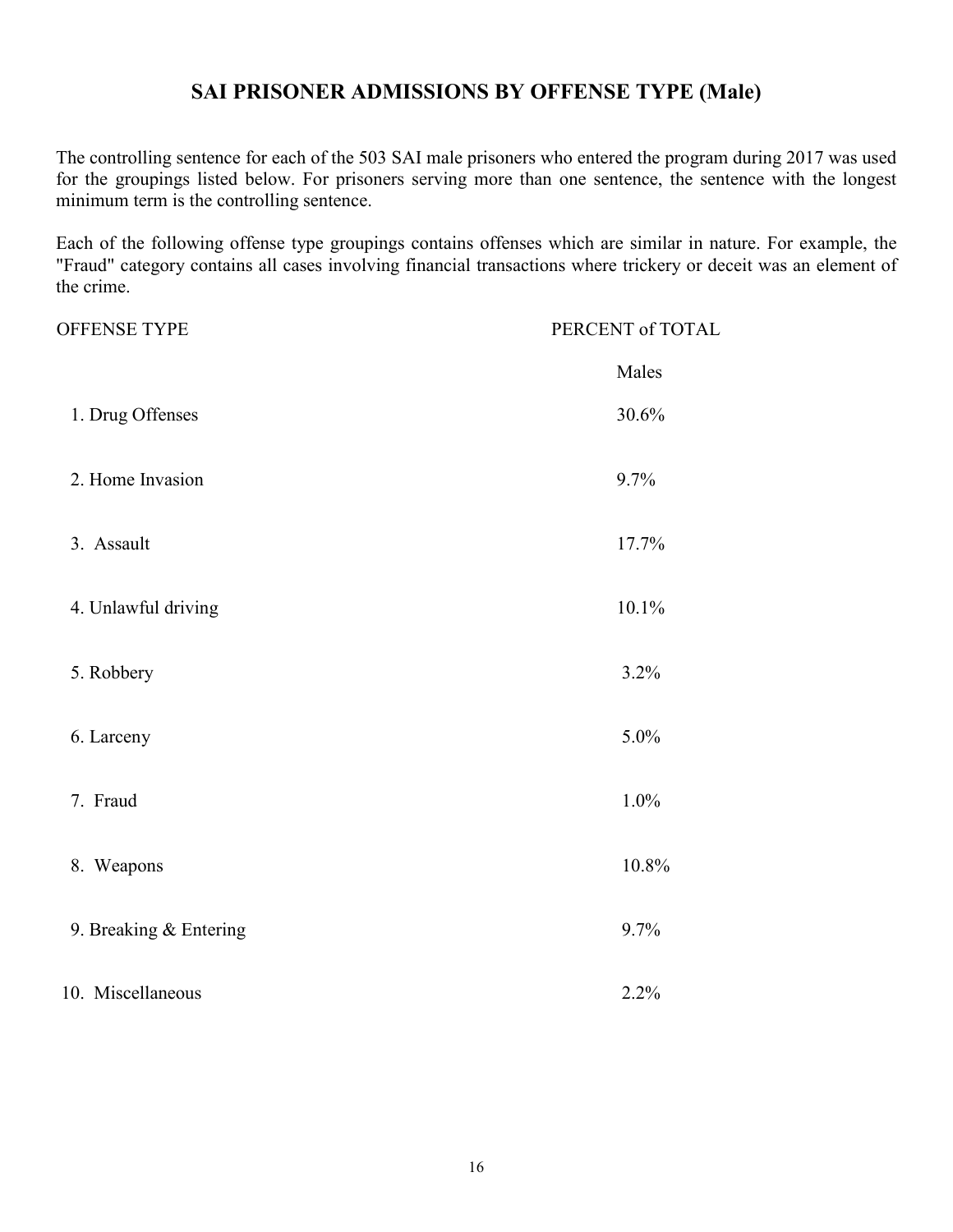#### **IN-REACH PRISONER ADMISSIONS BY OFFENSE TYPE (Male)**

The controlling sentence for each of the 104 In Reach male prisoners who entered the program during 2018 was used for the groupings listed below. For prisoners serving more than one sentence, the sentence with the longest minimum term is the controlling sentence.

| OFFENSE TYPE           | PERCENT of TOTAL |
|------------------------|------------------|
|                        | <b>IRM</b>       |
| 1. Drug Offenses       | 4.8%             |
| 2. Home Invasion       | 9.6%             |
| 3. Assault             | 18.3%            |
| 4. Unlawful driving    | 4.3%             |
| 5. Robbery             | 18.3%            |
| 6. Larceny             | 6.8%             |
| 7. Fraud               | 4.8%             |
| 8. Weapons             | 11.5%            |
| 9. Breaking & Entering | 11.5%            |
| 10. Miscellaneous      | 9.6%             |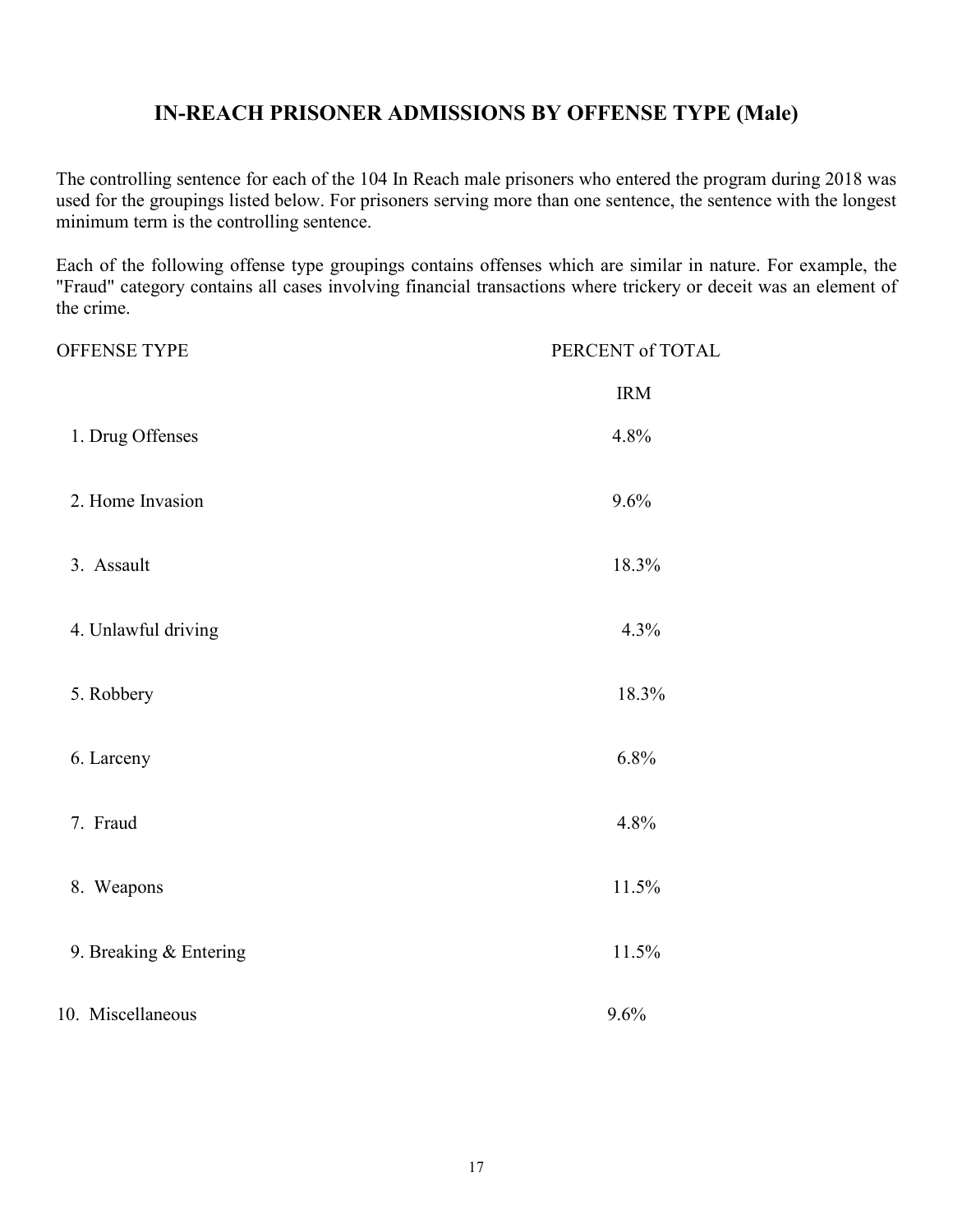### **SUMMARY OF 2018 FEMALE PROBATIONER PROGRAM STATISTICS**

Female probationer program statistics for 2018 are presented in the attached appendices. These key data are summarized as follows:

Of the 54 probationers enrolled in the program:

- 1. 12 (22.2%) were African-American
- 2. 39 (72%) were Caucasian
- 3.  $0(0.0\%)$  were Hispanic
- 4. 3 (5.5%) were of other races

Probationers sentenced in 22 counties enrolled in the program.

Probationer age at sentencing ranged from 21 years to 46 years, with the 18-22 year age group comprising 20.3% of all admissions.

As of December 31, 2018, 10 female probationers were enrolled in the program.

Of the 43 probationers who either completed or were terminated from the program: (Note: Completed figures include probationers who were already in the program as of January 1, 2018).

- 1. 35 (81.3%) successfully completed the program
- 2.  $0(0.0\%)$  voluntarily withdrew
- 3.  $0 \ (0.0\%)$  were terminated as rule violators

Eight (8) probationers were terminated for medical reasons, and zero probationers was terminated as unqualified

(Note: Probationers terminated for medical reasons or for being unqualified are reasons out of the probationer's control).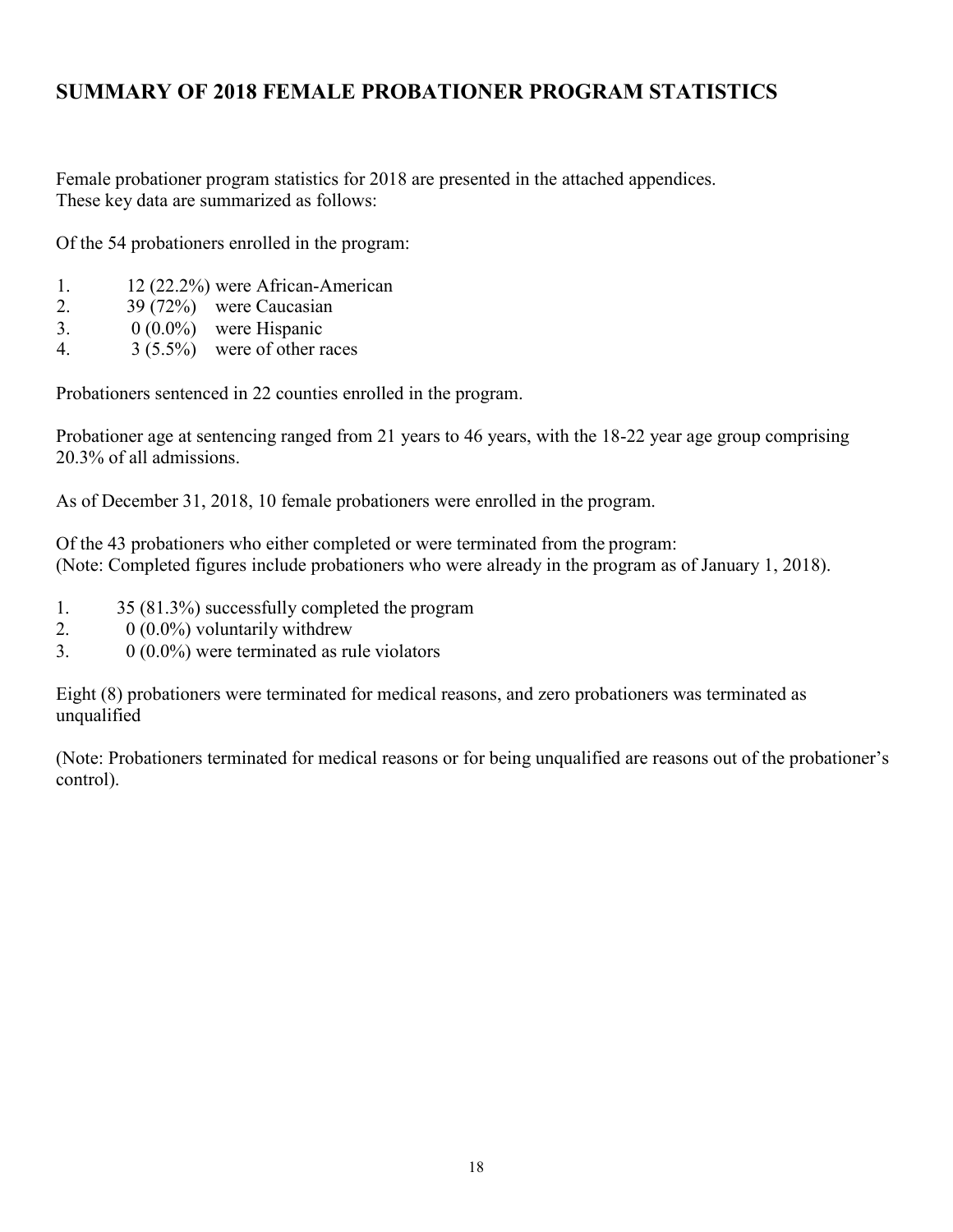### **SUMMARY OF 2018 SAI FEMALE PRISONER PROGRAM STATISTICS**

SAI female prisoner program statistics for 2018 are presented in the attached appendices. These key data are summarized as follows:

Of the 62 prisoners enrolled in the program:

- 1. 11 (12.5%) were African-American
- 2. 49 (79.3%) were Caucasian
- 3. 0 (0.0%) were Hispanic
- 4.  $2(3.0\%)$  were of other races

Prisoners sentenced in 29 counties enrolled in the program.

Prisoner age at sentencing ranged from 20 years to 58 years, with the 18-22 year age group comprising 3.3% of all admissions.

As of December 31, 2018 , 5 SAI female prisoners were enrolled in the program.

Of the 49 SAI female prisoners who either completed or were terminated from the program: (Note: Completed figures include prisoners who were already in the program as of January 1, 2018).

- 1. 46 (93.8%) successfully completed the program
- 2.  $0 \ (0.0\%)$  voluntarily withdrew
- 3.  $0 \ (0.0\%)$  was terminated as a rule violator

Three (3) SAI female prisoners were terminated for medical reasons, and one SAI female prisoners were terminated as unqualified.

(Note: Prisoners terminated for medical reasons or for being unqualified are reasons out of the prisoner's control).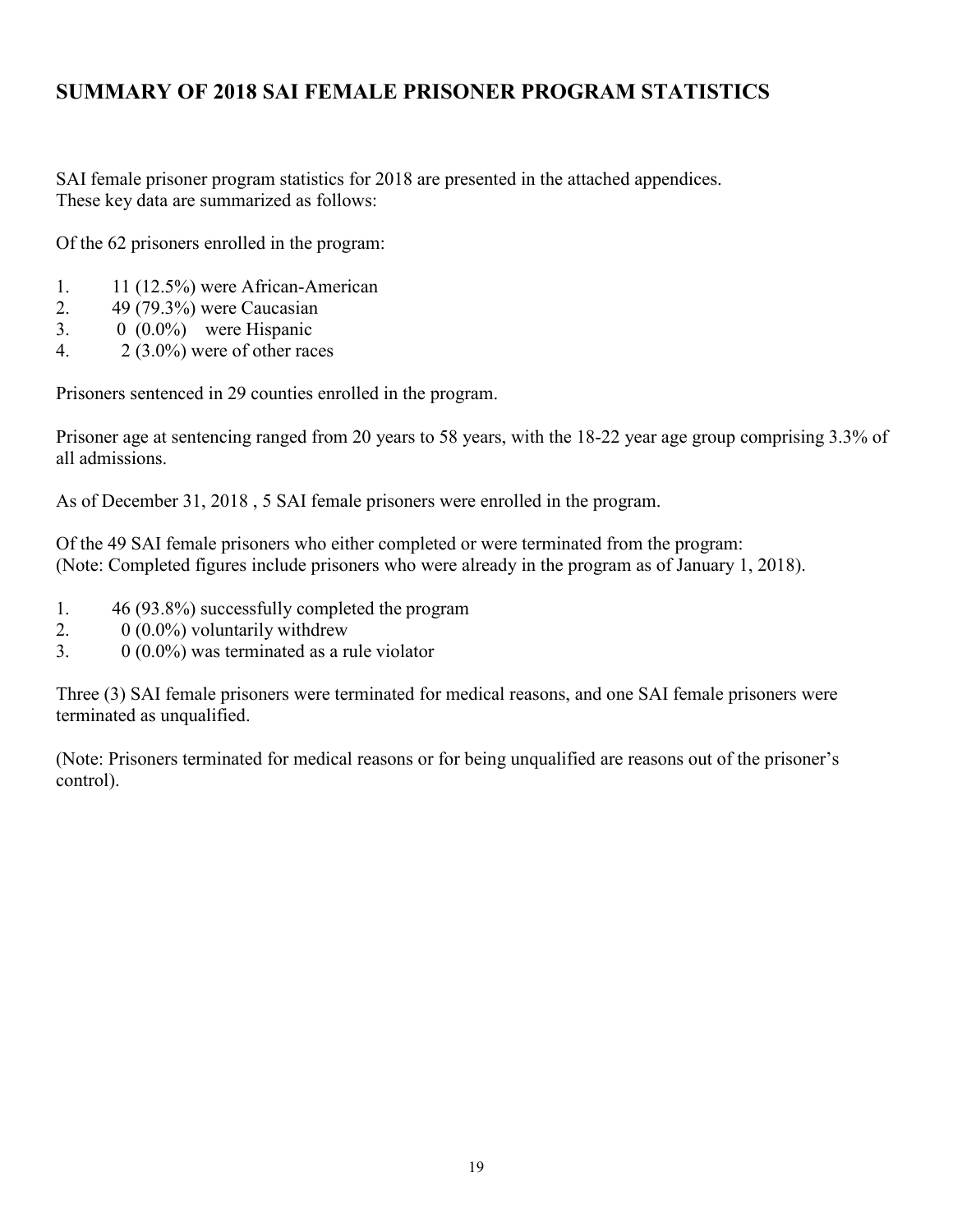#### **PROBATIONER ADMISSIONS BY OFFENSE TYPE (Female)**

The sentence for each of the 43 female probationers who entered the program during 2018 was used for the groupings listed below. For probationers serving more than one sentence, the sentence entered into the database first is listed.

| <b>OFFENSE TYPE</b>    | PERCENT of TOTAL |
|------------------------|------------------|
|                        | Females          |
| 1. Drug Offenses       | 55.8%            |
| 2. Home Invasion       | 9.3%             |
| 3. Assault             | 4.6%             |
| 4. Unlawful Driving    | $0.0\%$          |
| 5. Robbery             | 2.3%             |
| 6. Larceny             | 4.6%             |
| 7. Fraud               | 2.3%             |
| 8. Weapons             | $0.0\%$          |
| 9. Breaking & Entering | $0.0\%$          |
| 10. Miscellaneous      | 21.1%            |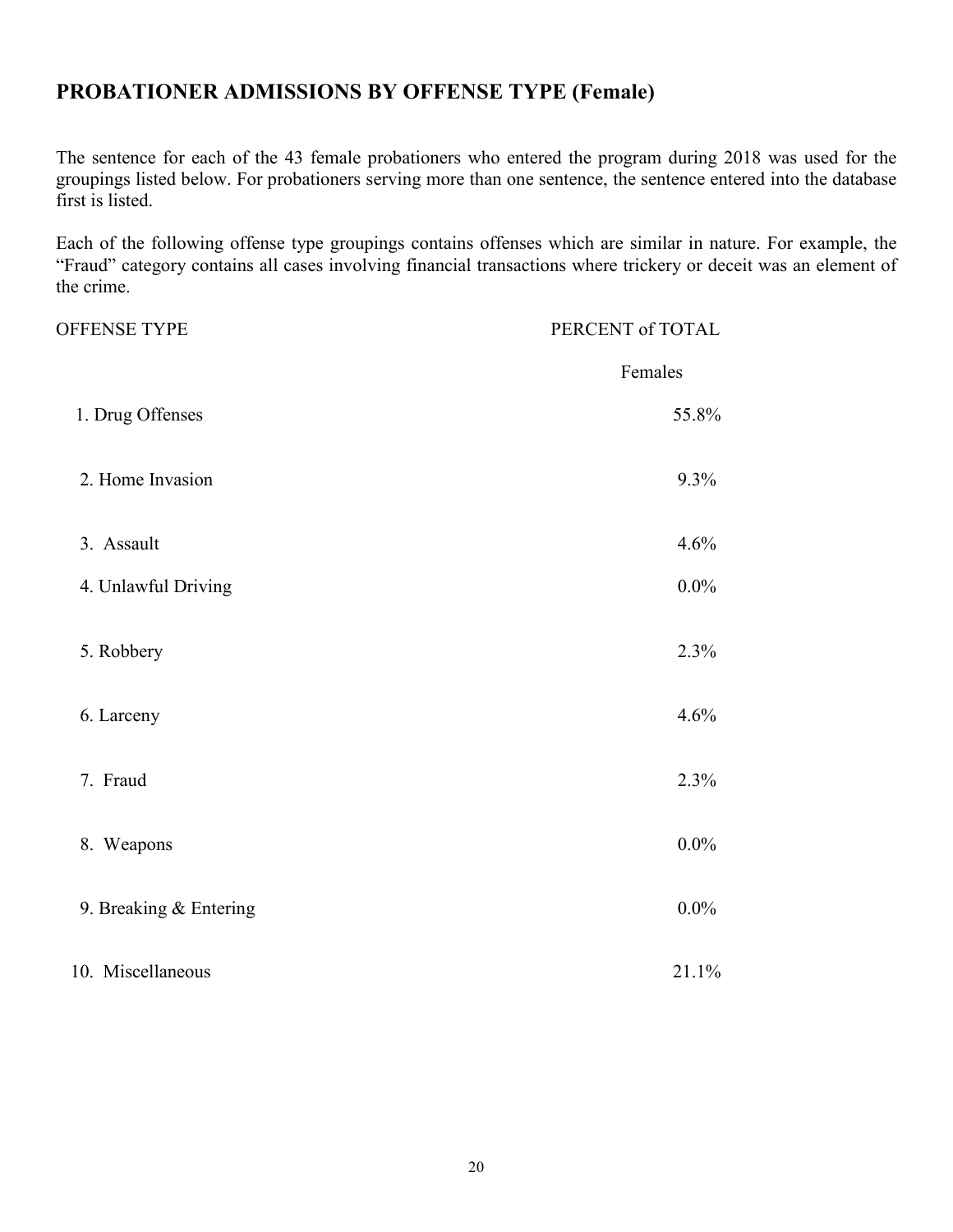#### **SAI PRISONER ADMISSIONS BY OFFENSE TYPE (Female)**

The controlling sentence for each of the 49 SAI female prisoners who entered the program during 2018 was used for the groupings listed below. For prisoners serving more than one sentence, the sentence with the longest minimum term is the controlling sentence.

| OFFENSE TYPE           | PERCENT of TOTAL |
|------------------------|------------------|
|                        | Females          |
| 1. Drug Offenses       | 56.2%            |
| 2. Home Invasion       | 12.5%            |
| 3. Assault             | 6.2%             |
| 4. Unlawful driving    | 2.0%             |
| 5. Robbery             | 2.0%             |
| 6. Larceny             | 2.0%             |
| 7. Fraud               | $0.0\%$          |
| 8. Weapons             | $0.0\%$          |
| 9. Breaking & Entering | 10.4%            |
| 10. Miscellaneous      | 8.7%             |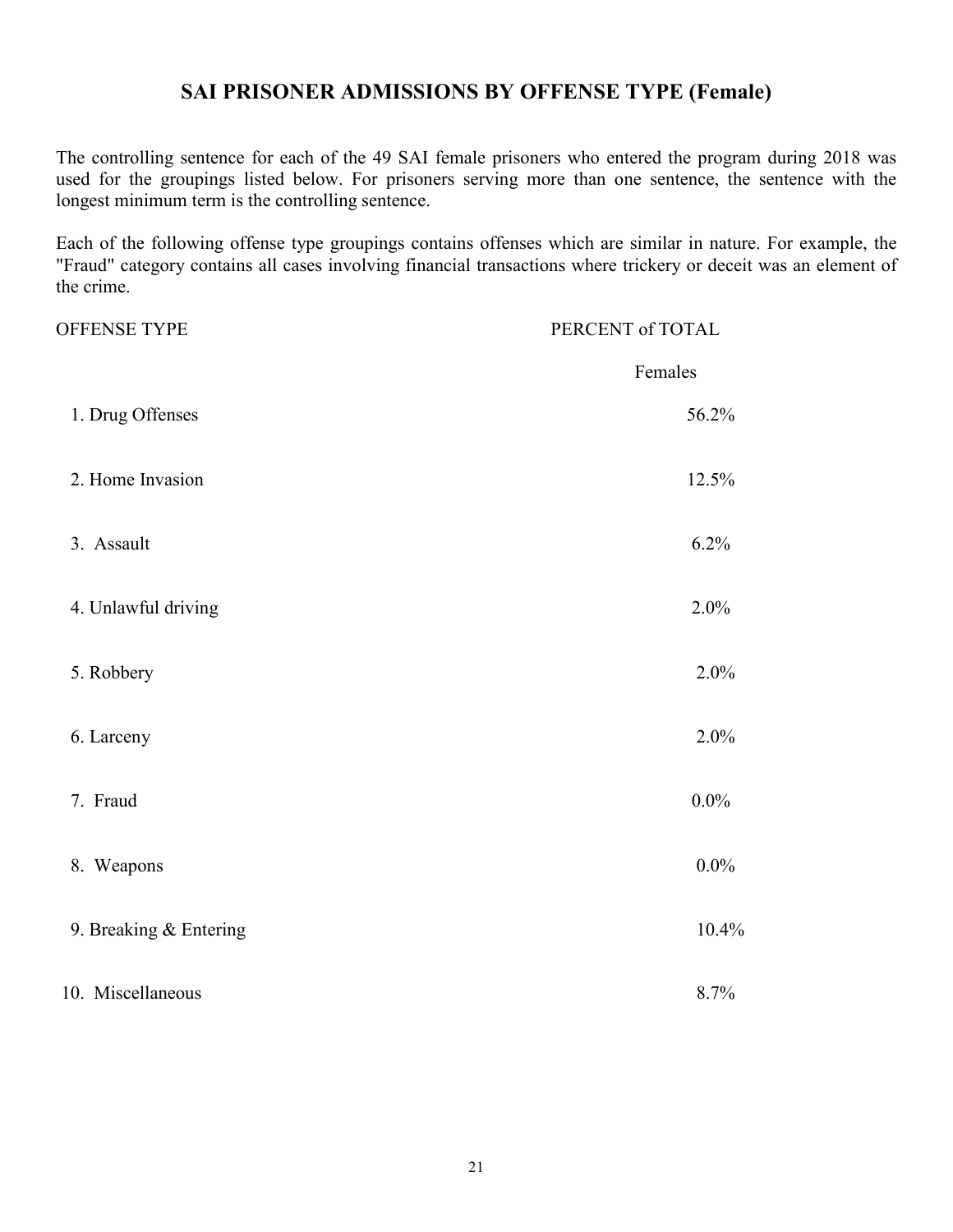#### **Comparison of Outcomes: SAI-Prison vs. Non-SAI Paroles**

In 2008 the SAI program was substantially modified to bring it in to line with principles of the PR model and standards for Evidence Based Practices (EBP). Specifically, SAI was shifted from a strictly military style Boot Camp approach to an approach focused on individualized assessment of risk and needs and programs targeted to factors associated with each trainee's criminality.

A key element of the restructuring of the SAI program was to contract with Dr. James Austin of the JFA Institute to conduct a scientifically rigorous process and outcomes evaluation of the "new SAI". Previous SAI assessments (e.g., MDOC reports of SAI vs. non-SAI recidivism, Auditor General study of SAI) have generally concluded that SAI outcomes were no worse or even slightly better than non-SAI results. They also agreed that SAI reduces MDOC bed needs due to the shorter length of prison stay for SAI participants. However, none of those studies utilized a rigorously matched Comparison Group, making it impossible to estimate actual net effects of SAI. Further, those studies reported results for the "old SAI," prior to its 2008 modifications.

The JFA evaluation was conducted in two parts. The first phase of the study was a process evaluation designed to assess the extent to which SAI had actually been transformed from a Boot Camp to an Intensive Reentry program. The process assessment included objective data on changes to assessment, programming, community collaboration and program success rates. In addition, the researchers collected qualitative data regarding how both trainees and staff viewed the changes to the program and the extent to which the culture of SAI has been changed to match the structural changes. In other words, the process assessment measured the extent to which actual practice matched theory.

Several key findings emerged from the JFA process evaluation. Among the more important are:

- The process evaluation found that the recommended changes in program screening and intervention/programmatic structure were successfully made in the SAI program. These changes significantly enhanced SAI's potential to reduce recidivism, the MDOC population and agency costs.
- These program modifications positioned the SAI program to continue to produce cost-effective reductions in the Michigan prison population without jeopardizing public safety.
- The modified SAI program is clearly saving significant prison bed space and should be able to demonstrate lower recidivism rates in the future.

Once it was concluded that the SAI program had been successfully transformed, the decision was taken to proceed with the outcome evaluation phase of the study. The outcome evaluation used a comparison group matched on key characteristics, including age, race, gender, current offense and risk. Thus, the comparison group had similar likelihoods of recidivism apart from the effects of SAI and any differences in outcomes found can be reliably attributed to the effects of the SAI program.

Because the changes to the SAI program were so fundamental, results for offenders who went through the program before late 2008 are not informative about the effects of the program as currently constituted. Thus, outcomes reported here are limited to those contained in the Impact Evaluation phase of the JFA evaluation. These results are limited to twelve month follow up, but plans are in place to continue to follow graduates of the modified SAI program to obtain two (and ultimately three) years of outcomes data. Results for the twelve month follow up are summarized in the table following.

Four separate outcomes are reported: Return as Technical Violator, Return with a New Sentence, Conviction for a New Crime and Arrest for a New Felony. Two levels of comparison are of interest in determining the effects of SAI.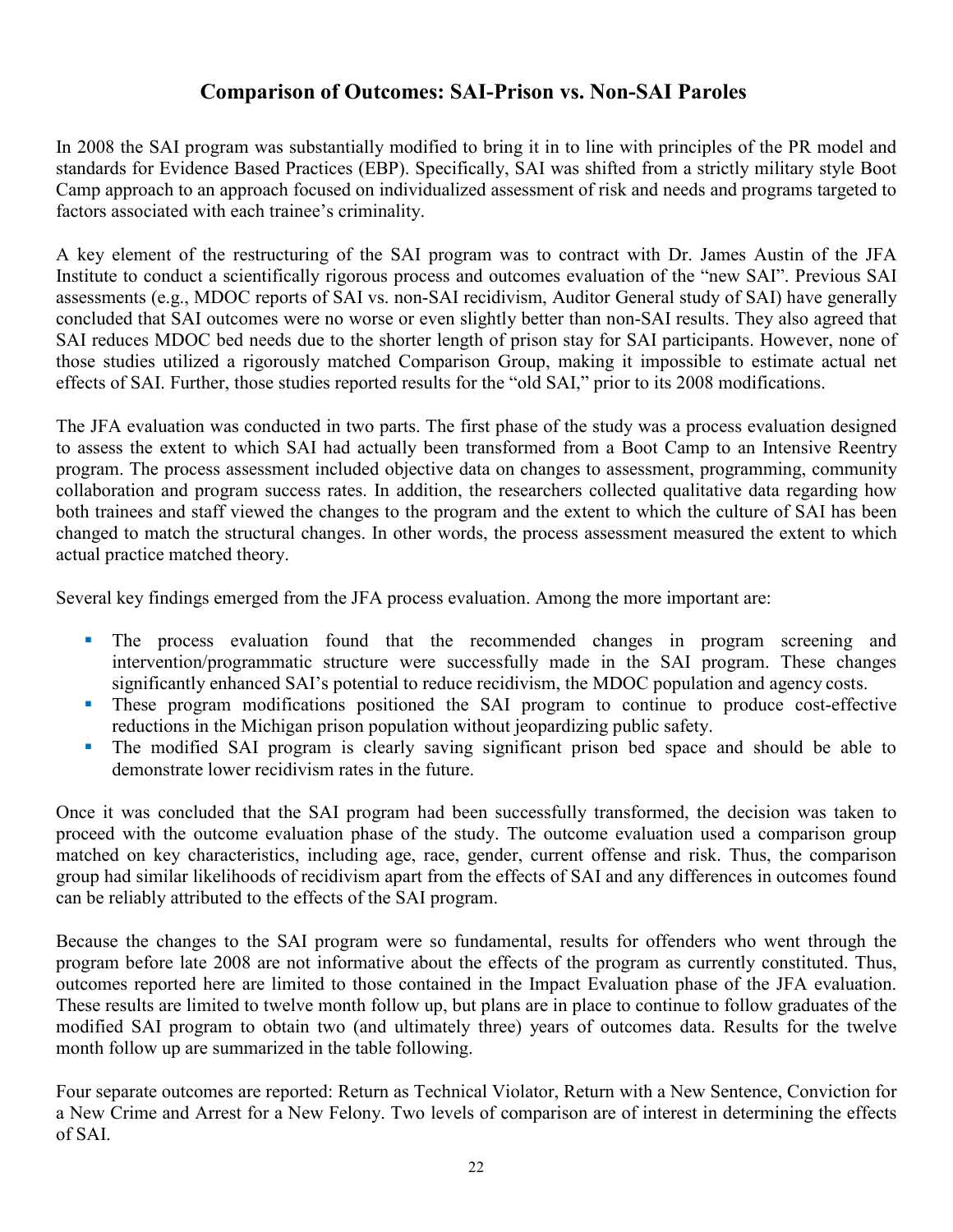- 1. Comparison of results for the Matched Comparison Group to those for all non-SAI parolees provides a measure of how offenders who look like SAI trainees would be expected to perform on parole relative to the overall parole population. In other words, what would their recidivism rate be without SAI?
- 2. Comparison of outcomes for SAI graduates to the Comparison Group measures the net effects of SAI on recidivism after other offender characteristics are controlled for. In other words, this comparison captures the **net effects** of the SAI program itself.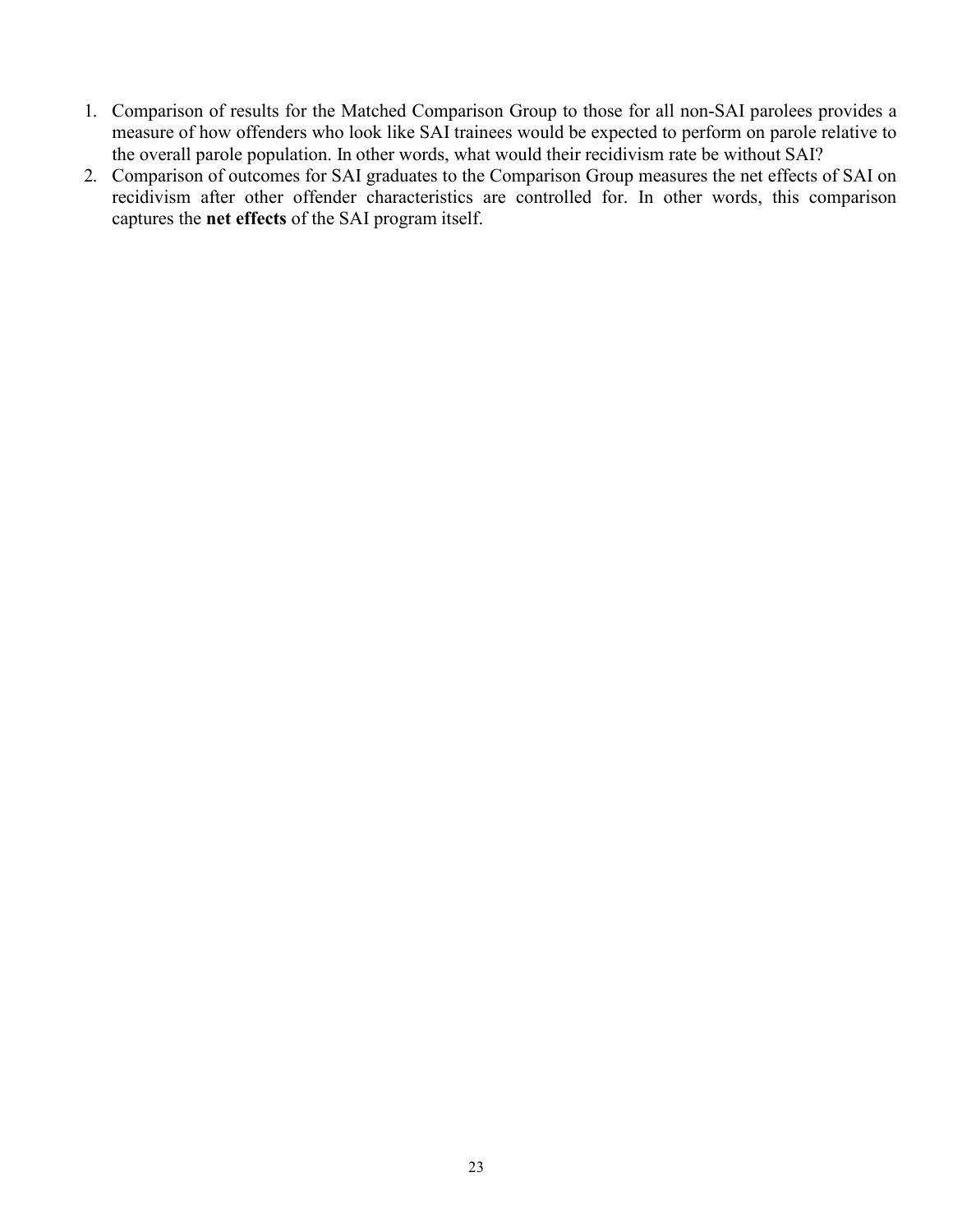#### **Comparison of Twelve Month Outcomes SAI Prison Parolees vs. Matched Comparison Group and All non-SAI Parolees (Parole Releases January 2008 – May 2009)**

|                                                                                                   | <b>GROUP</b>      |               |                                      |               |                                      |               |
|---------------------------------------------------------------------------------------------------|-------------------|---------------|--------------------------------------|---------------|--------------------------------------|---------------|
|                                                                                                   | <b>SAI Prison</b> |               | <b>Matched Non-SAI</b><br>Comparison |               | <b>All Non-SAI</b><br><b>Paroles</b> |               |
|                                                                                                   | N                 | $\frac{0}{0}$ | N                                    | $\frac{0}{0}$ | N                                    | $\frac{0}{0}$ |
|                                                                                                   | 1,006             | 100%          | 1,006                                | 100%          | 13,951                               | 100%          |
| <b>Returned</b><br>to                                                                             |                   |               |                                      |               |                                      |               |
| <b>Prison Technical</b>                                                                           | 38                | 3.8%          | 43                                   | $4.3\%$       | 695                                  | $5.0\%$       |
| <b>Parole Violator</b>                                                                            |                   |               |                                      |               |                                      |               |
| <b>Returned</b><br>to<br><b>Prison</b><br><b>Violator</b><br><b>Parole</b><br><b>New Sentence</b> | 53                | $5.3\%$       | 61                                   | $6.1\%$       | 624                                  | $4.5\%$       |
| <b>New</b><br>Conviction                                                                          | 130               | 12.9%         | 174                                  | 17.3%         | 1,674                                | $12.0\%$      |
| <b>New</b><br><b>Arrest</b>                                                                       | 317               | 31.5%         | 371                                  | 36.9%         | 3,787                                | 27.1%         |

DATA SOURCE: JFA Institute, Special Alternative Incarceration Program: Second Year Process and Impact Evaluation (2012)

Looking at the two types of comparison noted above, some key findings emerge from the table.

- On all measures except Return for Technical Violations, the matched comparison group showed outcomes worse than those for all non-SAI parolees. In other words, offenders who looked like SAI trainees had higher rates of failure than all other parolees if they were not exposed to SAI. This demonstrates that, on the whole, SAI deals with offenders that are more difficult, i.e., riskier than parolees in general.
- On every measure of recidivism, the SAI Prison cases performed better than the matched Comparison Group. They were arrested, convicted and returned to prison at lower rates than comparable cases that did not go through the SAI program. In many cases, rates for the SAI Prison graduates were not much higher than the overall parole population despite their overall riskier profile.

It is worth noting that SAI Prison group includes trainees who graduated in 2008 and who did not go through the "new SAI". Thus, any effects from the substantial modifications to SAI would not show up for these cases.

The JFA report also notes that the effects of SAI are higher for the 2010-2009 releases than they were for a cohort of 2004 releases compared to a matched comparison group. This suggests that the modifications to the SAI program are producing better outcomes than the old Boot Camp model. Thus, it is reasonable to expect that follow up of more cases that have gone through the modified SAI program will demonstrate better results than what has been captured in this first JFA outcomes analysis.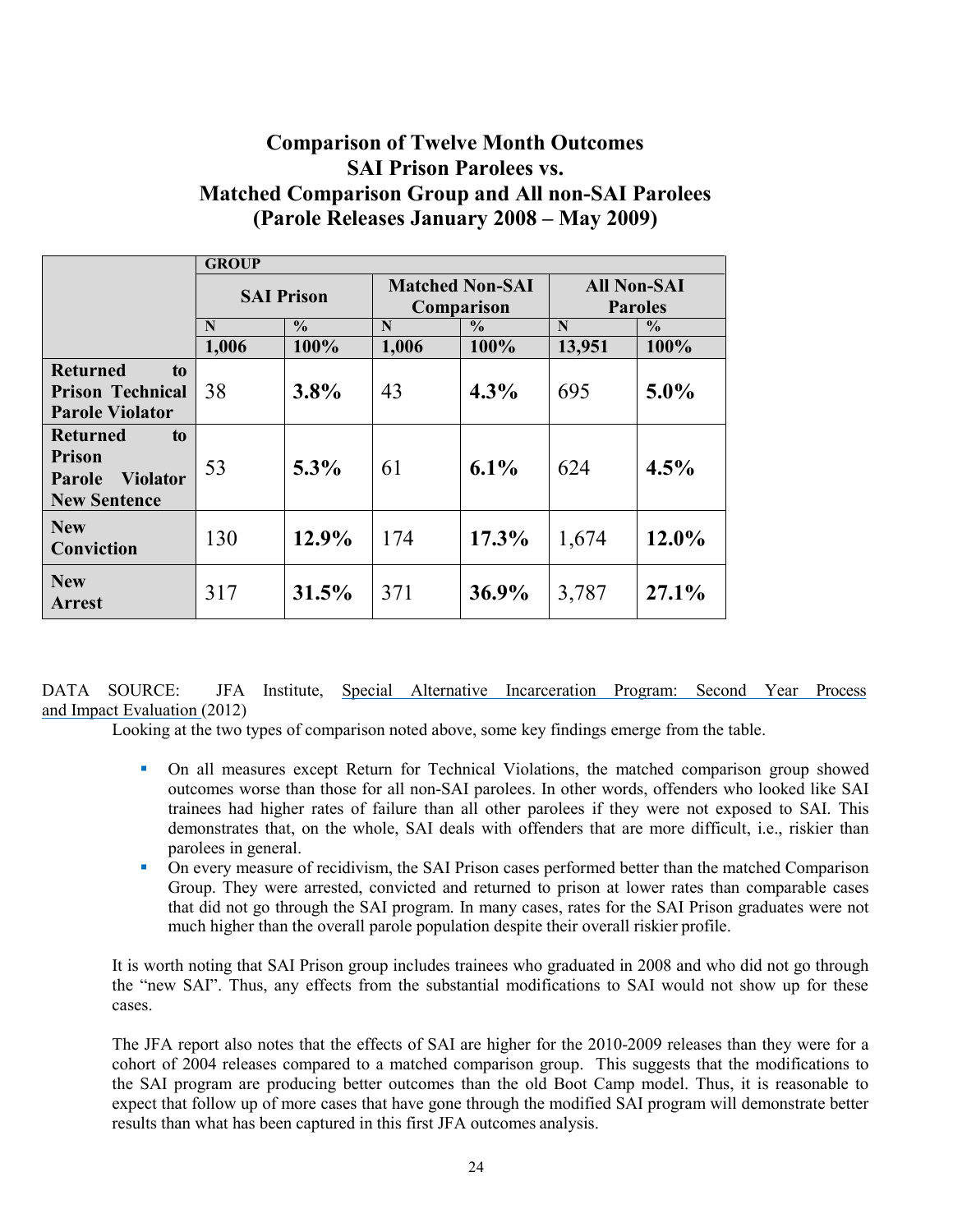## **2018 ADMISSIONS BY COUNTY –PROBATIONER (Males)**

| <b>MALES</b>          |                   |                   |
|-----------------------|-------------------|-------------------|
| Sentencing            | Number of         | % of Total        |
| County                | <b>Admissions</b> | <b>Admissions</b> |
| Alcona                | 0                 | 0.0%              |
| Alger                 | 0                 | 0.0%              |
| Allegan               | 4                 | 1.4%              |
| Alpena                | 0                 | 0.0%              |
| Antrim                | 0                 | 0.0%              |
| Arenac                | 0                 | 0.0%              |
| Baraga                | 0                 | 0.0%              |
| Barry                 | 0                 | 0.0%              |
| Bay                   | 12                | 4.1%              |
| Benzie                | 0                 | 0.0%              |
| <b>Berrien</b>        | 21                | 7.1%              |
| <b>Branch</b>         | $\overline{2}$    | 0.7%              |
| Calhoun               | 0                 | 0.0%              |
| Cass                  | $\overline{2}$    | 0.7%              |
| Charlevoix            | 0                 | 0.0%              |
| Cheboygan             | 0                 | 0.0%              |
| Chippewa              | 0                 | 0.0%              |
| Clare                 | 0                 | 0.0%              |
| Clinton               | 2                 | 0.7%              |
| Crawford              | 0                 | 0.0%              |
| Delta                 | 0                 | 0.0%              |
| Dickinson             | 0                 | 0.0%              |
| Eaton                 | 1                 | 0.3%              |
| Emmet                 | 1                 | 0.3%              |
| Genesee               | 16                | 5.4%              |
| Gladwin               | 0                 | 0.0%              |
| Gogebic               | 0                 | 0.0%              |
| <b>Grand Traverse</b> | 0                 | 0.0%              |
| Gratiot               | 1                 | 0.3%              |
| <b>Hillsdale</b>      | 1                 | 0.3%              |
| Houghton              | 0                 | 0.0%              |
| Huron                 | 1                 | 0.3%              |
| Ingham                | 27                | 9.1%              |
| Ionia                 | 8                 | 2.7%              |
| losco                 | 0                 | 0.0%              |
| Iron                  | 0                 | 0.0%              |
| Isabella              | $\overline{c}$    | 0.7%              |
| Jackson               | 10                | 3.4%              |
| Kalamazoo             | 20                | 6.8%              |
| Kalkaska              | 0                 | 0.0%              |
| Kent                  | 16                | 5.4%              |
| Keweenaw              | 0                 | 0.0%              |
| Lake                  | 0                 | 0.0%              |
| Lapeer                | $\overline{c}$    | 0.7%              |

APPENDIX A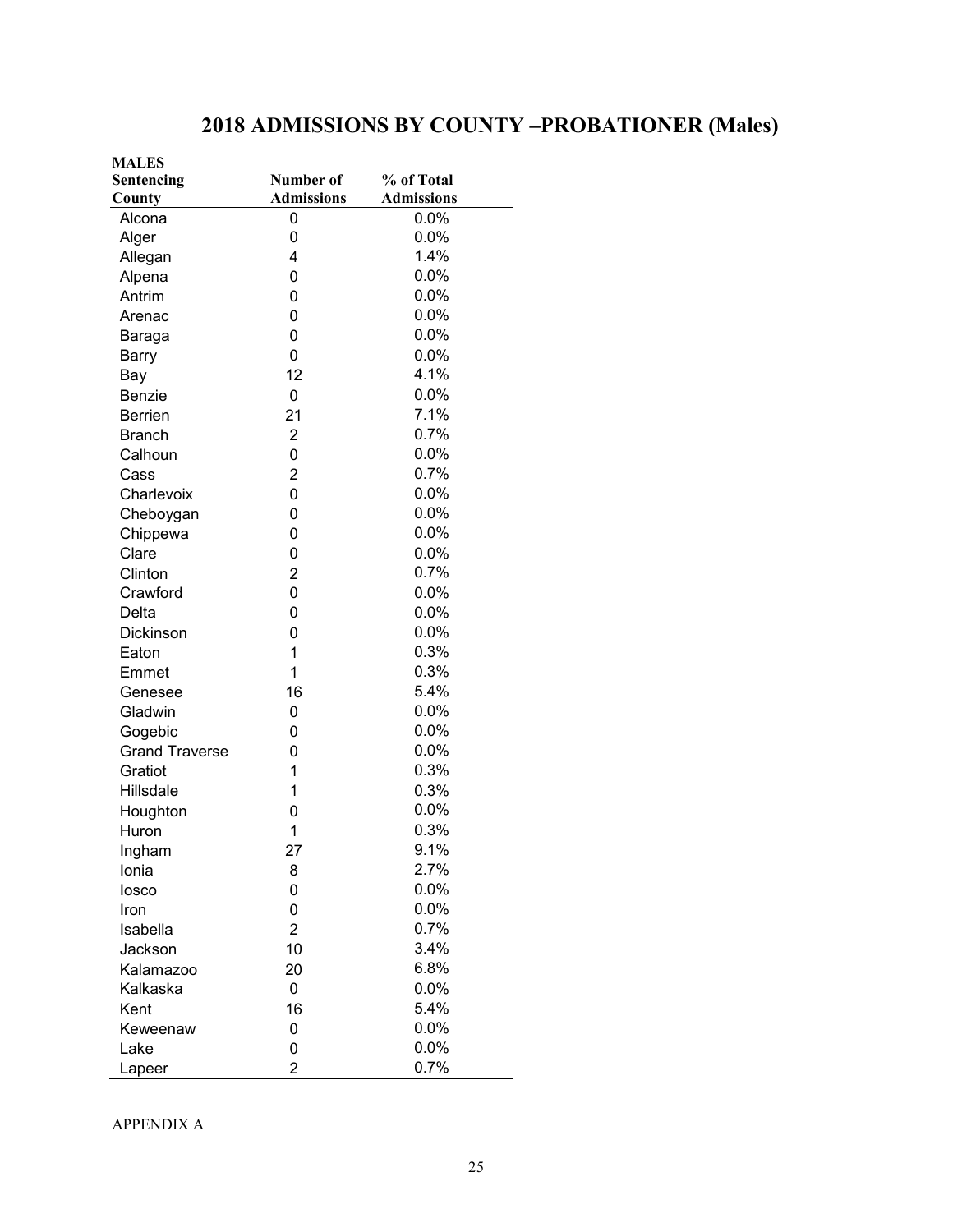## **2018 ADMISSIONS BY COUNTY –PROBATIONER – Cont. (Males)**

| <b>MALES</b>  |                   |                   |
|---------------|-------------------|-------------------|
| Sentencing    | Number of         | % of Total        |
| County        | <b>Admissions</b> | <b>Admissions</b> |
| Leelanau      | 0                 | 0.0%              |
| Lenawee       | $\overline{2}$    | 0.7%              |
| Livingston    | 3                 | 1.0%              |
| Luce          | 0                 | 0.0%              |
| Mackinac      | 0                 | 0.0%              |
| Macomb        | 28                | 9.5%              |
| Manistee      | 0                 | 0.0%              |
| Marquette     | 0                 | 0.0%              |
| Mason         | 0                 | 0.0%              |
| Mecosta       | 0                 | 0.0%              |
| Menominee     | 0                 | 0.0%              |
| Midland       | $\overline{2}$    | 0.7%              |
| Missaukee     | 0                 | 0.0%              |
| Monroe        | 17                | 5.7%              |
| Montcalm      | 16                | 5.4%              |
| Montmorency   | 0                 | 0.0%              |
| Muskegon      | 4                 | 1.4%              |
| Newaygo       | 3                 | 1.0%              |
| Oakland       | 8                 | 2.7%              |
| Oceana        | 1                 | 0.3%              |
| Ogemaw        | 0                 | 0.0%              |
| Ontonagon     | 0                 | 0.0%              |
| Osceola       | 1                 | 0.3%              |
| Oscoda        | 0                 | 0.0%              |
| Otsego        | 0                 | 0.0%              |
| Ottawa        | 0                 | 0.0%              |
| Presque Isle  | 0                 | 0.0%              |
| Roscommon     | 0                 | $0.0\%$           |
| Saginaw       | 16                | 5.4%              |
| St. Clair     | 3                 | 1.0%              |
| St. Joseph    | 1                 | 0.3%              |
| Sanilac       | 0                 | 0.0%              |
| Schoolcraft   | 0                 | 0.0%              |
| Shiawassee    | 1                 | 0.3%              |
| Tuscola       | 0                 | 0.0%              |
| Van Buren     | 6                 | 2.0%              |
| Washtenaw     | $\overline{7}$    | 2.4%              |
| Wayne         | 28                | 9.5%              |
| Wexford       | 0                 | 0.0%              |
|               |                   |                   |
| <b>Totals</b> | 296               | 100.0%            |

APPENDIX A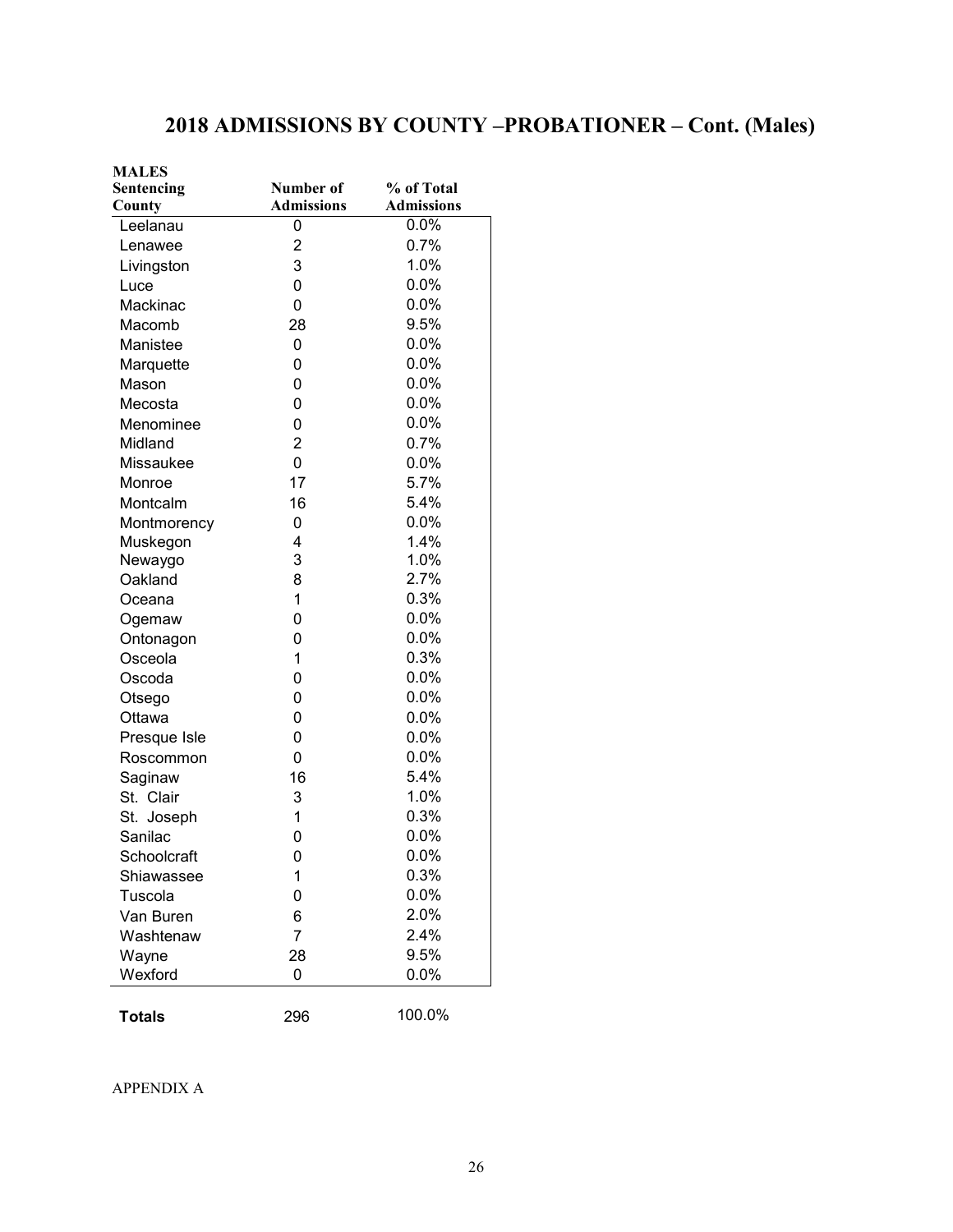#### **2018 ADMISSIONS BY COUNTY –PROBATIONER (Female) FEMALES**

| Sentencing            | Number of        | % of Total        |
|-----------------------|------------------|-------------------|
| County                | Admissions       | <b>Admissions</b> |
| Alcona                | 0                | $0.0\%$           |
| Alger                 | $\boldsymbol{0}$ | $0.0\%$           |
| Allegan               | $\boldsymbol{0}$ | $0.0\%$           |
| Alpena                | $\boldsymbol{0}$ | $0.0\%$           |
| Antrim                | $\boldsymbol{0}$ | $0.0\%$           |
| Arenac                | $\boldsymbol{0}$ | $0.0\%$           |
| Baraga                | $\boldsymbol{0}$ | $0.0\%$           |
| Barry                 | $\boldsymbol{0}$ | $0.0\%$           |
| Bay                   | 3                | 6.9%              |
| Benzie                | $\mathbf{1}$     | 2.3%              |
| Berrien               | 6                | 13.9%             |
| <b>Branch</b>         | $\mathbf{1}$     | 2.3%              |
| Calhoun               | $\boldsymbol{0}$ | $0.0\%$           |
| Cass                  | $\boldsymbol{0}$ | $0.0\%$           |
| Charlevoix            | $\boldsymbol{0}$ | $0.0\%$           |
| Cheboygan             | $\boldsymbol{0}$ | $0.0\%$           |
| Chippewa              | $\mathbf{0}$     | $0.0\%$           |
| Clare                 | $\mathbf{1}$     | 2.3%              |
| Clinton               | $\mathbf{1}$     | 2.3%              |
| Crawford              | $\boldsymbol{0}$ | $0.0\%$           |
| Delta                 | $\boldsymbol{0}$ | $0.0\%$           |
| Dickinson             | $\boldsymbol{0}$ | $0.0\%$           |
| Eaton                 | $\boldsymbol{0}$ | $0.0\%$           |
| Emmet                 | $\boldsymbol{0}$ | $0.0\%$           |
| Genesee               | $\mathbf{1}$     | 2.3%              |
| Gladwin               | $\boldsymbol{0}$ | $0.0\%$           |
| Gogebic               | $\boldsymbol{0}$ | $0.0\%$           |
| <b>Grand Traverse</b> | $\boldsymbol{0}$ | $0.0\%$           |
| Gratiot               | $\boldsymbol{0}$ | $0.0\%$           |
| Hillsdale             | $\boldsymbol{0}$ | $0.0\%$           |
| Houghton              | $\boldsymbol{0}$ | $0.0\%$           |
| Huron                 | $\boldsymbol{0}$ | $0.0\%$           |
| Ingham                | $\overline{2}$   | 4.6%              |
| Ionia                 | $\boldsymbol{0}$ | $0.0\%$           |
| Iosco                 | $\boldsymbol{0}$ | $0.0\%$           |
| Iron                  | $\boldsymbol{0}$ | $0.0\%$           |
| Isabella              | 3                | 6.9%              |
| Jackson               | $\boldsymbol{0}$ | $0.0\%$           |
| Kalamazoo             | $\overline{c}$   | 4.6%              |
| Kalkaska              | $\overline{0}$   | $0.0\%$           |
| Kent                  | $\boldsymbol{0}$ | $0.0\%$           |
| Keweenaw              | $\boldsymbol{0}$ | $0.0\%$           |
| Lake                  | $\boldsymbol{0}$ | $0.0\%$           |
|                       | $\boldsymbol{0}$ | $0.0\%$           |
| Lapeer                |                  |                   |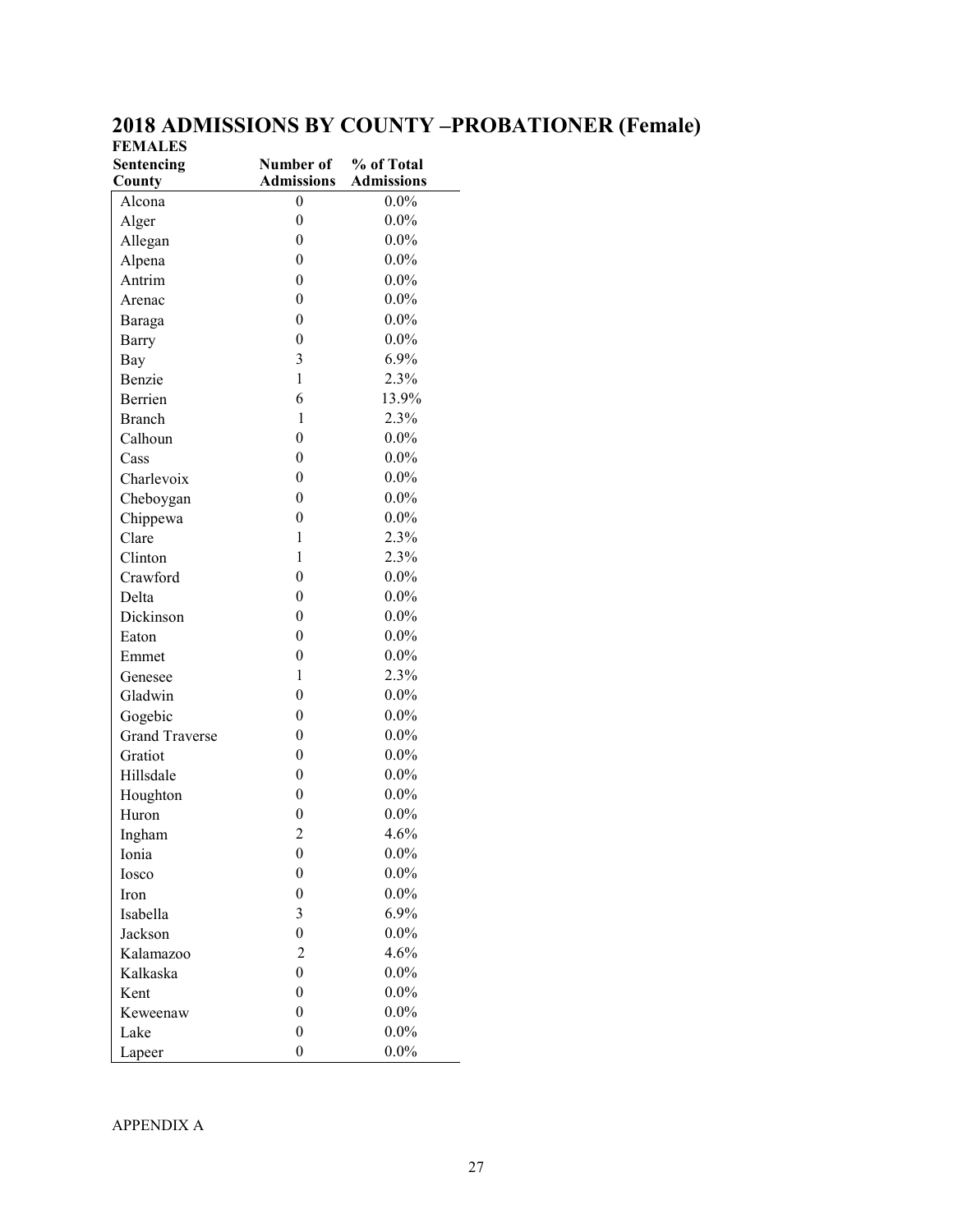## **2018 ADMISSIONS BY COUNTY –PROBATIONER – Cont. (Females)**

| <b>FEMALES</b> |                   |                   |
|----------------|-------------------|-------------------|
| Sentencing     | Number of         | % of Total        |
| County         | <b>Admissions</b> | <b>Admissions</b> |
| Leelanau       | 0                 | 0.0%              |
| Lenawee        | 0                 | 0.0%              |
| Livingston     | 1                 | 2.3%              |
| Luce           | 0                 | 0.0%              |
| Mackinac       | 0                 | 0.0%              |
| Macomb         | 1                 | 2.3%              |
| Manistee       | 0                 | 0.0%              |
| Marquette      | 0                 | $0.0\%$           |
| Mason          | 0                 | $0.0\%$           |
| Mecosta        | $\mathbf{1}$      | 2.3%              |
| Menominee      | 0                 | $0.0\%$           |
| Midland        | 1                 | 2.3%              |
| Missaukee      | 0                 | 0.0%              |
| Monroe         | 6                 | 13.9%             |
| Montcalm       | 5                 | 11.6%             |
| Montmorency    | 0                 | 0.0%              |
| Muskegon       | 0                 | $0.0\%$           |
| Newaygo        | 0                 | 0.0%              |
| Oakland        | 1                 | 2.3%              |
| Oceana         | 0                 | 0.0%              |
| Ogemaw         | 0                 | 0.0%              |
| Ontonagon      | 0                 | $0.0\%$           |
| Osceola        | 0                 | 0.0%              |
| Oscoda         | 0                 | $0.0\%$           |
| Otsego         | 0                 | $0.0\%$           |
| Ottawa         | 0                 | $0.0\%$           |
| Presque Isle   | 0                 | $0.0\%$           |
| Roscommon      | 0                 | $0.0\%$           |
| Saginaw        | $\overline{c}$    | 4.6%              |
| St. Clair      | $\mathbf{1}$      | 2.3%              |
| St. Joseph     | 0                 | 0.0%              |
| Sanilac        | 0                 | 0.0%              |
| Schoolcraft    | 0                 | 0.0%              |
| Shiawassee     | 0                 | 0.0%              |
| Tuscola        | 0                 | 0.0%              |
| Van Buren      | 1                 | 2.3%              |
| Washtenaw      | 1                 | 2.3%              |
| Wayne          | $\mathbf{1}$      | 2.9%              |
| Wexford        | 0                 | 0.0%              |
| Total          | 43                | 100%              |

APPENDIX A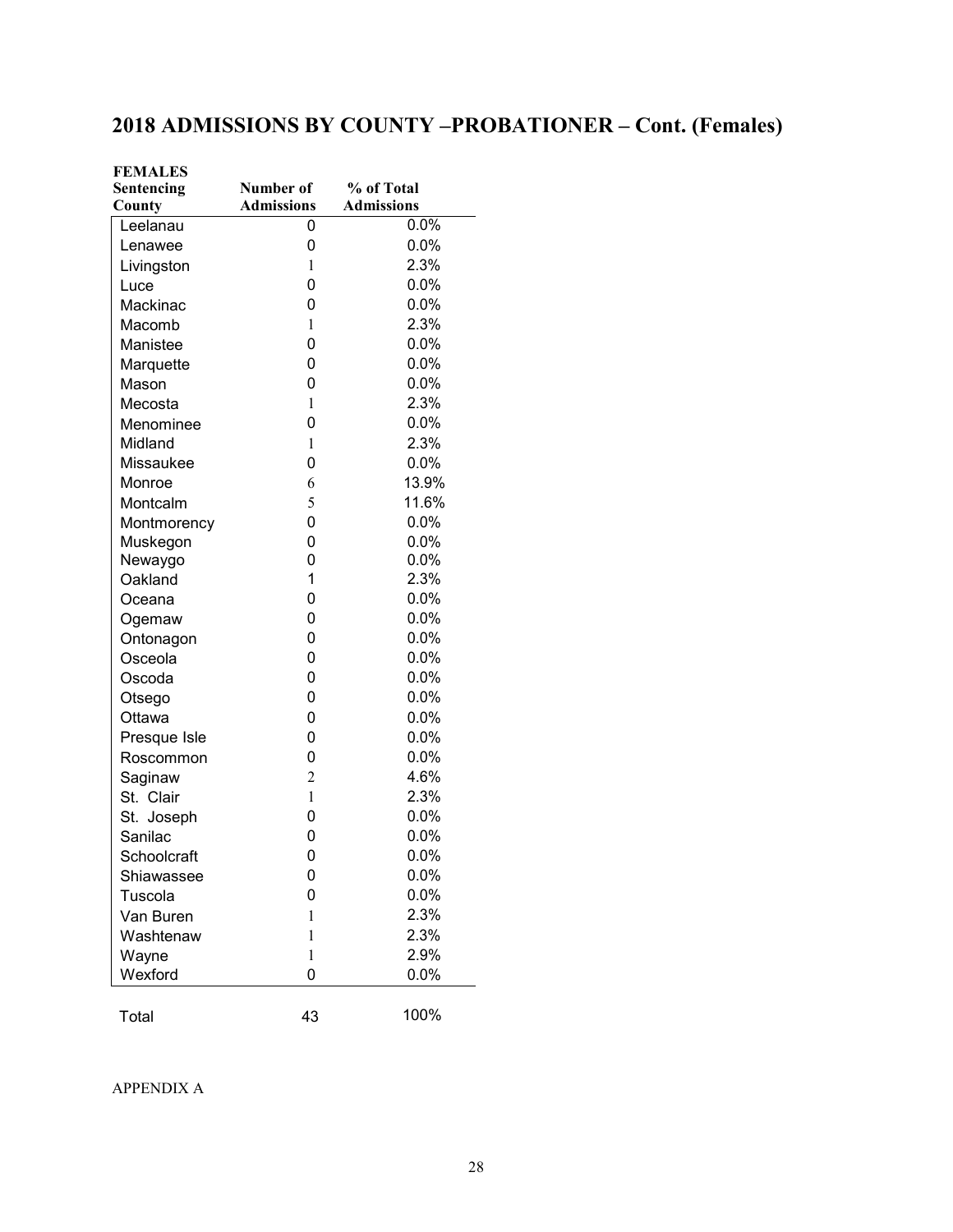## **2018 ADMISSIONS BY COUNTY – SAI PRISONER (Males)**

| % of Total<br>Number of<br>Sentencing<br><b>Admissions</b><br><b>Admissions</b><br>County<br>0.0%<br>Alcona<br>0<br>0.0%<br>0<br>Alger<br>1.5%<br>$\overline{7}$<br>Allegan<br>2.2%<br>Alpena<br>10<br>0.2%<br>Antrim<br>$\mathbf{1}$<br>0.0%<br>$\boldsymbol{0}$<br>Arenac<br>0.0%<br>$\boldsymbol{0}$<br>Baraga<br>1.3%<br>6<br>Barry<br>9<br>1.9%<br>Bay<br>0.0%<br>$\boldsymbol{0}$<br><b>Benzie</b><br>7.5%<br>35<br><b>Berrien</b><br>0.2%<br>$\mathbf{1}$<br><b>Branch</b><br>$\overline{2}$<br>0.4%<br>Calhoun<br>$\overline{2}$<br>0.4%<br>Cass<br>$\overline{2}$<br>0.4%<br>Charlevoix<br>$\overline{2}$<br>0.4%<br>Cheboygan<br>0.0%<br>$\boldsymbol{0}$<br>Chippewa<br>$\overline{3}$<br>0.6%<br>Clare<br>$\overline{7}$<br>1.5%<br>Clinton<br>0.4%<br>$\overline{2}$<br>Crawford<br>0.2%<br>$\mathbf{1}$<br>Delta<br>$\boldsymbol{0}$<br>0.0%<br>Dickinson<br>5<br>1.2%<br>Eaton<br>5<br>1.2%<br>Emmet<br>3.9%<br>18<br>Genesee<br>1.2%<br>5<br>Gladwin<br>$\boldsymbol{0}$<br>0.0%<br>Gogebic<br>0.4%<br><b>Grand Traverse</b><br>$\overline{c}$<br>5<br>1.2%<br>Gratiot<br>5<br>1.2%<br>Hillsdale<br>$\overline{c}$<br>0.4%<br>Houghton<br>$\mathbf{0}$<br>0.0%<br>Huron<br>12<br>2.6%<br>Ingham<br>2.2%<br>10<br>Ionia<br>0.2%<br>$\mathbf{1}$<br>losco<br>0.6%<br>$\mathfrak{Z}$<br>Iron<br>$\overline{3}$<br>0.6%<br>Isabella<br>3.9%<br>Jackson<br>18<br>18<br>3.9%<br>Kalamazoo<br>0.0%<br>$\boldsymbol{0}$<br>Kalkaska<br>5.6%<br>26<br>Kent<br>$\boldsymbol{0}$<br>0.0%<br>Keweenaw<br>0.0%<br>$\boldsymbol{0}$<br>Lake | <b>MALES</b> |                |      |
|-----------------------------------------------------------------------------------------------------------------------------------------------------------------------------------------------------------------------------------------------------------------------------------------------------------------------------------------------------------------------------------------------------------------------------------------------------------------------------------------------------------------------------------------------------------------------------------------------------------------------------------------------------------------------------------------------------------------------------------------------------------------------------------------------------------------------------------------------------------------------------------------------------------------------------------------------------------------------------------------------------------------------------------------------------------------------------------------------------------------------------------------------------------------------------------------------------------------------------------------------------------------------------------------------------------------------------------------------------------------------------------------------------------------------------------------------------------------------------------------------------------------------------------------------|--------------|----------------|------|
|                                                                                                                                                                                                                                                                                                                                                                                                                                                                                                                                                                                                                                                                                                                                                                                                                                                                                                                                                                                                                                                                                                                                                                                                                                                                                                                                                                                                                                                                                                                                               |              |                |      |
|                                                                                                                                                                                                                                                                                                                                                                                                                                                                                                                                                                                                                                                                                                                                                                                                                                                                                                                                                                                                                                                                                                                                                                                                                                                                                                                                                                                                                                                                                                                                               |              |                |      |
|                                                                                                                                                                                                                                                                                                                                                                                                                                                                                                                                                                                                                                                                                                                                                                                                                                                                                                                                                                                                                                                                                                                                                                                                                                                                                                                                                                                                                                                                                                                                               |              |                |      |
|                                                                                                                                                                                                                                                                                                                                                                                                                                                                                                                                                                                                                                                                                                                                                                                                                                                                                                                                                                                                                                                                                                                                                                                                                                                                                                                                                                                                                                                                                                                                               |              |                |      |
|                                                                                                                                                                                                                                                                                                                                                                                                                                                                                                                                                                                                                                                                                                                                                                                                                                                                                                                                                                                                                                                                                                                                                                                                                                                                                                                                                                                                                                                                                                                                               |              |                |      |
|                                                                                                                                                                                                                                                                                                                                                                                                                                                                                                                                                                                                                                                                                                                                                                                                                                                                                                                                                                                                                                                                                                                                                                                                                                                                                                                                                                                                                                                                                                                                               |              |                |      |
|                                                                                                                                                                                                                                                                                                                                                                                                                                                                                                                                                                                                                                                                                                                                                                                                                                                                                                                                                                                                                                                                                                                                                                                                                                                                                                                                                                                                                                                                                                                                               |              |                |      |
|                                                                                                                                                                                                                                                                                                                                                                                                                                                                                                                                                                                                                                                                                                                                                                                                                                                                                                                                                                                                                                                                                                                                                                                                                                                                                                                                                                                                                                                                                                                                               |              |                |      |
|                                                                                                                                                                                                                                                                                                                                                                                                                                                                                                                                                                                                                                                                                                                                                                                                                                                                                                                                                                                                                                                                                                                                                                                                                                                                                                                                                                                                                                                                                                                                               |              |                |      |
|                                                                                                                                                                                                                                                                                                                                                                                                                                                                                                                                                                                                                                                                                                                                                                                                                                                                                                                                                                                                                                                                                                                                                                                                                                                                                                                                                                                                                                                                                                                                               |              |                |      |
|                                                                                                                                                                                                                                                                                                                                                                                                                                                                                                                                                                                                                                                                                                                                                                                                                                                                                                                                                                                                                                                                                                                                                                                                                                                                                                                                                                                                                                                                                                                                               |              |                |      |
|                                                                                                                                                                                                                                                                                                                                                                                                                                                                                                                                                                                                                                                                                                                                                                                                                                                                                                                                                                                                                                                                                                                                                                                                                                                                                                                                                                                                                                                                                                                                               |              |                |      |
|                                                                                                                                                                                                                                                                                                                                                                                                                                                                                                                                                                                                                                                                                                                                                                                                                                                                                                                                                                                                                                                                                                                                                                                                                                                                                                                                                                                                                                                                                                                                               |              |                |      |
|                                                                                                                                                                                                                                                                                                                                                                                                                                                                                                                                                                                                                                                                                                                                                                                                                                                                                                                                                                                                                                                                                                                                                                                                                                                                                                                                                                                                                                                                                                                                               |              |                |      |
|                                                                                                                                                                                                                                                                                                                                                                                                                                                                                                                                                                                                                                                                                                                                                                                                                                                                                                                                                                                                                                                                                                                                                                                                                                                                                                                                                                                                                                                                                                                                               |              |                |      |
|                                                                                                                                                                                                                                                                                                                                                                                                                                                                                                                                                                                                                                                                                                                                                                                                                                                                                                                                                                                                                                                                                                                                                                                                                                                                                                                                                                                                                                                                                                                                               |              |                |      |
|                                                                                                                                                                                                                                                                                                                                                                                                                                                                                                                                                                                                                                                                                                                                                                                                                                                                                                                                                                                                                                                                                                                                                                                                                                                                                                                                                                                                                                                                                                                                               |              |                |      |
|                                                                                                                                                                                                                                                                                                                                                                                                                                                                                                                                                                                                                                                                                                                                                                                                                                                                                                                                                                                                                                                                                                                                                                                                                                                                                                                                                                                                                                                                                                                                               |              |                |      |
|                                                                                                                                                                                                                                                                                                                                                                                                                                                                                                                                                                                                                                                                                                                                                                                                                                                                                                                                                                                                                                                                                                                                                                                                                                                                                                                                                                                                                                                                                                                                               |              |                |      |
|                                                                                                                                                                                                                                                                                                                                                                                                                                                                                                                                                                                                                                                                                                                                                                                                                                                                                                                                                                                                                                                                                                                                                                                                                                                                                                                                                                                                                                                                                                                                               |              |                |      |
|                                                                                                                                                                                                                                                                                                                                                                                                                                                                                                                                                                                                                                                                                                                                                                                                                                                                                                                                                                                                                                                                                                                                                                                                                                                                                                                                                                                                                                                                                                                                               |              |                |      |
|                                                                                                                                                                                                                                                                                                                                                                                                                                                                                                                                                                                                                                                                                                                                                                                                                                                                                                                                                                                                                                                                                                                                                                                                                                                                                                                                                                                                                                                                                                                                               |              |                |      |
|                                                                                                                                                                                                                                                                                                                                                                                                                                                                                                                                                                                                                                                                                                                                                                                                                                                                                                                                                                                                                                                                                                                                                                                                                                                                                                                                                                                                                                                                                                                                               |              |                |      |
|                                                                                                                                                                                                                                                                                                                                                                                                                                                                                                                                                                                                                                                                                                                                                                                                                                                                                                                                                                                                                                                                                                                                                                                                                                                                                                                                                                                                                                                                                                                                               |              |                |      |
|                                                                                                                                                                                                                                                                                                                                                                                                                                                                                                                                                                                                                                                                                                                                                                                                                                                                                                                                                                                                                                                                                                                                                                                                                                                                                                                                                                                                                                                                                                                                               |              |                |      |
|                                                                                                                                                                                                                                                                                                                                                                                                                                                                                                                                                                                                                                                                                                                                                                                                                                                                                                                                                                                                                                                                                                                                                                                                                                                                                                                                                                                                                                                                                                                                               |              |                |      |
|                                                                                                                                                                                                                                                                                                                                                                                                                                                                                                                                                                                                                                                                                                                                                                                                                                                                                                                                                                                                                                                                                                                                                                                                                                                                                                                                                                                                                                                                                                                                               |              |                |      |
|                                                                                                                                                                                                                                                                                                                                                                                                                                                                                                                                                                                                                                                                                                                                                                                                                                                                                                                                                                                                                                                                                                                                                                                                                                                                                                                                                                                                                                                                                                                                               |              |                |      |
|                                                                                                                                                                                                                                                                                                                                                                                                                                                                                                                                                                                                                                                                                                                                                                                                                                                                                                                                                                                                                                                                                                                                                                                                                                                                                                                                                                                                                                                                                                                                               |              |                |      |
|                                                                                                                                                                                                                                                                                                                                                                                                                                                                                                                                                                                                                                                                                                                                                                                                                                                                                                                                                                                                                                                                                                                                                                                                                                                                                                                                                                                                                                                                                                                                               |              |                |      |
|                                                                                                                                                                                                                                                                                                                                                                                                                                                                                                                                                                                                                                                                                                                                                                                                                                                                                                                                                                                                                                                                                                                                                                                                                                                                                                                                                                                                                                                                                                                                               |              |                |      |
|                                                                                                                                                                                                                                                                                                                                                                                                                                                                                                                                                                                                                                                                                                                                                                                                                                                                                                                                                                                                                                                                                                                                                                                                                                                                                                                                                                                                                                                                                                                                               |              |                |      |
|                                                                                                                                                                                                                                                                                                                                                                                                                                                                                                                                                                                                                                                                                                                                                                                                                                                                                                                                                                                                                                                                                                                                                                                                                                                                                                                                                                                                                                                                                                                                               |              |                |      |
|                                                                                                                                                                                                                                                                                                                                                                                                                                                                                                                                                                                                                                                                                                                                                                                                                                                                                                                                                                                                                                                                                                                                                                                                                                                                                                                                                                                                                                                                                                                                               |              |                |      |
|                                                                                                                                                                                                                                                                                                                                                                                                                                                                                                                                                                                                                                                                                                                                                                                                                                                                                                                                                                                                                                                                                                                                                                                                                                                                                                                                                                                                                                                                                                                                               |              |                |      |
|                                                                                                                                                                                                                                                                                                                                                                                                                                                                                                                                                                                                                                                                                                                                                                                                                                                                                                                                                                                                                                                                                                                                                                                                                                                                                                                                                                                                                                                                                                                                               |              |                |      |
|                                                                                                                                                                                                                                                                                                                                                                                                                                                                                                                                                                                                                                                                                                                                                                                                                                                                                                                                                                                                                                                                                                                                                                                                                                                                                                                                                                                                                                                                                                                                               |              |                |      |
|                                                                                                                                                                                                                                                                                                                                                                                                                                                                                                                                                                                                                                                                                                                                                                                                                                                                                                                                                                                                                                                                                                                                                                                                                                                                                                                                                                                                                                                                                                                                               |              |                |      |
|                                                                                                                                                                                                                                                                                                                                                                                                                                                                                                                                                                                                                                                                                                                                                                                                                                                                                                                                                                                                                                                                                                                                                                                                                                                                                                                                                                                                                                                                                                                                               |              |                |      |
|                                                                                                                                                                                                                                                                                                                                                                                                                                                                                                                                                                                                                                                                                                                                                                                                                                                                                                                                                                                                                                                                                                                                                                                                                                                                                                                                                                                                                                                                                                                                               |              |                |      |
|                                                                                                                                                                                                                                                                                                                                                                                                                                                                                                                                                                                                                                                                                                                                                                                                                                                                                                                                                                                                                                                                                                                                                                                                                                                                                                                                                                                                                                                                                                                                               |              |                |      |
|                                                                                                                                                                                                                                                                                                                                                                                                                                                                                                                                                                                                                                                                                                                                                                                                                                                                                                                                                                                                                                                                                                                                                                                                                                                                                                                                                                                                                                                                                                                                               |              |                |      |
|                                                                                                                                                                                                                                                                                                                                                                                                                                                                                                                                                                                                                                                                                                                                                                                                                                                                                                                                                                                                                                                                                                                                                                                                                                                                                                                                                                                                                                                                                                                                               |              |                |      |
|                                                                                                                                                                                                                                                                                                                                                                                                                                                                                                                                                                                                                                                                                                                                                                                                                                                                                                                                                                                                                                                                                                                                                                                                                                                                                                                                                                                                                                                                                                                                               |              |                |      |
|                                                                                                                                                                                                                                                                                                                                                                                                                                                                                                                                                                                                                                                                                                                                                                                                                                                                                                                                                                                                                                                                                                                                                                                                                                                                                                                                                                                                                                                                                                                                               |              |                |      |
|                                                                                                                                                                                                                                                                                                                                                                                                                                                                                                                                                                                                                                                                                                                                                                                                                                                                                                                                                                                                                                                                                                                                                                                                                                                                                                                                                                                                                                                                                                                                               | Lapeer       | $\overline{2}$ | 0.4% |

APPENDIX B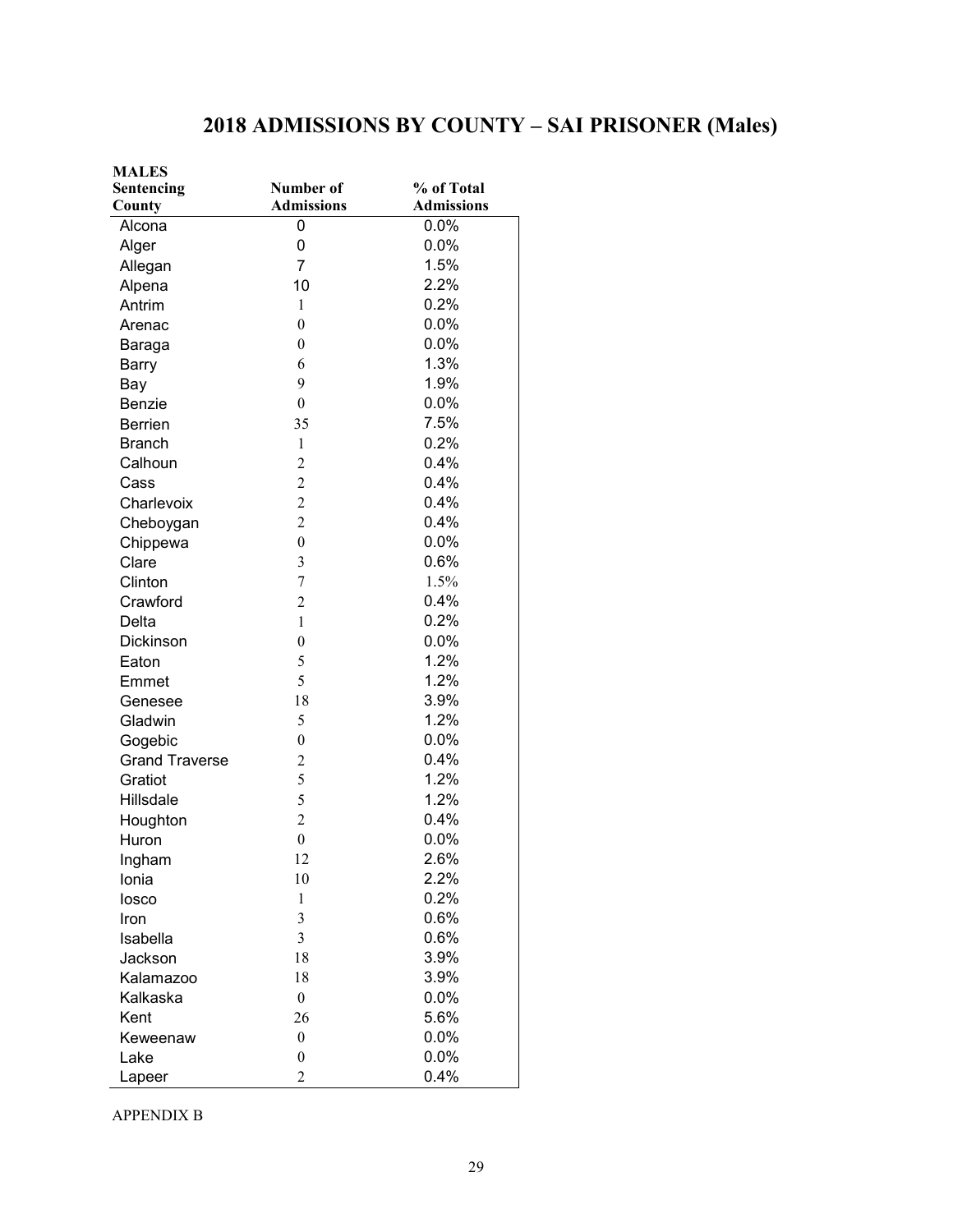## **2018 ADMISSIONS BY COUNTY – SAI PRISONER – Cont. (Males)**

| <b>MALES</b>  |                   |                   |
|---------------|-------------------|-------------------|
| Sentencing    | Number of         | % of Total        |
| County        | <b>Admissions</b> | <b>Admissions</b> |
|               | 2                 | 0.4%              |
| Leelanau      |                   |                   |
| Lenawee       | 13                | 2.8%              |
| Livingston    | $\overline{2}$    | 0.4%              |
| Luce          | $\boldsymbol{0}$  | 0.0%              |
| Mackinac      | $\mathbf{1}$      | 0.2%              |
| Macomb        | 12                | 2.6%              |
| Manistee      | $\overline{c}$    | 0.4%              |
| Marquette     | $\overline{c}$    | 0.4%              |
| Mason         | $\boldsymbol{0}$  | $0.0\%$           |
| Mecosta       | $\boldsymbol{7}$  | 1.5%              |
| Menominee     | $\overline{c}$    | 0.4%              |
| Midland       | $\overline{c}$    | 0.4%              |
| Missaukee     | $\mathbf{1}$      | 0.2%              |
| Monroe        | 15                | 3.2%              |
| Montcalm      | 7                 | 1.5%              |
| Montmorency   | $\mathbf{0}$      | 0.0%              |
| Muskegon      | 5                 | 1.2%              |
| Newaygo       | 8                 | 1.7%              |
| Oakland       | 18                | 3.9%              |
| Oceana        | 4                 | 0.8%              |
| Ogemaw        | $\mathbf{0}$      | 0.0%              |
| Ontonagon     | $\boldsymbol{0}$  | 0.0%              |
| Osceola       | $\overline{c}$    | 0.4%              |
| Oscoda        | $\mathbf{1}$      | 0.2%              |
| Otsego        | $\overline{c}$    | 0.4%              |
| Ottawa        | 12                | 2.6%              |
| Presque Isle  | $\boldsymbol{0}$  | $0.0\%$           |
| Roscommon     | 2                 | 0.4%              |
| Saginaw       | 3                 | 0.6%              |
| St. Clair     | 12                | 2.6%              |
| St. Joseph    | 2                 | 0.4%              |
| Sanilac       | $\boldsymbol{0}$  | 0.0%              |
| Schoolcraft   | 0                 | $0.0\%$           |
| Shiawassee    | 6                 | 1.3%              |
| Tuscola       | 3                 | 0.6%              |
| Van Buren     | 10                | 2.2%              |
| Washtenaw     | 5                 | 1.2%              |
| Wayne         | 63                | 13.6%             |
| Wexford       | 8                 | 1.7%              |
|               |                   |                   |
| <b>Totals</b> | 464               | 100.0%            |

APPENDIX B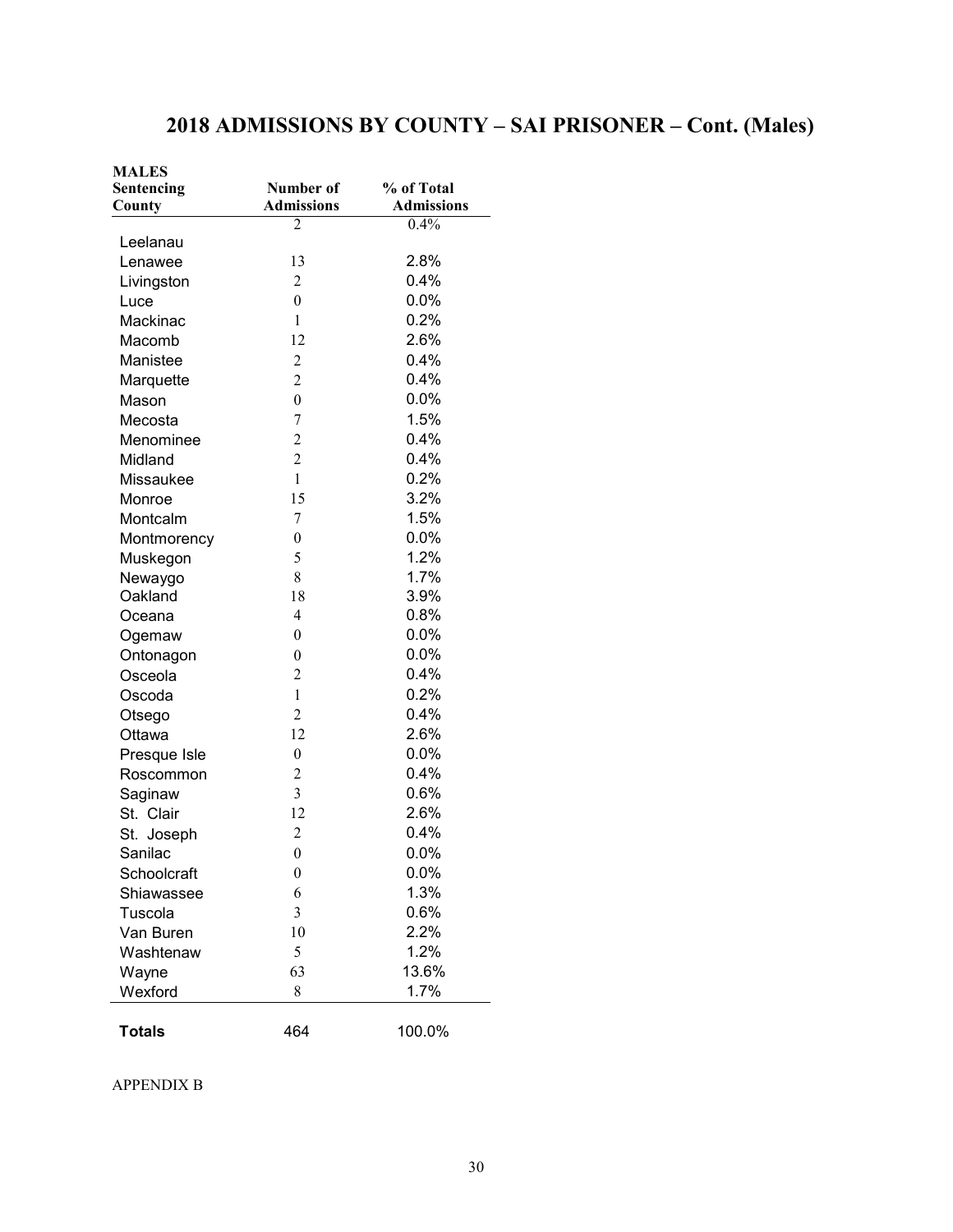#### **2018 ADMISSIONS BY COUNTY – SAI PRISONER (Female)**

| <b>FEMALES</b>        |                   |                   |
|-----------------------|-------------------|-------------------|
| Sentencing            | Number of         | % of Total        |
| County                | <b>Admissions</b> | <b>Admissions</b> |
| Alcona                | 0                 | $0.0\%$           |
| Alger                 | $\overline{0}$    | $0.0\%$           |
| Allegan               | $\overline{0}$    | $0.0\%$           |
| Alpena                | $\overline{2}$    | 4.1%              |
| Antrim                | $\overline{0}$    | $0.0\%$           |
| Arenac                | $\overline{0}$    | $0.0\%$           |
| Baraga                | $\overline{0}$    | $0.0\%$           |
| Barry                 | $\boldsymbol{0}$  | $0.0\%$           |
| Bay                   | $\boldsymbol{0}$  | $0.0\%$           |
| Benzie                | $\boldsymbol{0}$  | $0.0\%$           |
| Berrien               | $\overline{4}$    | 8.3%              |
| <b>Branch</b>         | $\overline{0}$    | $0.0\%$           |
| Calhoun               | $\boldsymbol{0}$  | $0.0\%$           |
| Cass                  | $\mathbf{1}$      | 2.0%              |
| Charlevoix            | $\overline{0}$    | $0.0\%$           |
| Cheboygan             | $\overline{0}$    | $0.0\%$           |
| Chippewa              | $\boldsymbol{0}$  | $0.0\%$           |
| Clare                 | $\boldsymbol{0}$  | $0.0\%$           |
| Clinton               | $\overline{0}$    | $0.0\%$           |
| Crawford              | 1                 | 2.0%              |
| Delta                 | $\overline{0}$    | $0.0\%$           |
| Dickinson             | $\overline{0}$    | $0.0\%$           |
| Eaton                 | $\mathbf{1}$      | 2.0%              |
| Emmet                 | $\overline{0}$    | $0.0\%$           |
| Genesee               | $\boldsymbol{0}$  | $0.0\%$           |
| Gladwin               | $\boldsymbol{0}$  | $0.0\%$           |
| Gogebic               | $\overline{c}$    | 4.1%              |
| <b>Grand Traverse</b> | $\overline{0}$    | $0.0\%$           |
| Gratiot               | $\boldsymbol{0}$  | $0.0\%$           |
| Hillsdale             | $\mathbf{1}$      | 2.0%              |
| Houghton              | $\overline{0}$    | $0.0\%$           |
| Huron                 | $\overline{0}$    | $0.0\%$           |
| Ingham                | $\boldsymbol{0}$  | $0.0\%$           |
| Ionia                 | $\boldsymbol{0}$  | $0.0\%$           |
| Iosco                 | $\boldsymbol{0}$  | $0.0\%$           |
| Iron                  | $\boldsymbol{0}$  | $0.0\%$           |
| Isabella              | $\overline{2}$    | 4.1%              |
| Jackson               | $\mathbf{1}$      | 2.0%              |
| Kalamazoo             | $\overline{2}$    | 4.1%              |
| Kalkaska              | $\mathbf{1}$      | 2.0%              |
| Kent                  | 1                 | 2.0%              |
| Keweenaw              | $\boldsymbol{0}$  | $0.0\%$           |
| Lake                  | $\boldsymbol{0}$  | $0.0\%$           |
| Lapeer                | $\boldsymbol{0}$  | $0.0\%$           |

APPENDIX B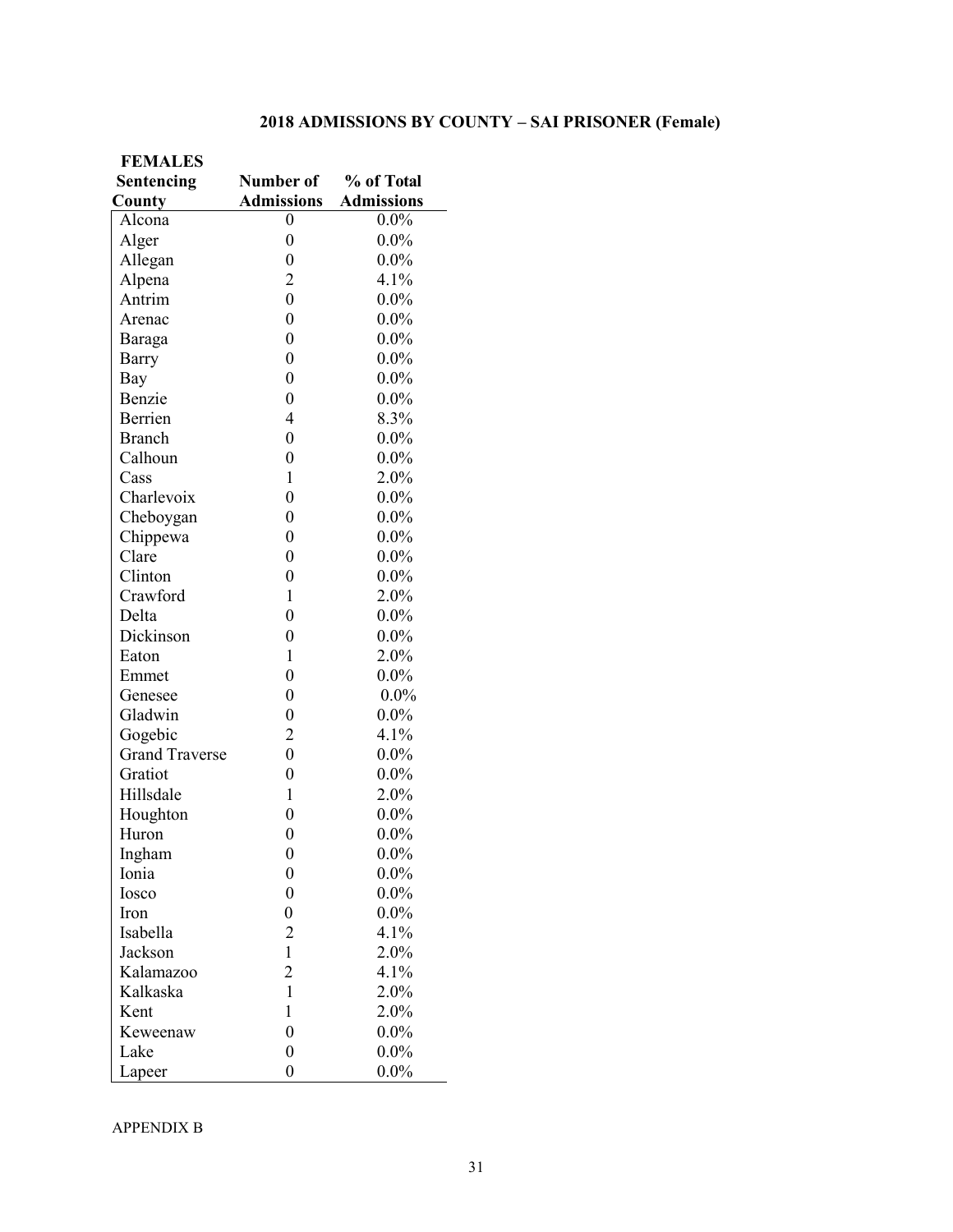## **2018 ADMISSIONS BY COUNTY – SAI PRISONER – Cont.**

| <b>FEMALES</b> |                   |                   |
|----------------|-------------------|-------------------|
| Sentencing     | Number of         | % of Total        |
| County         | <b>Admissions</b> | <b>Admissions</b> |
| Leelanau       | 0                 | 0.0%              |
| Lenawee        | $\overline{c}$    | 4.1%              |
| Livingston     | $\boldsymbol{0}$  | 0.0%              |
| Luce           | 0                 | 0.0%              |
| Mackinac       | 0                 | 0.0%              |
| Macomb         | 1                 | 2.0%              |
| Manistee       | 0                 | 0.0%              |
| Marquette      | 0                 | 0.0%              |
| Mason          | $\boldsymbol{0}$  | $0.0\%$           |
| Mecosta        | 1                 | 2.0%              |
| Menominee      | 0                 | 0.0%              |
| Midland        | 0                 | 0.0%              |
| Missaukee      | 1                 | 2.0%              |
| Monroe         | 4                 | 8.3%              |
| Montcalm       | 0                 | 0.0%              |
| Montmorency    | 0                 | 0.0%              |
| Muskegon       | 1                 | 2.0%              |
| Newaygo        | $\overline{2}$    | 4.1%              |
| Oakland        | 1                 | 2.0%              |
| Oceana         | 0                 | 0.0%              |
| Ogemaw         | $\overline{0}$    | 0.0%              |
| Ontonagon      | 1                 | 2.0%              |
| Osceola        | 1                 | 2.0%              |
| Oscoda         | 1                 | 2.0%              |
| Otsego         | $\overline{0}$    | 0.0%              |
| Ottawa         | $\boldsymbol{0}$  | 0.0%              |
| Presque Isle   | 0                 | 0.0%              |
| Roscommon      | 0                 | 0.0%              |
| Saginaw        | 0                 | 0.0%              |
| St. Clair      | 3                 | 6.2%              |
| St. Joseph     | $\boldsymbol{0}$  | 0.0%              |
| Sanilac        | 0                 | 0.0%              |
| Schoolcraft    | 0                 | 0.0%              |
| Shiawassee     | $\mathbf{1}$      | 2.0%              |
| Tuscola        | $\overline{c}$    | 4.1%              |
| Van Buren      | $\boldsymbol{0}$  | 0.0%              |
| Washtenaw      | $\boldsymbol{0}$  | 0.0%              |
| Wayne          | 6                 | 12.5%             |
| Wexford        | $\overline{2}$    | 4.1%              |
|                |                   |                   |
| Total          | 49                | 100%              |

Appendix B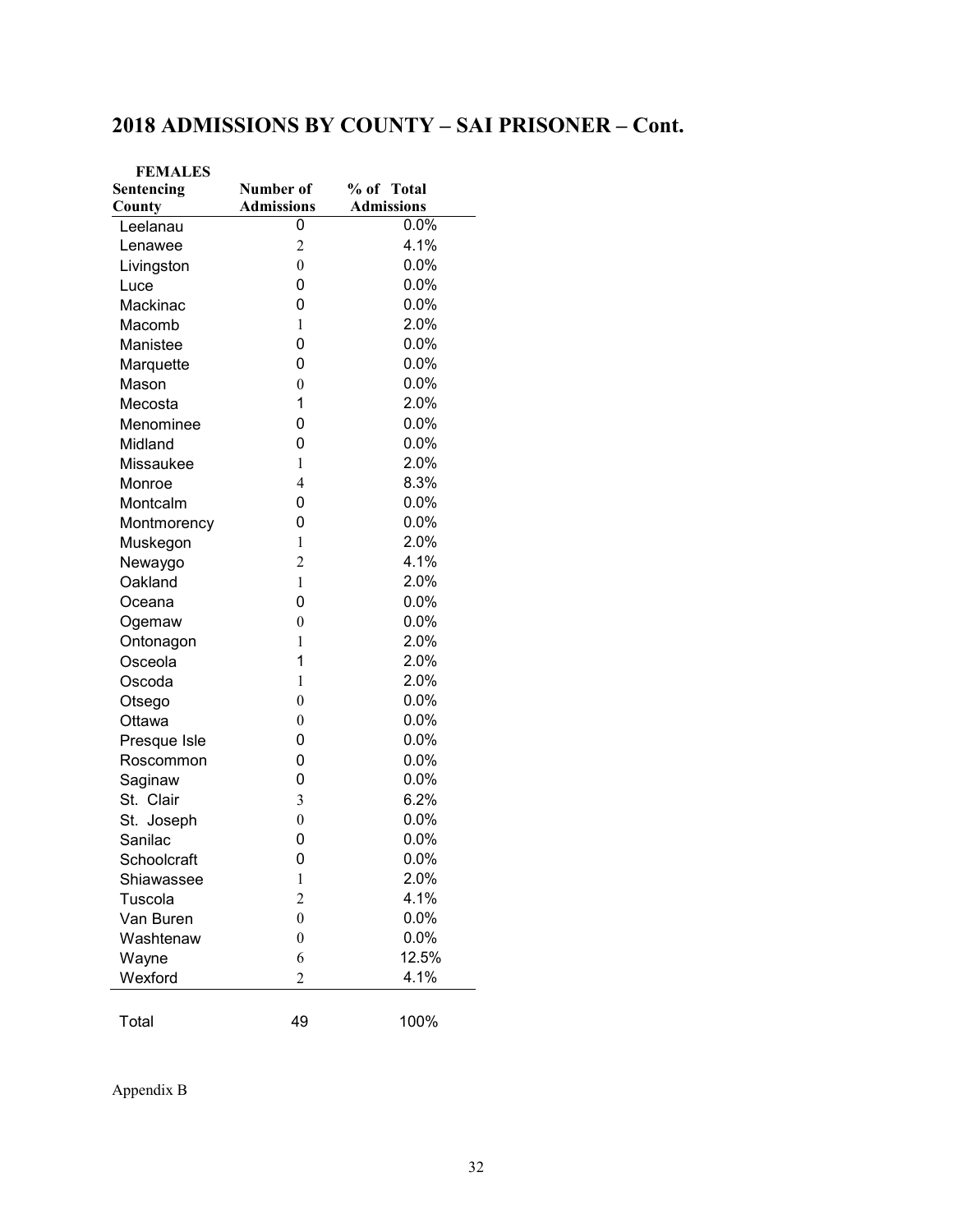## **2018 ADMISSIONS BY COUNTY – IN REACH PRISONER (Males)**

| <b>IRM MALES</b>      |                   |                   |
|-----------------------|-------------------|-------------------|
| Sentencing            | Number of         | % of Total        |
| County                | <b>Admissions</b> | <b>Admissions</b> |
| Alcona                | 0                 | 0.0%              |
| Alger                 | $\overline{c}$    | 1.9%              |
| Allegan               | $\boldsymbol{0}$  | 0.0%              |
| Alpena                | $\mathbf{1}$      | 1.0%              |
| Antrim                | $\boldsymbol{0}$  | 0.3%              |
| Arenac                | $\boldsymbol{0}$  | 0.0%              |
| Baraga                | $\boldsymbol{0}$  | 0.0%              |
| Barry                 | $\boldsymbol{0}$  | 0.0%              |
| Bay                   | $\overline{2}$    | 1.9%              |
| <b>Benzie</b>         | $\boldsymbol{0}$  | 0.0%              |
| <b>Berrien</b>        | 5                 | 4.8%              |
| <b>Branch</b>         | $\mathbf{1}$      | 1.0%              |
| Calhoun               | $\overline{2}$    | 1.9%              |
| Cass                  | $\boldsymbol{0}$  | 0.0%              |
| Charlevoix            | $\boldsymbol{0}$  | 0.0%              |
| Cheboygan             | $\boldsymbol{0}$  | 0.0%              |
| Chippewa              | $\mathbf{1}$      | 1.0%              |
| Clare                 | $\mathbf{1}$      | 1.0%              |
| Clinton               | $\boldsymbol{0}$  | 0.0%              |
| Crawford              | $\boldsymbol{0}$  | 0.0%              |
| Delta                 | $\boldsymbol{0}$  | 0.0%              |
| Dickinson             | $\boldsymbol{0}$  | 0.0%              |
| Eaton                 | 3                 | 2.9%              |
| Emmet                 | $\boldsymbol{0}$  | 0.0%              |
| Genesee               | $\boldsymbol{0}$  | 0.0%              |
| Gladwin               | $\boldsymbol{0}$  | 0.0%              |
| Gogebic               | $\boldsymbol{0}$  | 0.0%              |
| <b>Grand Traverse</b> | $\boldsymbol{0}$  | 0.0%              |
| Gratiot               | $\boldsymbol{0}$  | 0.0%              |
| <b>Hillsdale</b>      | $\boldsymbol{0}$  | 0.0%              |
| Houghton              | $\boldsymbol{0}$  | 0.0%              |
| Huron                 | $\mathbf{1}$      | 1.0%              |
| Ingham                | 5                 | 4.8%              |
| Ionia                 | 1                 | 1.0%              |
| losco                 | $\boldsymbol{0}$  | 0.0%              |
| Iron                  | $\boldsymbol{0}$  | 0.0%              |
| Isabella              | 1                 | 1.0%              |
| Jackson               | $\overline{c}$    | 1.9%              |
| Kalamazoo             | $\overline{c}$    | 1.9%              |
| Kalkaska              | $\boldsymbol{0}$  | 0.0%              |
| Kent                  | 9                 | 8.7%              |
| Keweenaw              | $\boldsymbol{0}$  | 0.0%              |
| Lake                  | $\boldsymbol{0}$  | 0.0%              |
| Lapeer                | $\mathbf{1}$      | 1.0%              |

APPENDIX C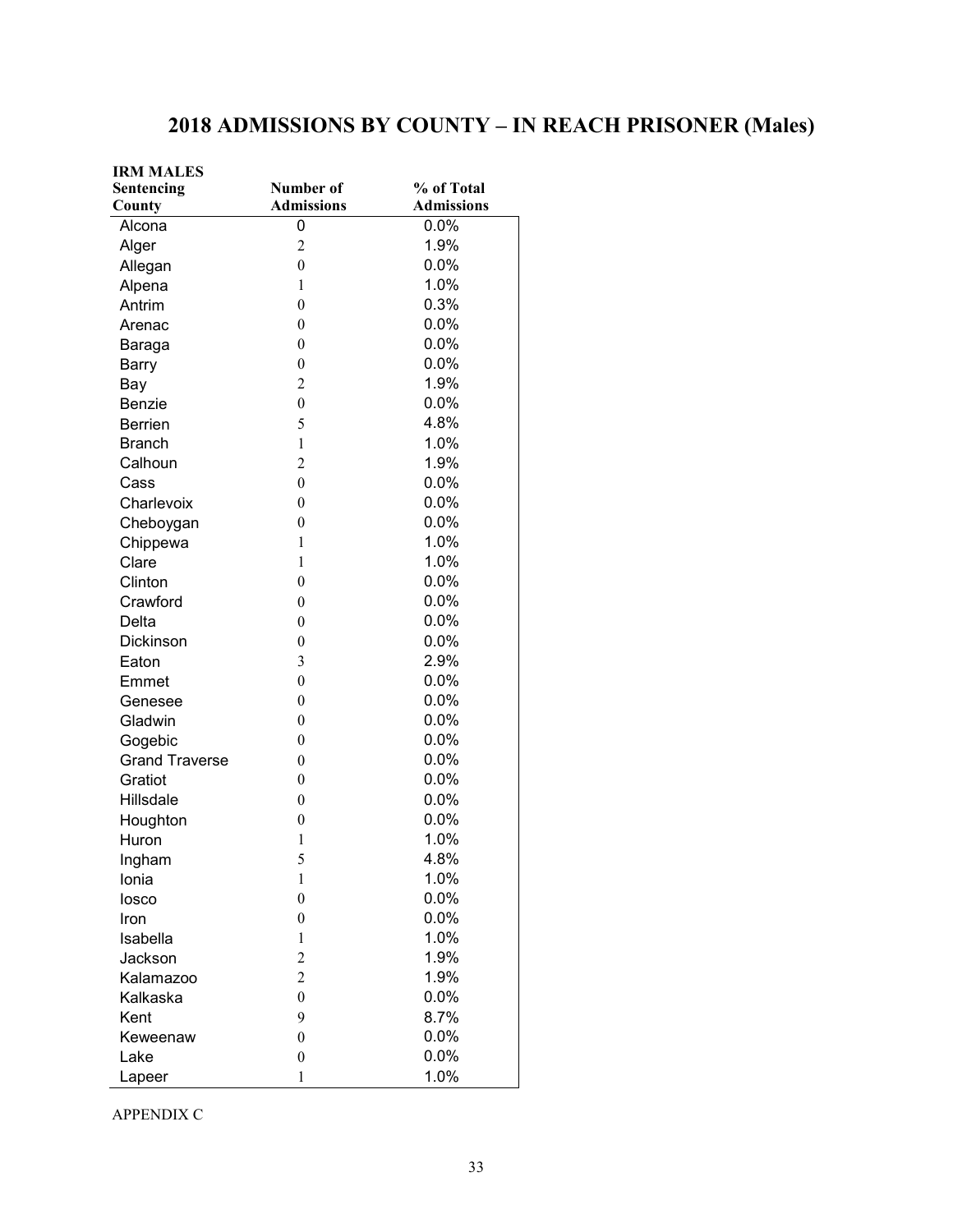## **2018 ADMISSIONS BY COUNTY – IN REACH PRISONER – Cont. (Males)**

| <b>IRM MALES</b> |                   |                   |
|------------------|-------------------|-------------------|
| Sentencing       | Number of         | % of Total        |
| County           | <b>Admissions</b> | <b>Admissions</b> |
| Leelanau         | 0                 | $0.0\%$           |
| Lenawee          | $\overline{c}$    | 1.9%              |
| Livingston       | $\overline{2}$    | 1.9%              |
| Luce             | $\boldsymbol{0}$  | 0.0%              |
| Mackinac         | $\boldsymbol{0}$  | 0.0%              |
| Macomb           | 7                 | 6.7%              |
| Manistee         | $\boldsymbol{0}$  | 0.0%              |
| Marquette        | $\boldsymbol{0}$  | 0.0%              |
| Mason            | $\boldsymbol{0}$  | $0.0\%$           |
| Mecosta          | $\boldsymbol{0}$  | $0.0\%$           |
| Menominee        | $\boldsymbol{0}$  | $0.0\%$           |
| Midland          | $\boldsymbol{0}$  | 0.0%              |
| Missaukee        | $\boldsymbol{0}$  | 0.0%              |
| Monroe           | 2                 | 1.9%              |
| Montcalm         | $\boldsymbol{0}$  | 0.0%              |
| Montmorency      | $\boldsymbol{0}$  | 0.0%              |
| Muskegon         | 6                 | 5.8%              |
| Newaygo          | $\boldsymbol{0}$  | 0.0%              |
| Oakland          | 12                | 11.5%             |
| Oceana           | $\mathbf{1}$      | 1.0%              |
| Ogemaw           | $\boldsymbol{0}$  | 0.0%              |
| Ontonagon        | $\boldsymbol{0}$  | 0.0%              |
| Osceola          | $\boldsymbol{0}$  | 0.0%              |
| Oscoda           | $\boldsymbol{0}$  | 0.0%              |
| Otsego           | 1                 | 1.0%              |
| Ottawa           | 2                 | 1.9%              |
| Presque Isle     | $\boldsymbol{0}$  | 0.0%              |
| Roscommon        | $\boldsymbol{0}$  | 0.0%              |
| Saginaw          | 3                 | 2.9%              |
| St. Clair        | $\mathbf{1}$      | 1.0%              |
| St. Joseph       | 1                 | 1.0%              |
| Sanilac          | $\boldsymbol{0}$  | 0.0%              |
| Schoolcraft      | $\boldsymbol{0}$  | 0.0%              |
| Shiawassee       | 0                 | 0.0%              |
| Tuscola          | $\boldsymbol{0}$  | 0.0%              |
| Van Buren        | $\boldsymbol{0}$  | 0.0%              |
| Washtenaw        | $\overline{2}$    | 1.9%              |
| Wayne            | 21                | 20.9%             |
| Wexford          | $\boldsymbol{0}$  | 0.0%              |
| <b>Totals</b>    | 104               | 100%              |

APPENDIX C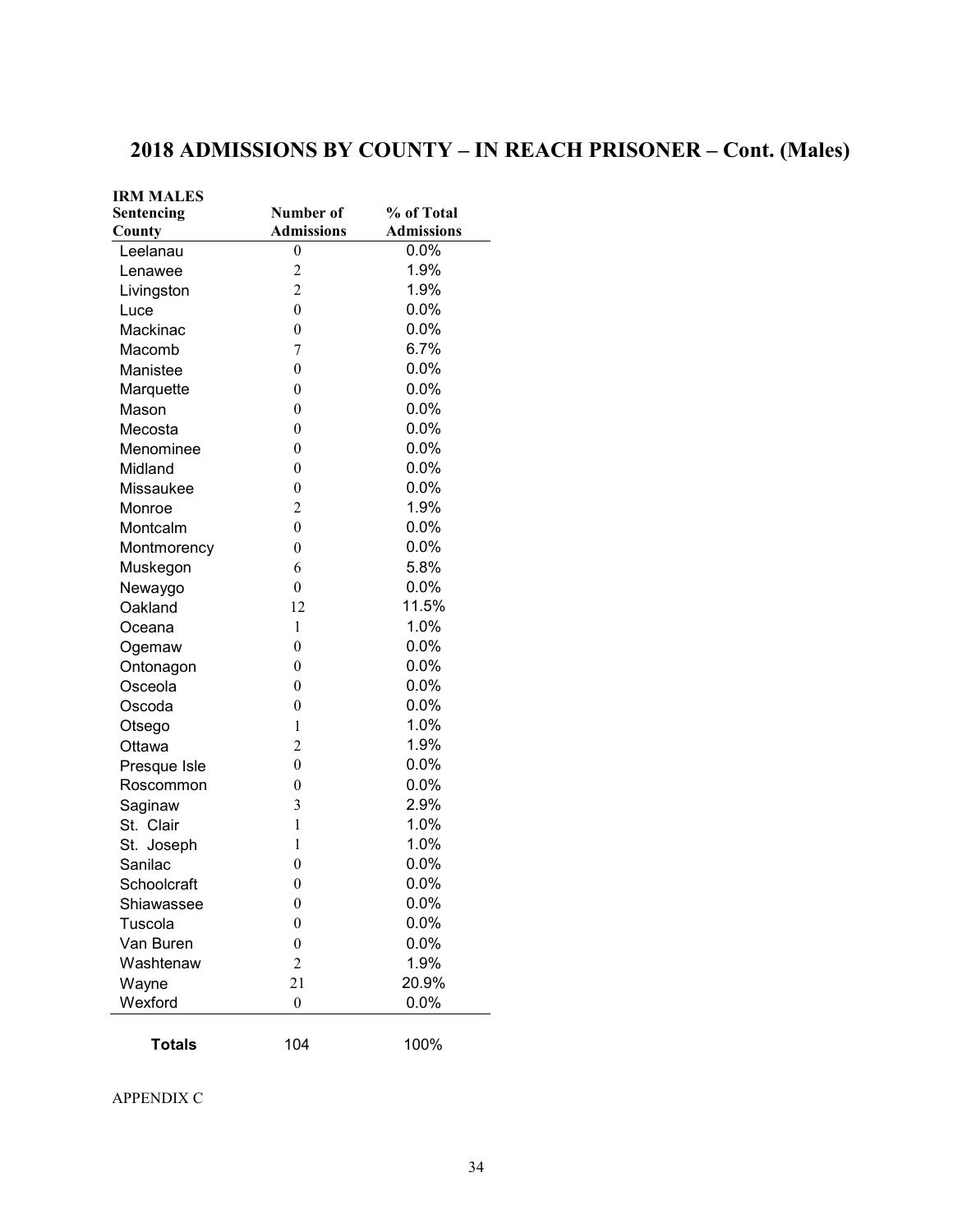

**Appendix D**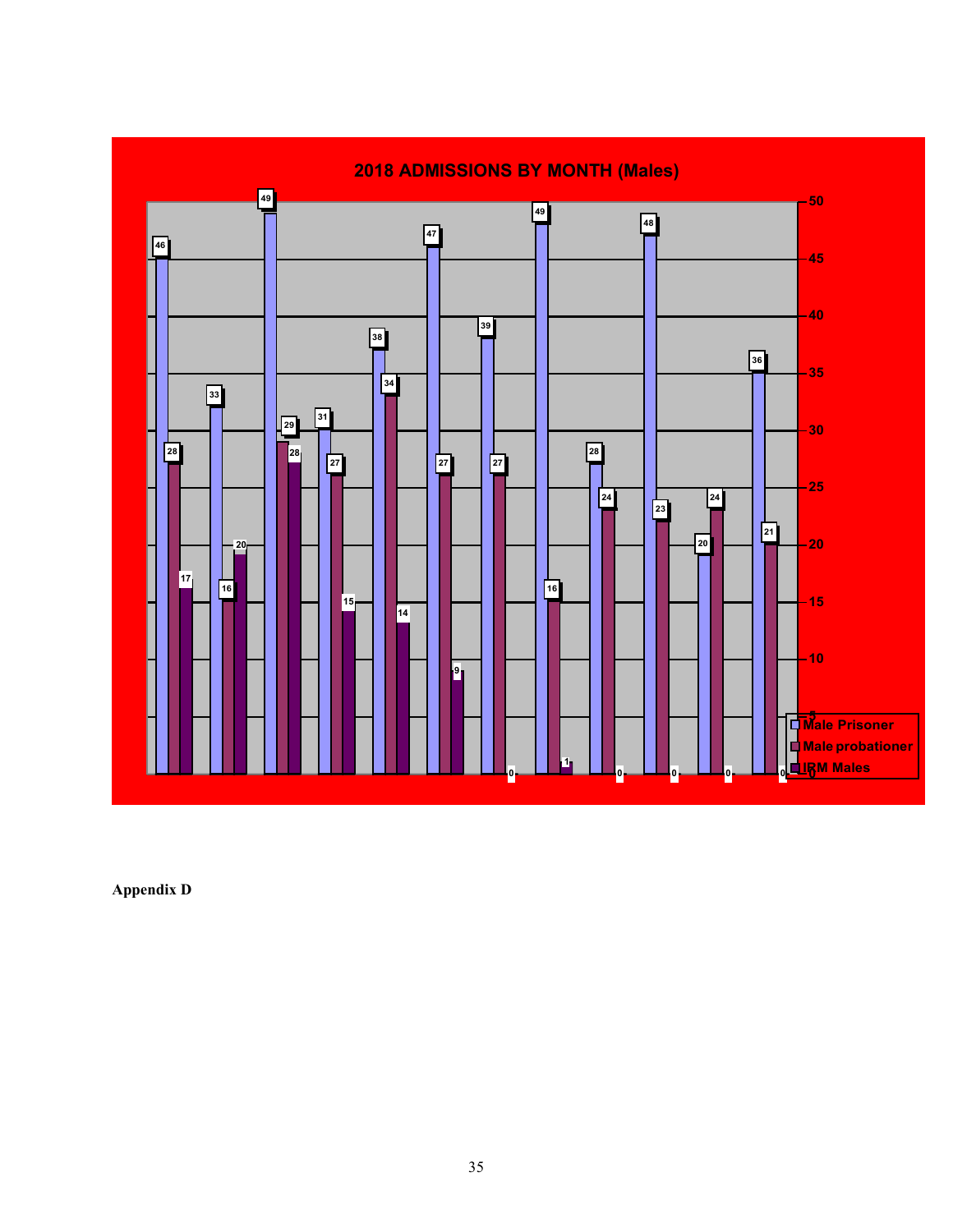#### **2018 ADMISSIONS BY MONTH Females**



**Appendix D**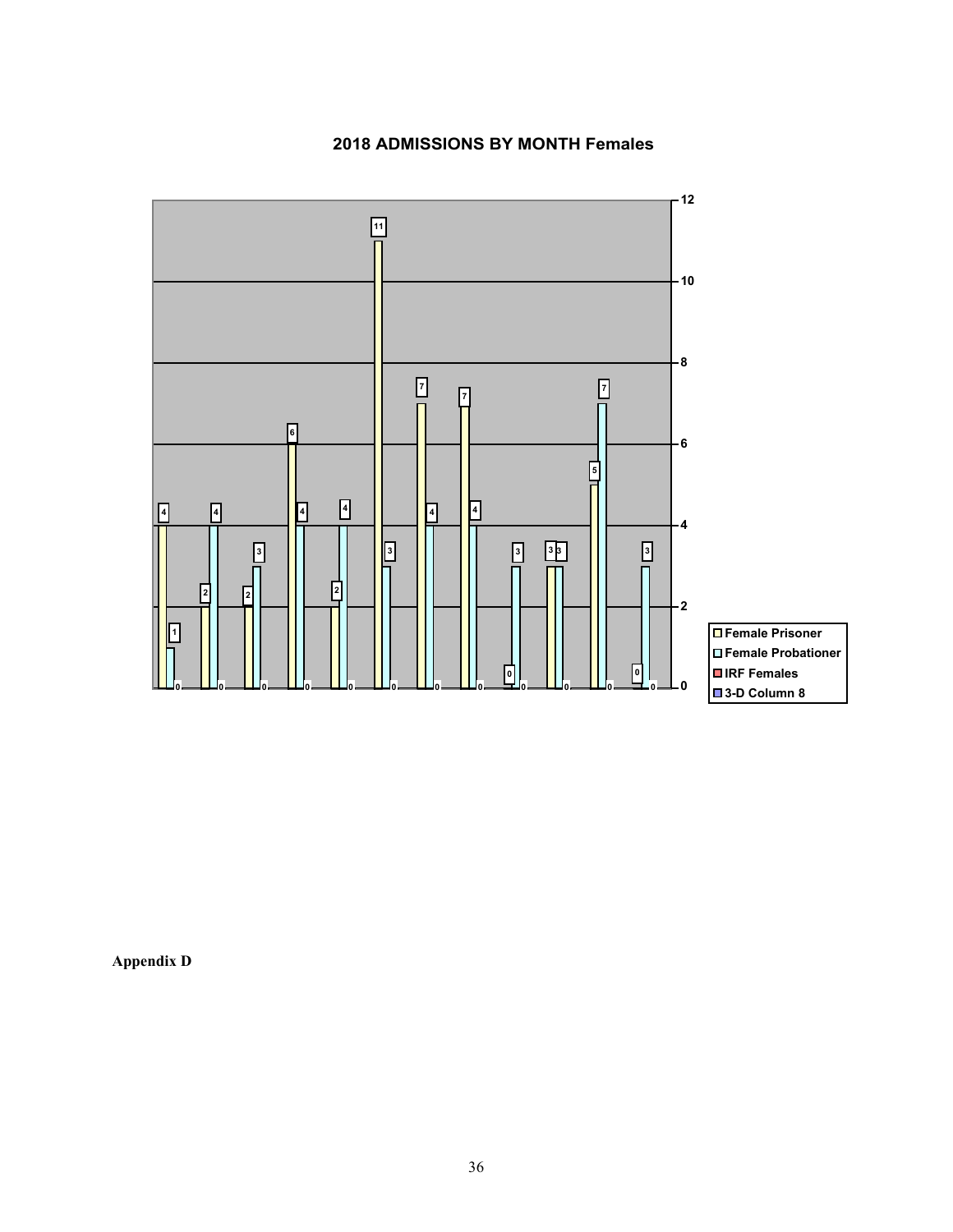

#### **2018 ADMISSIONS BY GENDER**



**Appendix E**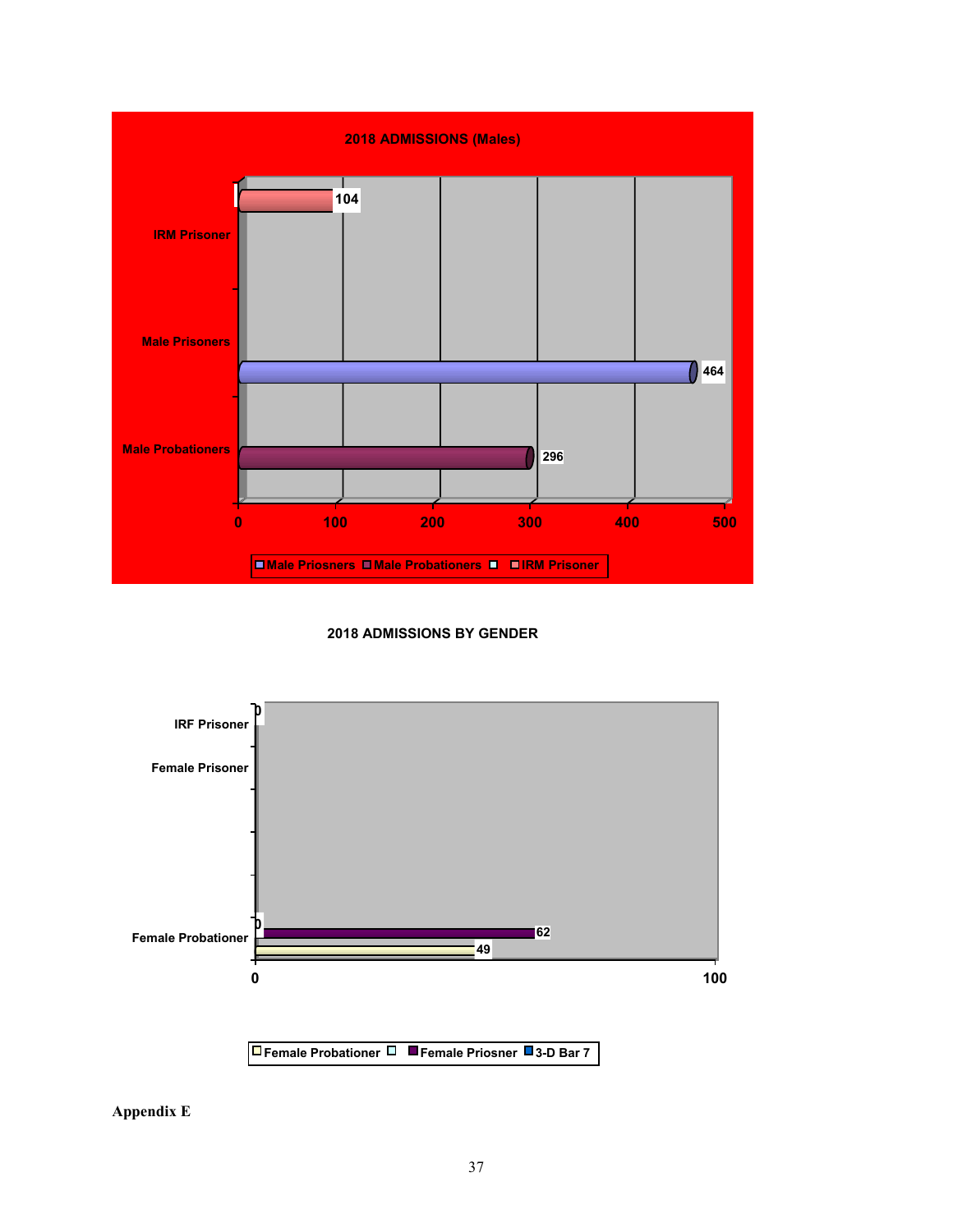

### **2018 MONTHLY POPULATION TOTALS (Males)**

APPENDIX F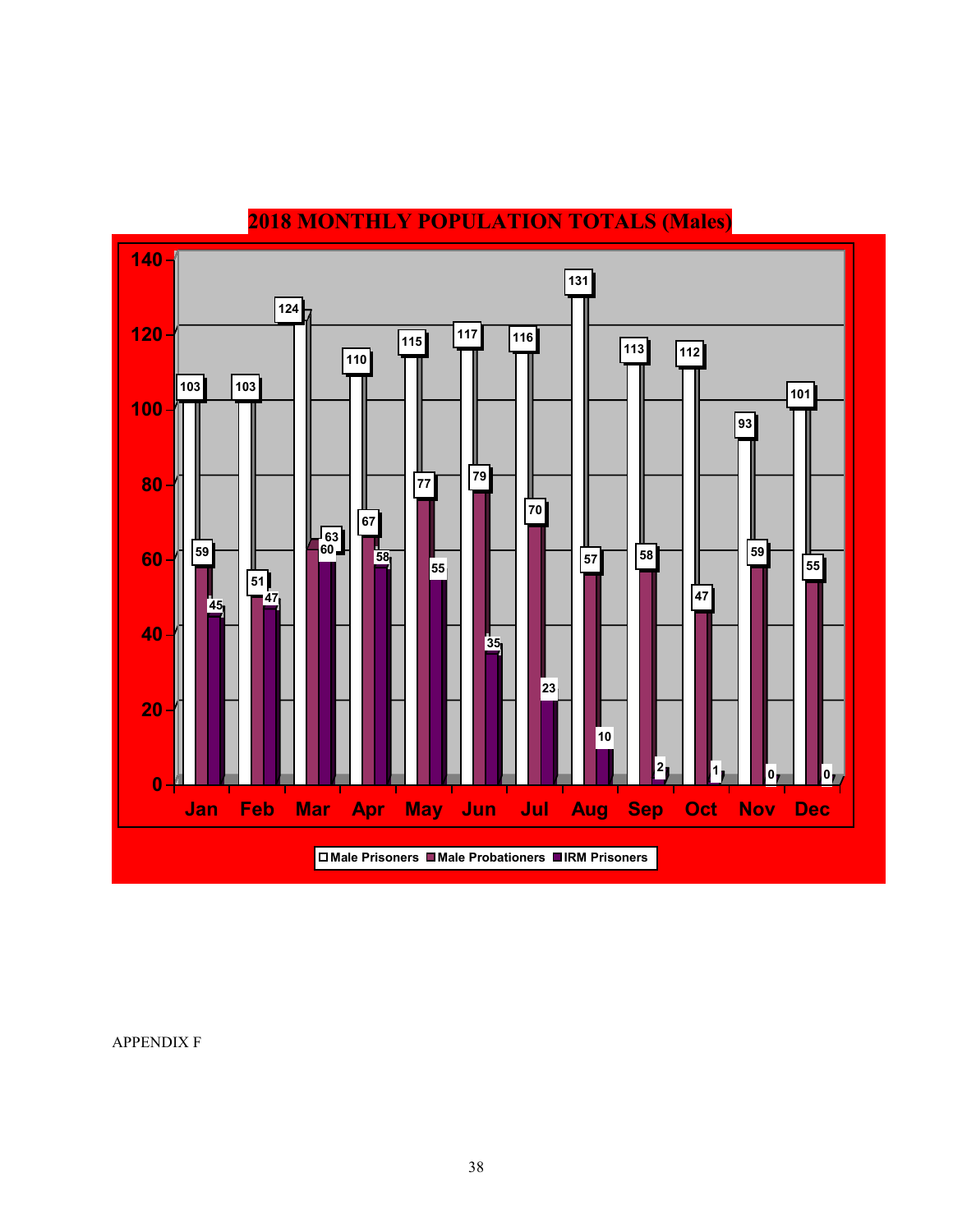

**2018 MONTHLY POPULATION TOTALS (Females)**

**Appendix F**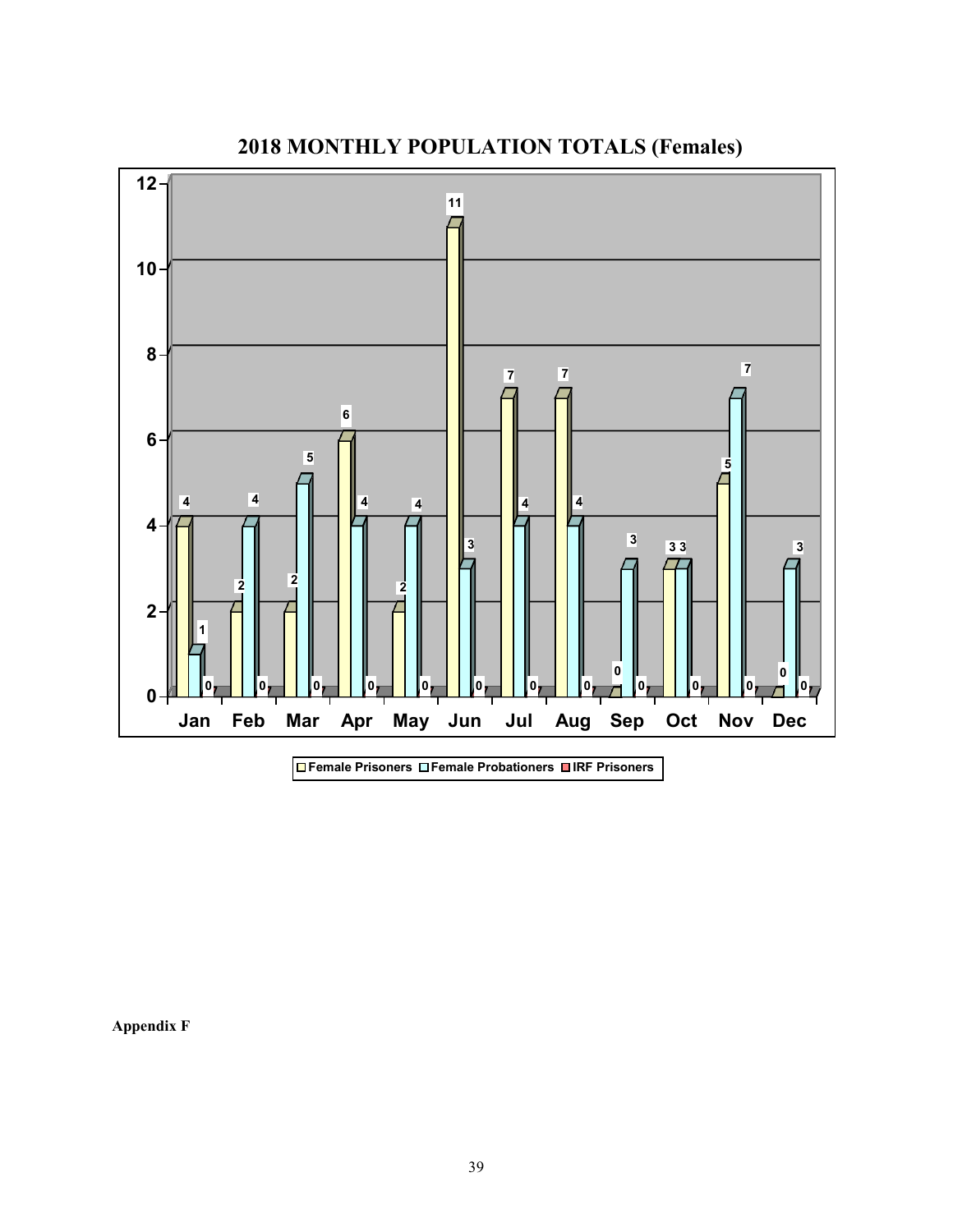|                                  | Successful<br>Completion | Rule<br>Violator | Voluntary<br>Withdrawal | Medical<br>Termination | Unqualified      | <b>Totals</b>    |
|----------------------------------|--------------------------|------------------|-------------------------|------------------------|------------------|------------------|
| Alcona                           | $\boldsymbol{0}$         | $\boldsymbol{0}$ | $\boldsymbol{0}$        | $\boldsymbol{0}$       | $\boldsymbol{0}$ | $\boldsymbol{0}$ |
| Alger                            | $\boldsymbol{0}$         | $\boldsymbol{0}$ | $\boldsymbol{0}$        | $\boldsymbol{0}$       | $\boldsymbol{0}$ | $\boldsymbol{0}$ |
| Allegan                          | 3                        | $\theta$         | 0                       | 0                      | 0                | 3                |
| Alpena                           | $\boldsymbol{0}$         | $\boldsymbol{0}$ | 0                       | 0                      | 0                | $\boldsymbol{0}$ |
| Antrim                           | 0                        | $\mathbf{0}$     | 0                       | 0                      | $\theta$         | $\boldsymbol{0}$ |
| Arenac                           | 0                        | $\mathbf{0}$     | 0                       | $\theta$               | 0                | $\theta$         |
| Baraga                           | $\boldsymbol{0}$         | $\mathbf{0}$     | 0                       | 0                      | 0                | $\theta$         |
| <b>Barry</b>                     | $\boldsymbol{0}$         | $\mathbf{0}$     | 0                       | 0                      | 0                | $\theta$         |
| Bay                              | 13                       | $\mathbf{0}$     | 0                       | 0                      | 0                | 13               |
| Benzie                           | $\boldsymbol{0}$         | $\theta$         | $\boldsymbol{0}$        | 0                      | 1                | $\mathbf{1}$     |
| Berrien                          | 25                       | 3                | $\boldsymbol{0}$        | 0                      | 0                | 28               |
| <b>Branch</b>                    | $\boldsymbol{0}$         | $\boldsymbol{0}$ | 0                       |                        | 0                | 1                |
| Calhoun                          | $\boldsymbol{0}$         | $\boldsymbol{0}$ | 0                       | $_{0}$                 | 0                | 0                |
| Cass                             | 1                        | $\mathbf{0}$     | 0                       | 0                      | 0                | 1                |
| Charlevoix                       | $\boldsymbol{0}$         | $\mathbf{0}$     | 0                       | $^{(1)}$               | 0                | 0                |
| Cheboygan                        | $\boldsymbol{0}$         | $\mathbf{0}$     | 0                       | $_{0}$                 | $\boldsymbol{0}$ | 0                |
| Chippewa                         | $\boldsymbol{0}$         | $\mathbf{0}$     | 0                       | 0                      | $\boldsymbol{0}$ | 0                |
| Clare                            | $\boldsymbol{0}$         | $\theta$         | 0                       | 0                      | $\boldsymbol{0}$ | 0                |
| Clinton                          | 1                        | $\theta$         | $\boldsymbol{0}$        |                        | 0                | $\overline{c}$   |
| Crawford                         | $\boldsymbol{0}$         | $\boldsymbol{0}$ | 0                       | 0                      | 0                | $\boldsymbol{0}$ |
| Delta                            | $\boldsymbol{0}$         | $\boldsymbol{0}$ | 0                       | 0                      | 0                | $\boldsymbol{0}$ |
| Dickinson                        | $\boldsymbol{0}$         | $\mathbf{0}$     | 0                       | $\theta$               | 0                | 0                |
| Eaton                            | $\overline{2}$           | $\mathbf{0}$     | $\boldsymbol{0}$        | 0                      | $\theta$         | 2                |
| Emmet                            | 1                        | $\mathbf{0}$     | 0                       | 0                      | 0                | 1                |
| Genesee                          | 10                       | 3                | 0                       |                        | $\boldsymbol{0}$ | 14               |
| Gladwin                          | $\boldsymbol{0}$         | $\theta$         | 0                       | 0                      | 0                | $\boldsymbol{0}$ |
|                                  | $\boldsymbol{0}$         | $\boldsymbol{0}$ | $\boldsymbol{0}$        | 0                      | 0                | 0                |
| Gogebic<br><b>Grand Traverse</b> | $\boldsymbol{0}$         | $\boldsymbol{0}$ | 0                       |                        | 0                | 0                |
| Gratiot                          | 1                        | $\mathbf{0}$     |                         | 0                      |                  |                  |
| Hillsdale                        |                          |                  | 0                       | 0                      | 0                |                  |
|                                  | 1                        | $\mathbf{0}$     | 0                       | 0                      | 0                | I                |
| Houghton                         | $\boldsymbol{0}$         | $\mathbf{0}$     | 0                       | $^{(1)}$               | 0                | 0                |
| Huron                            | $\boldsymbol{0}$         | $\boldsymbol{0}$ | 1                       | 0                      | 0                | 1                |
| Ingham                           | 18                       | $\overline{2}$   | $\boldsymbol{0}$        |                        |                  | 22               |
| Ionia                            | 11                       | $\boldsymbol{0}$ | $\boldsymbol{0}$        | $\boldsymbol{0}$       | $\boldsymbol{0}$ | 11               |
| losco                            | $\mathbf{0}$             | $\boldsymbol{0}$ | $\boldsymbol{0}$        | $\boldsymbol{0}$       | $\boldsymbol{0}$ | $\boldsymbol{0}$ |
| Iron                             | $\boldsymbol{0}$         | $\boldsymbol{0}$ | $\boldsymbol{0}$        | 0                      | $\boldsymbol{0}$ | $\boldsymbol{0}$ |
| Isabella                         | $\boldsymbol{0}$         | 1                | $\boldsymbol{0}$        | 0                      | $\boldsymbol{0}$ | 1                |
| Jackson                          | $8\,$                    | 1                | $\boldsymbol{0}$        | $\theta$               | $\mathbf{0}$     | 9                |
| Kalamazoo                        | 14                       | 1                | 2                       | 0                      | $\theta$         | 17               |
| Kalkaska                         | $\boldsymbol{0}$         | $\mathbf{0}$     | $\boldsymbol{0}$        | 0                      | $\theta$         | $\boldsymbol{0}$ |
| Kent                             | 7                        | 1                | $\boldsymbol{0}$        |                        | $\theta$         | 9                |
| Keweenaw                         | $\boldsymbol{0}$         | $\mathbf{0}$     | $\boldsymbol{0}$        | $\theta$               | $\theta$         | $\boldsymbol{0}$ |
| Lake                             | $\boldsymbol{0}$         | $\boldsymbol{0}$ | $\boldsymbol{0}$        | 0                      | $\mathbf{0}$     | $\boldsymbol{0}$ |
| Lapeer                           | 1                        | $\boldsymbol{0}$ | $\boldsymbol{0}$        | 1                      | $\boldsymbol{0}$ | $\overline{2}$   |

### **2018 PROGRAM OUTCOMES BY COUNTY – MALE PROBATIONER**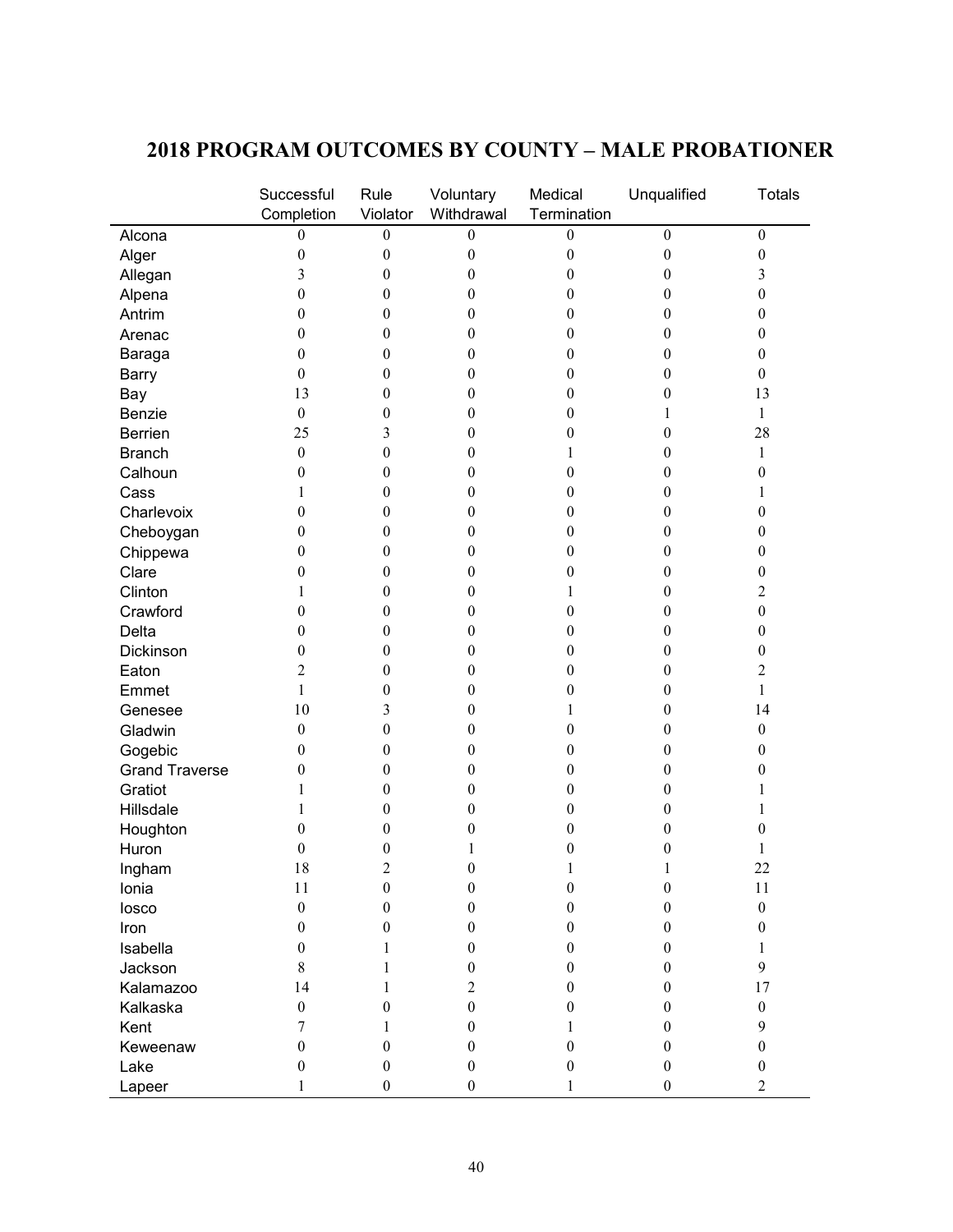|              | Successful<br>Completion | Rule<br>Violator | Voluntary<br>Withdrawal | Medical<br>Termination | Unqualified      | <b>Totals</b>           |
|--------------|--------------------------|------------------|-------------------------|------------------------|------------------|-------------------------|
| Leelanau     | 0                        | $\boldsymbol{0}$ | 0                       | 0                      | $\theta$         | $\boldsymbol{0}$        |
| Lenawee      | $\overline{c}$           | $\boldsymbol{0}$ | $\boldsymbol{0}$        | $\boldsymbol{0}$       | $\boldsymbol{0}$ | $\overline{2}$          |
| Livingston   | 1                        | $\boldsymbol{0}$ | $\boldsymbol{0}$        | $\boldsymbol{0}$       | $\theta$         | 1                       |
| Luce         | $\theta$                 | $\boldsymbol{0}$ | $\mathbf{0}$            | 0                      | $\theta$         | $\boldsymbol{0}$        |
| Mackinac     | $\boldsymbol{0}$         | $\boldsymbol{0}$ | $\boldsymbol{0}$        | $\boldsymbol{0}$       | $\theta$         | $\boldsymbol{0}$        |
| Macomb       | 25                       | $\overline{2}$   | $\boldsymbol{0}$        | 4                      | 1                | 32                      |
| Manistee     | $\boldsymbol{0}$         | $\boldsymbol{0}$ | $\boldsymbol{0}$        | $\boldsymbol{0}$       | $\theta$         | $\boldsymbol{0}$        |
| Marquette    | $\theta$                 | $\boldsymbol{0}$ | $\boldsymbol{0}$        | $\boldsymbol{0}$       | $\theta$         | 0                       |
| Mason        | $\boldsymbol{0}$         | $\boldsymbol{0}$ | $\boldsymbol{0}$        | $\boldsymbol{0}$       | $\theta$         | 0                       |
| Mecosta      | $\theta$                 | $\boldsymbol{0}$ | $\boldsymbol{0}$        | $\boldsymbol{0}$       | $\boldsymbol{0}$ | 0                       |
| Menominee    | $\boldsymbol{0}$         | $\boldsymbol{0}$ | $\boldsymbol{0}$        | $\boldsymbol{0}$       | $\theta$         | 0                       |
| Midland      | 4                        | $\boldsymbol{0}$ | $\boldsymbol{0}$        | $\boldsymbol{0}$       | $\theta$         | 4                       |
| Missaukee    | $\boldsymbol{0}$         | $\boldsymbol{0}$ | $\boldsymbol{0}$        | 1                      | $\theta$         | 1                       |
| Monroe       | 14                       | $\overline{2}$   | $\boldsymbol{0}$        | $\boldsymbol{0}$       | 1                | 17                      |
| Montcalm     | 12                       | $\boldsymbol{0}$ | 1                       | $\boldsymbol{0}$       | $\theta$         | 13                      |
| Montmorency  | $\boldsymbol{0}$         | $\boldsymbol{0}$ | $\boldsymbol{0}$        | 0                      | $\theta$         | $\boldsymbol{0}$        |
| Muskegon     | $\overline{c}$           | $\boldsymbol{0}$ | $\boldsymbol{0}$        | 0                      | $\theta$         | $\overline{c}$          |
| Newaygo      | 4                        | $\boldsymbol{0}$ | $\boldsymbol{0}$        | $\boldsymbol{0}$       | $\boldsymbol{0}$ | 4                       |
| Oakland      | 6                        | 1                | $\boldsymbol{0}$        | 0                      | 0                | 7                       |
| Oceana       | 1                        | $\boldsymbol{0}$ | $\boldsymbol{0}$        | 0                      | $\theta$         | 1                       |
| Ogemaw       | $\theta$                 | $\boldsymbol{0}$ | $\boldsymbol{0}$        | $\boldsymbol{0}$       | $\theta$         | $\boldsymbol{0}$        |
| Ontonagon    | $\theta$                 | $\boldsymbol{0}$ | $\boldsymbol{0}$        | $\boldsymbol{0}$       | $\boldsymbol{0}$ | 0                       |
| Osceola      | 0                        | $\boldsymbol{0}$ | $\boldsymbol{0}$        | $\boldsymbol{0}$       | 1                |                         |
| Oscoda       | 0                        | $\boldsymbol{0}$ | $\boldsymbol{0}$        | $\theta$               | $\theta$         | 0                       |
| Otsego       | $\boldsymbol{0}$         | $\boldsymbol{0}$ | $\boldsymbol{0}$        | $\boldsymbol{0}$       | $\theta$         | 0                       |
| Ottawa       | $\theta$                 | $\boldsymbol{0}$ | $\boldsymbol{0}$        | $\boldsymbol{0}$       | $\boldsymbol{0}$ | 0                       |
| Presque Isle | $\boldsymbol{0}$         | $\boldsymbol{0}$ | $\boldsymbol{0}$        | $\boldsymbol{0}$       | 0                | $\boldsymbol{0}$        |
| Roscommon    | $\boldsymbol{0}$         | $\boldsymbol{0}$ | $\mathbf{0}$            | 0                      | $\theta$         | 0                       |
| Saginaw      | 12                       | 3                | $\mathbf{0}$            | 0                      | $\theta$         | 15                      |
| St. Clair    | 4                        | $\boldsymbol{0}$ | 0                       | 0                      | 0                | 4                       |
| St. Joseph   | 3                        | $\boldsymbol{0}$ | $\boldsymbol{0}$        | $\boldsymbol{0}$       | $\boldsymbol{0}$ | 3                       |
| Sanilac      | $\theta$                 | 0                | $\bf{0}$                | $\bf{0}$               | $\theta$         | $\theta$                |
| Schoolcraft  | $\boldsymbol{0}$         | $\boldsymbol{0}$ | $\boldsymbol{0}$        | $\boldsymbol{0}$       | $\boldsymbol{0}$ | $\boldsymbol{0}$        |
| Shiawassee   | 1                        | 1                | $\boldsymbol{0}$        | $\boldsymbol{0}$       | $\boldsymbol{0}$ | $\overline{c}$          |
| Tuscola      | 1                        | $\boldsymbol{0}$ | $\boldsymbol{0}$        | $\boldsymbol{0}$       | $\boldsymbol{0}$ | $\mathbf{1}$            |
| Van Buren    | $\overline{c}$           | 1                | $\boldsymbol{0}$        | 1                      | $\boldsymbol{0}$ | $\overline{\mathbf{4}}$ |
| Washtenaw    | $\overline{3}$           | 4                | $\boldsymbol{0}$        | 1                      | 1                | 9                       |
| Wayne        | 25                       | $\overline{2}$   | $\boldsymbol{0}$        | 5                      | 1                | 33                      |
| Wexford      | $\boldsymbol{0}$         | $\boldsymbol{0}$ | $\boldsymbol{0}$        | $\boldsymbol{0}$       | $\boldsymbol{0}$ | $\boldsymbol{0}$        |
| <b>TOTAL</b> | 239                      | 28               | 4                       | 18                     | $\overline{7}$   | 296                     |

## **2018 PROGRAM OUTCOMES BY COUNTY – MALE PROBATIONER –Cont.**

APPENDIX G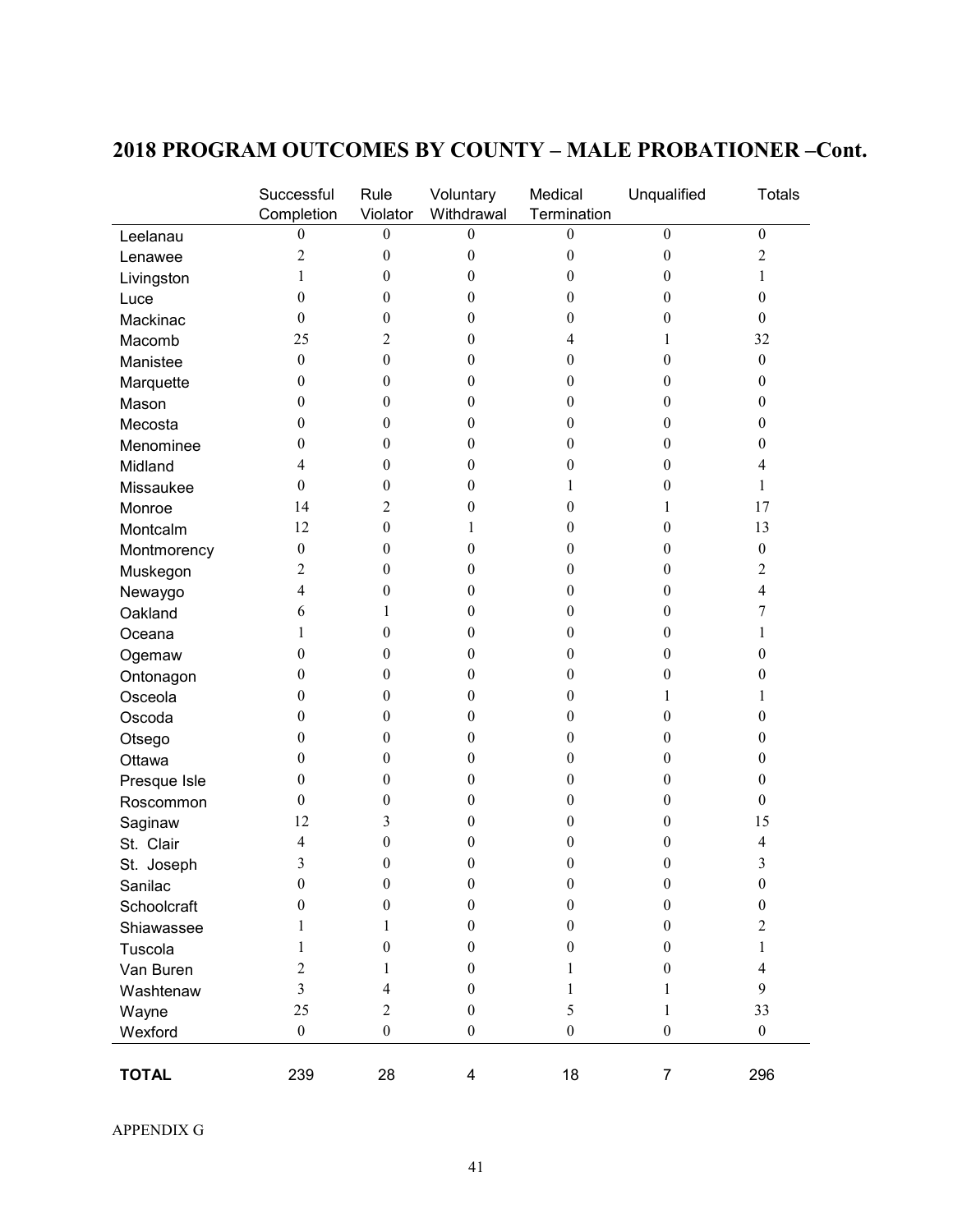#### **2018 PROGRAM OUTCOMES BY COUNTY – FEMALE PROBATIONER**

|                        | Successful<br>Completion             | Rule<br>Violator | Voluntary<br>Withdrawal | Medical<br>Termination | Unqualified      | <b>Totals</b>           |
|------------------------|--------------------------------------|------------------|-------------------------|------------------------|------------------|-------------------------|
| Alcona                 | $\boldsymbol{0}$                     | $\boldsymbol{0}$ | 0                       | $\boldsymbol{0}$       | $\boldsymbol{0}$ | $\boldsymbol{0}$        |
|                        | $\boldsymbol{0}$                     | $\boldsymbol{0}$ | $\boldsymbol{0}$        | $\boldsymbol{0}$       | $\boldsymbol{0}$ | $\boldsymbol{0}$        |
| Alger                  | $\boldsymbol{0}$                     | $\boldsymbol{0}$ | $\boldsymbol{0}$        | 0                      | 0                | 0                       |
| Allegan                | 1                                    | 0                | $\boldsymbol{0}$        | 1                      | $\boldsymbol{0}$ | $\overline{\mathbf{c}}$ |
| Alpena<br>Antrim       | $\boldsymbol{0}$                     | 0                | $\boldsymbol{0}$        | 0                      | 0                | $\boldsymbol{0}$        |
| Arenac                 | $\theta$                             | 0                | 0                       | 0                      | 0                | 0                       |
|                        | $\theta$                             | 0                | 0                       | 0                      | 0                | 0                       |
| Baraga<br><b>Barry</b> | $\boldsymbol{0}$                     | 0                | 0                       | 0                      | 0                | 0                       |
|                        | 3                                    | 0                | 0                       | 0                      | 0                | 3                       |
| Bay<br>Benzie          | $\boldsymbol{0}$                     | 0                | 0                       |                        | 0                |                         |
| <b>Berrien</b>         | 5                                    | 0                | $\boldsymbol{0}$        |                        | 0                |                         |
| <b>Branch</b>          | $\overline{c}$                       | 0                | $\boldsymbol{0}$        | 0                      | 0                | 6<br>$\overline{c}$     |
| Calhoun                | $\boldsymbol{0}$                     |                  |                         |                        |                  |                         |
|                        | $\mathbf{0}$                         | 0                | 0                       | 0                      | 0                | $\boldsymbol{0}$        |
| Cass<br>Charlevoix     |                                      | 0                | 0                       | 0                      | 0                | 0                       |
|                        | $\boldsymbol{0}$<br>$\boldsymbol{0}$ | 0<br>0           | 0                       | 0                      | 0                | 0<br>0                  |
| Cheboygan              |                                      |                  | 0                       | 0                      | 0<br>0           |                         |
| Chippewa               | $\boldsymbol{0}$                     | 0                | 0                       | 0                      |                  | 0                       |
| Clare                  | 1                                    | $\boldsymbol{0}$ | $\boldsymbol{0}$        | 0                      | 0                |                         |
| Clinton                | $\boldsymbol{0}$                     | 0                | $\boldsymbol{0}$        | 1                      | 0                |                         |
| Crawford               | $\boldsymbol{0}$                     | 0                | $\boldsymbol{0}$        | 0                      | 0                | 0                       |
| Delta                  | $\boldsymbol{0}$                     | 0                | $\boldsymbol{0}$        | 0                      | 0                | 0                       |
| Dickinson              | $\theta$                             | 0                | $\boldsymbol{0}$        | 0                      | 0                | 0                       |
| Eaton                  | $\theta$                             | 0                | 0                       | 0                      | 0                | 0                       |
| Emmet                  | $\theta$                             | 0                | 0                       | 0                      | 0                | 0                       |
| Genesee                |                                      | 0                | 0                       | 0                      | 0                |                         |
| Gladwin                | 0                                    | 0                | 0                       | 0                      | 0                | 0                       |
| Gogebic                | $\boldsymbol{0}$                     | 0                | 0                       | 0                      | 0                | 0                       |
| <b>Grand Traverse</b>  | $\boldsymbol{0}$                     | 0                | $\boldsymbol{0}$        | 0                      | 0                | 0                       |
| Gratiot                | 1                                    | 0                | $\boldsymbol{0}$        | 0                      | 0                |                         |
| Hillsdale              | $\boldsymbol{0}$                     | 0                | 0                       | 0                      | 0                | 0                       |
| Houghton               | $\theta$                             | 0                | 0                       | 0                      | 0                | 0                       |
| Huron                  | $\boldsymbol{0}$                     | 0                | 0                       | 0                      | 0                | 0                       |
| Ingham                 | $\overline{2}$                       | $\boldsymbol{0}$ | 0                       | $\boldsymbol{0}$       | $\boldsymbol{0}$ | $\overline{2}$          |
| Ionia                  | $\boldsymbol{0}$                     | $\boldsymbol{0}$ | $\boldsymbol{0}$        | $\boldsymbol{0}$       | $\theta$         | $\boldsymbol{0}$        |
| losco                  | $\boldsymbol{0}$                     | $\boldsymbol{0}$ | $\boldsymbol{0}$        | $\boldsymbol{0}$       | $\boldsymbol{0}$ | $\boldsymbol{0}$        |
| Iron                   | $\boldsymbol{0}$                     | $\boldsymbol{0}$ | 0                       | $\boldsymbol{0}$       | $\boldsymbol{0}$ | $\boldsymbol{0}$        |
| Isabella               | 3                                    | $\boldsymbol{0}$ | $\boldsymbol{0}$        | 1                      | $\boldsymbol{0}$ | $\overline{\mathbf{4}}$ |
| Jackson                | $\boldsymbol{0}$                     | $\boldsymbol{0}$ | $\boldsymbol{0}$        | $\boldsymbol{0}$       | $\theta$         | $\boldsymbol{0}$        |
| Kalamazoo              | 1                                    | $\theta$         | 0                       | $\theta$               | $\theta$         | 1                       |
| Kalkaska               | $\theta$                             | 0                | 0                       | 0                      | $\theta$         | $\boldsymbol{0}$        |
| Kent                   | $\theta$                             | $\theta$         | 0                       | 0                      | $\theta$         | $\theta$                |
| Keweenaw               | $\mathbf{0}$                         | $\boldsymbol{0}$ | 0                       | 0                      | $\boldsymbol{0}$ | $\boldsymbol{0}$        |
| Lake                   | $\boldsymbol{0}$                     | $\boldsymbol{0}$ | 0                       | $\boldsymbol{0}$       | $\boldsymbol{0}$ | $\boldsymbol{0}$        |
| Lapeer                 | $\boldsymbol{0}$                     | $\boldsymbol{0}$ | $\boldsymbol{0}$        | $\boldsymbol{0}$       | $\boldsymbol{0}$ | $\boldsymbol{0}$        |

APPENDIX G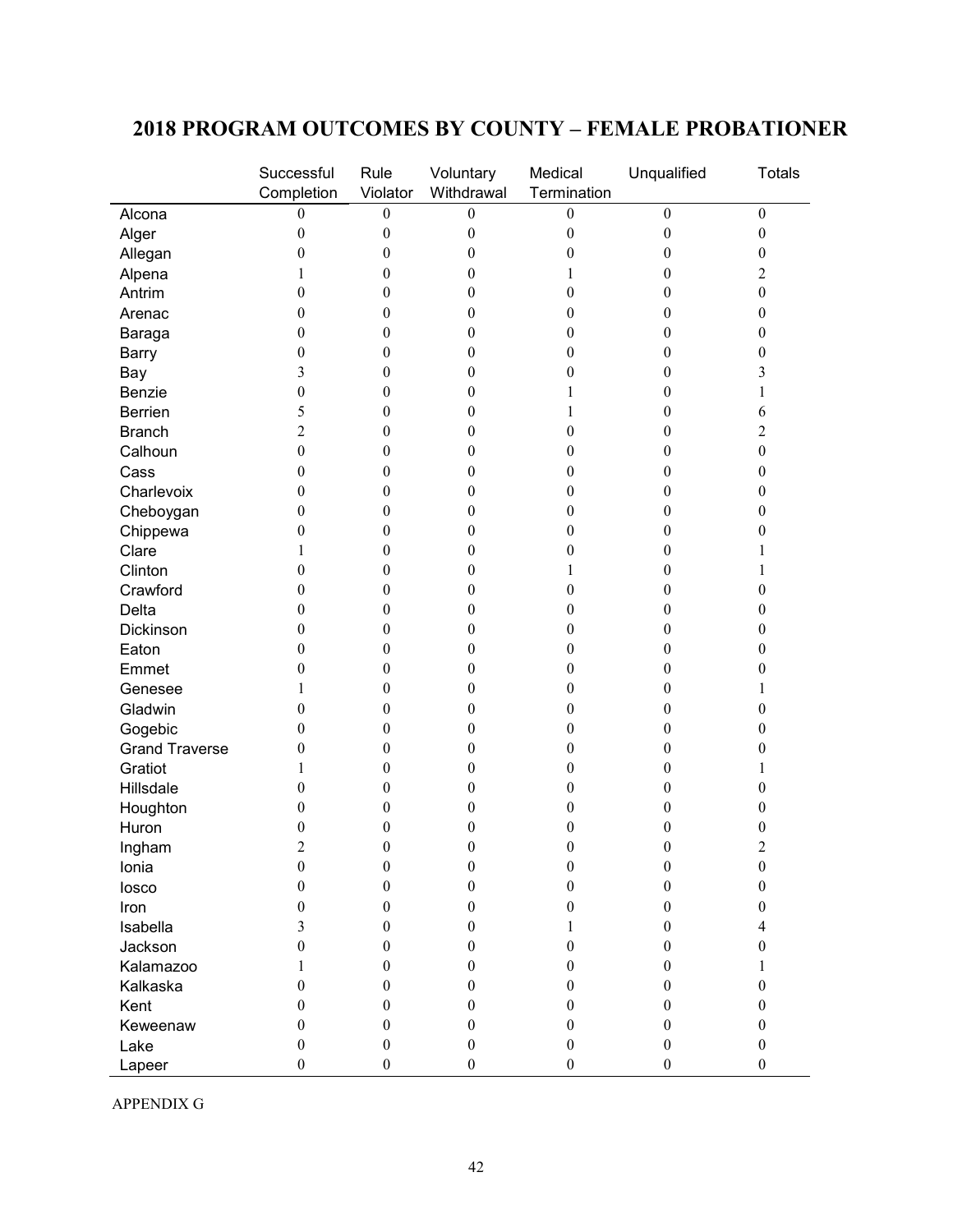### **2018 PROGRAM OUTCOMES BY COUNTY – FEMALE PROBATIONER – Cont.**

|              | Successful<br>Completion | Rule<br>Violator | Voluntary<br>Withdrawal | Medical<br>Termination | Unqualified      | <b>Totals</b>    |
|--------------|--------------------------|------------------|-------------------------|------------------------|------------------|------------------|
| Leelanau     | $\boldsymbol{0}$         | $\boldsymbol{0}$ | $\boldsymbol{0}$        | $\boldsymbol{0}$       | $\boldsymbol{0}$ | $\boldsymbol{0}$ |
| Lenawee      | $\boldsymbol{0}$         | $\boldsymbol{0}$ | $\boldsymbol{0}$        | $\boldsymbol{0}$       | $\boldsymbol{0}$ | $\boldsymbol{0}$ |
| Livingston   | 1                        | $\boldsymbol{0}$ | $\boldsymbol{0}$        | $\boldsymbol{0}$       | $\theta$         | 1                |
| Luce         | 0                        | $\boldsymbol{0}$ | $\boldsymbol{0}$        | $\boldsymbol{0}$       | $\theta$         | $\mathbf{0}$     |
| Mackinac     | $\theta$                 | $\theta$         | 0                       | 0                      | 0                | $\mathbf{0}$     |
| Macomb       | 2                        | $\boldsymbol{0}$ | $\boldsymbol{0}$        | $\boldsymbol{0}$       | 0                | $\overline{2}$   |
| Manistee     | $\boldsymbol{0}$         | $\boldsymbol{0}$ | 0                       | 0                      | 0                | $\boldsymbol{0}$ |
| Marquette    | $\boldsymbol{0}$         | $\boldsymbol{0}$ | $\boldsymbol{0}$        | $\boldsymbol{0}$       | 0                | $\boldsymbol{0}$ |
| Mason        | 0                        | $\boldsymbol{0}$ | $\boldsymbol{0}$        | $\boldsymbol{0}$       | 0                | $\boldsymbol{0}$ |
| Mecosta      | 1                        | $\boldsymbol{0}$ | $\boldsymbol{0}$        | $\boldsymbol{0}$       | $\boldsymbol{0}$ | 1                |
| Menominee    | $\boldsymbol{0}$         | $\theta$         | $\boldsymbol{0}$        | 0                      | 0                | $\boldsymbol{0}$ |
| Midland      | 2                        | $\boldsymbol{0}$ | $\boldsymbol{0}$        | $\boldsymbol{0}$       | $\theta$         | $\overline{2}$   |
| Missaukee    | $\theta$                 | $\theta$         | $\boldsymbol{0}$        | 0                      | 0                | $\boldsymbol{0}$ |
| Monroe       | 4                        | $\boldsymbol{0}$ | $\boldsymbol{0}$        | 2                      | $\overline{0}$   | 6                |
| Montcalm     | 1                        | $\boldsymbol{0}$ | $\boldsymbol{0}$        | $\boldsymbol{0}$       | 0                | 1                |
| Montmorency  | $\boldsymbol{0}$         | $\boldsymbol{0}$ | $\boldsymbol{0}$        | $\boldsymbol{0}$       | 0                | $\boldsymbol{0}$ |
| Muskegon     | $\boldsymbol{0}$         | $\boldsymbol{0}$ | $\boldsymbol{0}$        | $\boldsymbol{0}$       | 0                | $\boldsymbol{0}$ |
| Newaygo      | $\boldsymbol{0}$         | $\boldsymbol{0}$ | $\boldsymbol{0}$        | $\boldsymbol{0}$       | 0                | $\boldsymbol{0}$ |
| Oakland      | 1                        | $\boldsymbol{0}$ | $\boldsymbol{0}$        | $\boldsymbol{0}$       | $\boldsymbol{0}$ | 1                |
| Oceana       | $\theta$                 | $\boldsymbol{0}$ | $\boldsymbol{0}$        | 0                      | $\theta$         | $\boldsymbol{0}$ |
| Ogemaw       | $\theta$                 | $\boldsymbol{0}$ | $\boldsymbol{0}$        | $\boldsymbol{0}$       | $\theta$         | $\boldsymbol{0}$ |
| Ontonagon    | 0                        | $\boldsymbol{0}$ | $\boldsymbol{0}$        | 0                      | 0                | $\boldsymbol{0}$ |
| Osceola      | $\boldsymbol{0}$         | $\boldsymbol{0}$ | $\boldsymbol{0}$        | $\boldsymbol{0}$       | 0                | $\boldsymbol{0}$ |
| Oscoda       | $\boldsymbol{0}$         | $\boldsymbol{0}$ | $\boldsymbol{0}$        | $\boldsymbol{0}$       | 0                | $\boldsymbol{0}$ |
| Otsego       | $\boldsymbol{0}$         | $\boldsymbol{0}$ | $\boldsymbol{0}$        | $\boldsymbol{0}$       | 0                | $\boldsymbol{0}$ |
| Ottawa       | $\boldsymbol{0}$         | $\boldsymbol{0}$ | $\boldsymbol{0}$        | $\boldsymbol{0}$       | 0                | $\boldsymbol{0}$ |
| Presque Isle | $\boldsymbol{0}$         | $\boldsymbol{0}$ | $\boldsymbol{0}$        | $\boldsymbol{0}$       | $\boldsymbol{0}$ | $\boldsymbol{0}$ |
| Roscommon    | $\theta$                 | $\theta$         | $\boldsymbol{0}$        | 0                      | 0                | $\boldsymbol{0}$ |
| Saginaw      | 2                        | $\boldsymbol{0}$ | $\boldsymbol{0}$        | $\boldsymbol{0}$       | 0                | 2                |
| St. Clair    | 1                        | $\theta$         | 0                       | 0                      | 0                | 1                |
| St. Joseph   | $\boldsymbol{0}$         | $\boldsymbol{0}$ | $\boldsymbol{0}$        | $\boldsymbol{0}$       | 0                | $\boldsymbol{0}$ |
| Sanilac      | 0                        | $\boldsymbol{0}$ | 0                       | $\boldsymbol{0}$       | 0                | $\boldsymbol{0}$ |
| Schoolcraft  | $\boldsymbol{0}$         | $\boldsymbol{0}$ | $\boldsymbol{0}$        | $\boldsymbol{0}$       | $\boldsymbol{0}$ | $\boldsymbol{0}$ |
| Shiawassee   | $\boldsymbol{0}$         | $\boldsymbol{0}$ | $\boldsymbol{0}$        | $\boldsymbol{0}$       | $\boldsymbol{0}$ | $\boldsymbol{0}$ |
| Tuscola      | $\boldsymbol{0}$         | $\boldsymbol{0}$ | $\boldsymbol{0}$        | $\boldsymbol{0}$       | $\boldsymbol{0}$ | $\boldsymbol{0}$ |
| Van Buren    | 1                        | $\boldsymbol{0}$ | $\boldsymbol{0}$        | $\boldsymbol{0}$       | $\boldsymbol{0}$ | 1                |
| Washtenaw    | $\boldsymbol{0}$         | $\boldsymbol{0}$ | $\boldsymbol{0}$        | $\boldsymbol{0}$       | $\boldsymbol{0}$ | $\boldsymbol{0}$ |
| Wayne        | 1                        | $\boldsymbol{0}$ | $\boldsymbol{0}$        | $\boldsymbol{0}$       | $\boldsymbol{0}$ | 1                |
| Wexford      | $\boldsymbol{0}$         | $\boldsymbol{0}$ | $\boldsymbol{0}$        | $\boldsymbol{0}$       | $\boldsymbol{0}$ | $\boldsymbol{0}$ |
| <b>TOTAL</b> | 35                       | $\pmb{0}$        | $\pmb{0}$               | 8                      | $\pmb{0}$        | 43               |

APPENDIX G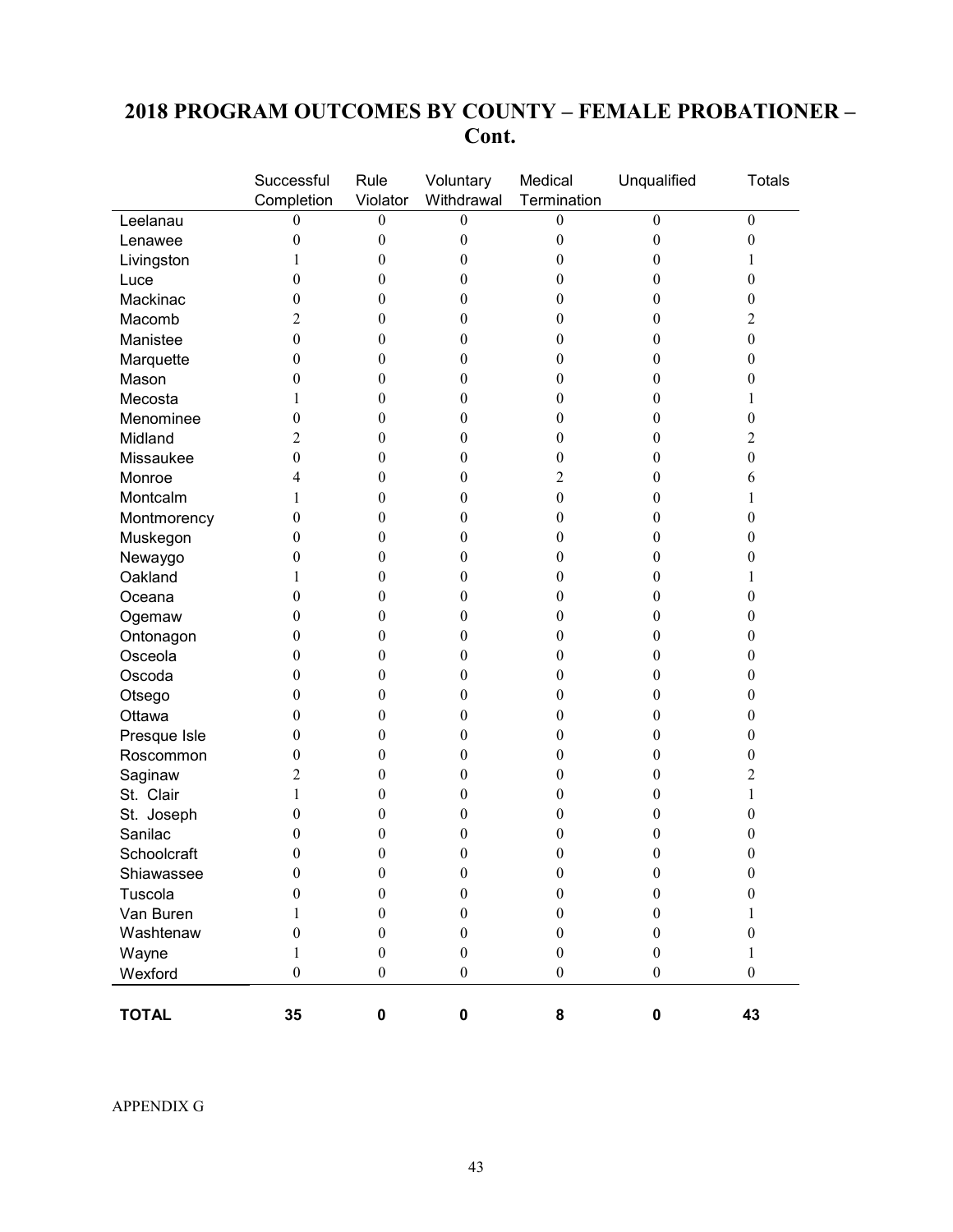### **2018 PROGRAM OUTCOMES BY COUNTY – SAI MALE PRISONER**

|                       | Successful               | Rule             | Voluntary        | Medical          | Unqualified      | <b>Totals</b>    |
|-----------------------|--------------------------|------------------|------------------|------------------|------------------|------------------|
|                       | Completion               | Violator         | Withdrawal       | Termination      |                  |                  |
| Alcona                | 0                        | $\boldsymbol{0}$ | $\boldsymbol{0}$ | $\boldsymbol{0}$ | $\boldsymbol{0}$ | $\boldsymbol{0}$ |
| Alger                 | $\boldsymbol{0}$         | $\boldsymbol{0}$ | $\boldsymbol{0}$ | $\boldsymbol{0}$ | $\boldsymbol{0}$ | $\boldsymbol{0}$ |
| Allegan               | 5                        | $\boldsymbol{0}$ | $\boldsymbol{0}$ | $\boldsymbol{0}$ | $\boldsymbol{0}$ | 5                |
| Alpena                | 6                        | 1                | $\boldsymbol{0}$ | $\boldsymbol{0}$ | 1                | $8\,$            |
| Antrim                | 1                        | $\boldsymbol{0}$ | $\theta$         | $\boldsymbol{0}$ | $\boldsymbol{0}$ | 1                |
| Arenac                | $\boldsymbol{0}$         | $\boldsymbol{0}$ | $\boldsymbol{0}$ | $\boldsymbol{0}$ | $\boldsymbol{0}$ | $\boldsymbol{0}$ |
| Baraga                | $\boldsymbol{0}$         | $\boldsymbol{0}$ | $\boldsymbol{0}$ | $\boldsymbol{0}$ | $\boldsymbol{0}$ | 0                |
| <b>Barry</b>          | 5                        | $\boldsymbol{0}$ | $\boldsymbol{0}$ | $\boldsymbol{0}$ | $\boldsymbol{0}$ | 5                |
| Bay                   | 5                        | $\theta$         | 1                | 1                | $\boldsymbol{0}$ | 7                |
| Benzie                | $\boldsymbol{0}$         | $\boldsymbol{0}$ | $\boldsymbol{0}$ | $\boldsymbol{0}$ | $\boldsymbol{0}$ | $\boldsymbol{0}$ |
| Berrien               | 40                       | 1                | $\boldsymbol{0}$ | $\boldsymbol{0}$ | 1                | 42               |
| <b>Branch</b>         | $\boldsymbol{0}$         | $\boldsymbol{0}$ | $\boldsymbol{0}$ | $\boldsymbol{0}$ | $\boldsymbol{0}$ | $\boldsymbol{0}$ |
| Calhoun               | 3                        | $\theta$         | $\theta$         | $\boldsymbol{0}$ | $\boldsymbol{0}$ | 3                |
| Cass                  | $\overline{\mathbf{c}}$  | 1                | $\boldsymbol{0}$ | 1                | $\boldsymbol{0}$ | 4                |
| Charlevoix            | 3                        | $\boldsymbol{0}$ | $\boldsymbol{0}$ | $\boldsymbol{0}$ | $\boldsymbol{0}$ | 3                |
| Cheboygan             | 1                        | $\boldsymbol{0}$ | $\boldsymbol{0}$ | $\boldsymbol{0}$ | $\boldsymbol{0}$ | 1                |
| Chippewa              | $\boldsymbol{0}$         | $\theta$         | $\theta$         | $\boldsymbol{0}$ | $\boldsymbol{0}$ | $\boldsymbol{0}$ |
| Clare                 | $\overline{\mathbf{c}}$  | $\boldsymbol{0}$ | $\boldsymbol{0}$ | $\boldsymbol{0}$ | $\boldsymbol{0}$ | 2                |
| Clinton               | 3                        | $\boldsymbol{0}$ | $\boldsymbol{0}$ | $\boldsymbol{0}$ | $\boldsymbol{0}$ | 3                |
| Crawford              | $\overline{\mathbf{c}}$  | $\boldsymbol{0}$ | $\boldsymbol{0}$ | $\overline{0}$   | $\boldsymbol{0}$ | 2                |
| Delta                 | $\boldsymbol{0}$         | $\theta$         | $\theta$         | $\boldsymbol{0}$ | $\boldsymbol{0}$ | $\boldsymbol{0}$ |
| Dickinson             | $\boldsymbol{0}$         | $\boldsymbol{0}$ | $\boldsymbol{0}$ | $\boldsymbol{0}$ | $\boldsymbol{0}$ | $\boldsymbol{0}$ |
| Eaton                 | $\overline{c}$           | $\boldsymbol{0}$ | $\theta$         | $\boldsymbol{0}$ | $\boldsymbol{0}$ | $\sqrt{2}$       |
| Emmet                 | $\overline{3}$           | $\boldsymbol{0}$ | $\boldsymbol{0}$ | $\overline{0}$   | $\boldsymbol{0}$ | $\overline{3}$   |
| Genesee               | 20                       | 1                | $\theta$         | $\overline{0}$   | $\boldsymbol{0}$ | 21               |
| Gladwin               | 1                        | $\boldsymbol{0}$ | $\boldsymbol{0}$ | $\boldsymbol{0}$ | $\boldsymbol{0}$ | 1                |
| Gogebic               | $\boldsymbol{0}$         | $\boldsymbol{0}$ | $\boldsymbol{0}$ | $\boldsymbol{0}$ | $\boldsymbol{0}$ | $\boldsymbol{0}$ |
| <b>Grand Traverse</b> | 1                        | 1                | $\boldsymbol{0}$ | $\overline{0}$   | $\boldsymbol{0}$ | 2                |
| Gratiot               | $\overline{2}$           | $\theta$         | $\theta$         | $\boldsymbol{0}$ | $\boldsymbol{0}$ | $\mathbf{2}$     |
| Hillsdale             | 6                        | $\boldsymbol{0}$ | $\theta$         | $\boldsymbol{0}$ | $\boldsymbol{0}$ | 6                |
| Houghton              | $\mathfrak{Z}$           | $\boldsymbol{0}$ | $\boldsymbol{0}$ | $\boldsymbol{0}$ | $\boldsymbol{0}$ | $\mathfrak{Z}$   |
| Huron                 | $\boldsymbol{0}$         | $\boldsymbol{0}$ | $\boldsymbol{0}$ | $\overline{0}$   | $\boldsymbol{0}$ | $\boldsymbol{0}$ |
| Ingham                | 15                       | 1                | $\mathbf{0}$     | $\boldsymbol{0}$ | $\boldsymbol{0}$ | 16               |
| Ionia                 | $\overline{7}$           | $\boldsymbol{0}$ | $\boldsymbol{0}$ | $\boldsymbol{0}$ | $\boldsymbol{0}$ | $\boldsymbol{7}$ |
| losco                 | 1                        | $\boldsymbol{0}$ | $\boldsymbol{0}$ | $\boldsymbol{0}$ | $\boldsymbol{0}$ | 1                |
| Iron                  | $\overline{\mathcal{A}}$ | $\boldsymbol{0}$ | $\boldsymbol{0}$ | $\overline{0}$   | $\boldsymbol{0}$ | 4                |
| Isabella              | $\overline{2}$           | 1                | $\boldsymbol{0}$ | $\overline{0}$   | $\boldsymbol{0}$ | $\mathfrak{Z}$   |
| Jackson               | 10                       | 1                | $\boldsymbol{0}$ | $\overline{2}$   | 1                | 14               |
| Kalamazoo             | 21                       | 1                | $\boldsymbol{0}$ | $\boldsymbol{0}$ | 1                | 23               |
| Kalkaska              | $\boldsymbol{0}$         | $\boldsymbol{0}$ | $\boldsymbol{0}$ | $\boldsymbol{0}$ | $\boldsymbol{0}$ | $\boldsymbol{0}$ |
| Kent                  | 23                       | 1                | $\theta$         | $\overline{0}$   | $\boldsymbol{0}$ | 24               |
| Keweenaw              | 1                        | $\boldsymbol{0}$ | $\mathbf{0}$     | $\boldsymbol{0}$ | $\boldsymbol{0}$ | $\mathbf{1}$     |
| Lake                  | $\boldsymbol{0}$         | $\boldsymbol{0}$ | $\boldsymbol{0}$ | $\boldsymbol{0}$ | $\boldsymbol{0}$ | $\boldsymbol{0}$ |
| Lapeer                | 2                        | $\boldsymbol{0}$ | $\boldsymbol{0}$ | $\boldsymbol{0}$ | $\boldsymbol{0}$ | $\overline{2}$   |

APPENDIX H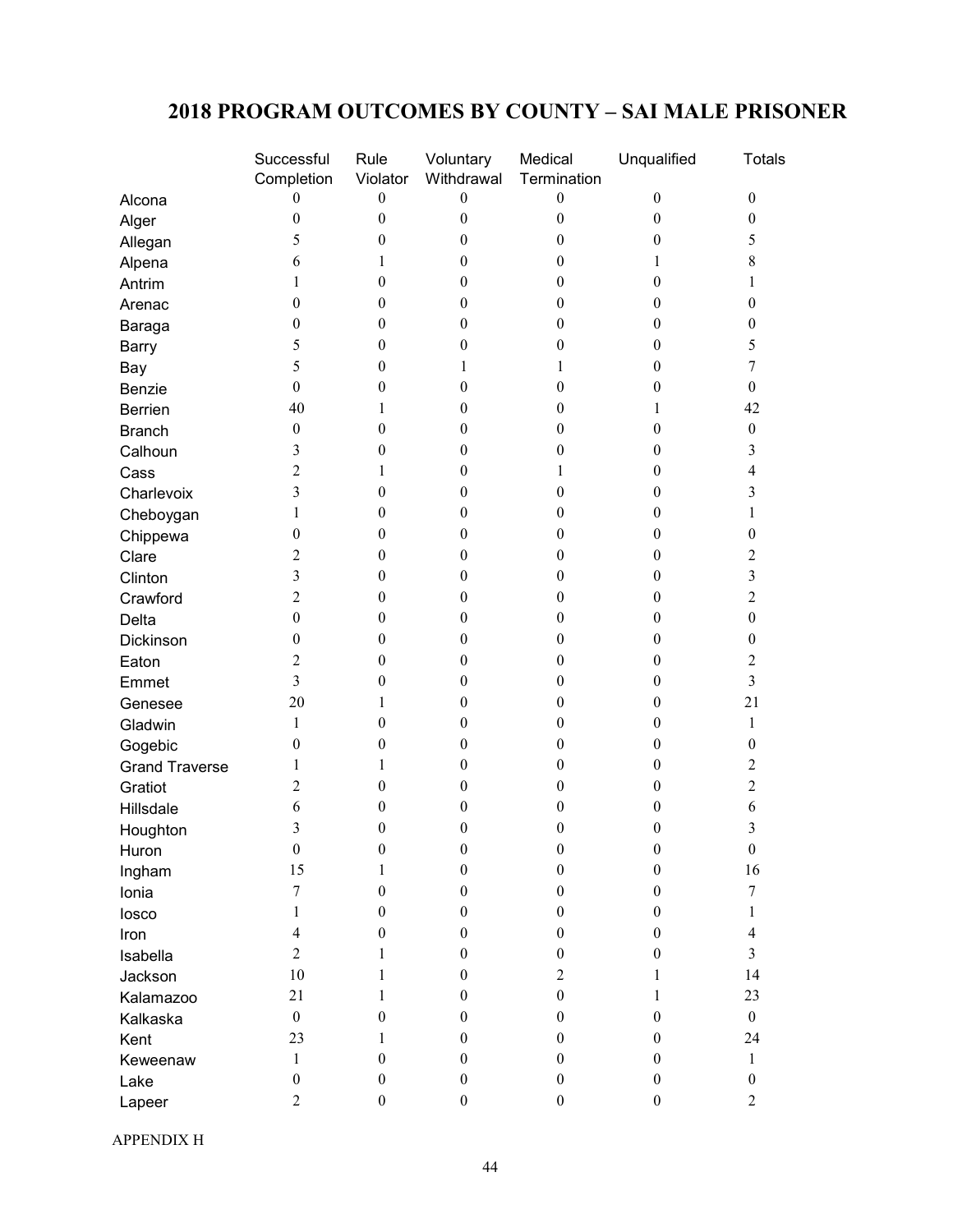### **2018 PROGRAM OUTCOMES BY COUNTY – SAI MALE PRISONER – Cont.**

|              | Successful              | Rule<br>Violator | Voluntary<br>Withdrawal | Medical<br>Termination | Unqualified      | <b>Totals</b>           |
|--------------|-------------------------|------------------|-------------------------|------------------------|------------------|-------------------------|
| Leelanau     | Completion<br>2         | $\boldsymbol{0}$ | 0                       | 0                      | $\boldsymbol{0}$ | $\overline{2}$          |
| Lenawee      | 11                      | $\boldsymbol{0}$ | $\boldsymbol{0}$        | $\boldsymbol{0}$       | $\boldsymbol{0}$ | 11                      |
|              | $\overline{2}$          | $\boldsymbol{0}$ | $\boldsymbol{0}$        | $\boldsymbol{0}$       | $\boldsymbol{0}$ | $\overline{2}$          |
| Livingston   | $\boldsymbol{0}$        | $\boldsymbol{0}$ | $\boldsymbol{0}$        | 0                      | $\boldsymbol{0}$ | $\boldsymbol{0}$        |
| Luce         | $\boldsymbol{0}$        | $\boldsymbol{0}$ | $\boldsymbol{0}$        |                        |                  | $\boldsymbol{0}$        |
| Mackinac     | 19                      |                  |                         | 0                      | $\boldsymbol{0}$ | 22                      |
| Macomb       |                         | 1                | $\boldsymbol{0}$        | 0                      | 2                |                         |
| Manistee     | $\boldsymbol{0}$        | $\boldsymbol{0}$ | $\theta$                | 0                      | 1                | 1                       |
| Marquette    | 1                       | $\boldsymbol{0}$ | $\boldsymbol{0}$        | 0                      | $\mathbf{0}$     | 1                       |
| Mason        | 1                       | $\boldsymbol{0}$ | $\boldsymbol{0}$        | 0                      | $\theta$         | 1                       |
| Mecosta      | 5                       | $\boldsymbol{0}$ | $\boldsymbol{0}$        | 0                      | $\theta$         | 5                       |
| Menominee    | $\overline{c}$          | $\boldsymbol{0}$ | $\boldsymbol{0}$        | 0                      | $\theta$         | $\overline{c}$          |
| Midland      | 5                       | $\boldsymbol{0}$ | $\boldsymbol{0}$        | 0                      | $\boldsymbol{0}$ | 5                       |
| Missaukee    | $\boldsymbol{0}$        | $\boldsymbol{0}$ | $\boldsymbol{0}$        | 0                      | $\boldsymbol{0}$ | $\boldsymbol{0}$        |
| Monroe       | 11                      | $\boldsymbol{0}$ | 1                       | 1                      | $\theta$         | 13                      |
| Montcalm     | 3                       | $\boldsymbol{0}$ | $\mathbf{0}$            | 0                      | 1                | $\overline{\mathbf{4}}$ |
| Montmorency  | $\boldsymbol{0}$        | $\theta$         | $\boldsymbol{0}$        | 0                      | $\theta$         | $\boldsymbol{0}$        |
| Muskegon     | 6                       | $\boldsymbol{0}$ | $\boldsymbol{0}$        | 0                      | $\theta$         | 6                       |
| Newaygo      | 6                       | $\boldsymbol{0}$ | $\boldsymbol{0}$        | 0                      | 1                | $\tau$                  |
| Oakland      | 13                      | $\boldsymbol{0}$ | $\boldsymbol{0}$        | 1                      | $\mathfrak{2}$   | 16                      |
| Oceana       | $\overline{\mathbf{3}}$ | $\boldsymbol{0}$ | $\boldsymbol{0}$        | 0                      | $\boldsymbol{0}$ | 3                       |
| Ogemaw       | 1                       | $\boldsymbol{0}$ | $\boldsymbol{0}$        | $\boldsymbol{0}$       | $\boldsymbol{0}$ | 1                       |
| Ontonagon    | $\boldsymbol{0}$        | $\boldsymbol{0}$ | $\boldsymbol{0}$        | 0                      | $\boldsymbol{0}$ | $\boldsymbol{0}$        |
| Osceola      | 2                       | $\boldsymbol{0}$ | $\theta$                | 0                      | $\theta$         | $\overline{2}$          |
| Oscoda       | $\boldsymbol{0}$        | 0                | $\boldsymbol{0}$        | 0                      | $\theta$         | $\boldsymbol{0}$        |
| Otsego       | 3                       | 1                | $\boldsymbol{0}$        | 0                      | $\theta$         | $\overline{\mathbf{4}}$ |
| Ottawa       | 11                      | $\boldsymbol{0}$ | $\boldsymbol{0}$        | 0                      | $\boldsymbol{0}$ | 11                      |
| Presque Isle | $\boldsymbol{0}$        | $\boldsymbol{0}$ | $\boldsymbol{0}$        | 0                      | $\theta$         | $\boldsymbol{0}$        |
| Roscommon    | 1                       | $\boldsymbol{0}$ | $\boldsymbol{0}$        | 0                      | $\boldsymbol{0}$ | 1                       |
| Saginaw      | 7                       | 1                | $\boldsymbol{0}$        | 0                      | $\boldsymbol{0}$ | $\,$ $\,$               |
| St. Clair    | 8                       | $\boldsymbol{0}$ | $\boldsymbol{0}$        | 0                      | $\boldsymbol{0}$ | $\,$ $\,$               |
| St. Joseph   | 5                       | $\theta$         | $\theta$                | 0                      | $\theta$         | 5                       |
| Sanilac      | $\boldsymbol{0}$        | $\theta$         | $\boldsymbol{0}$        | 0                      | $\theta$         | $\boldsymbol{0}$        |
| Schoolcraft  | $\theta$                | 0                | $\boldsymbol{0}$        | 0                      | $\theta$         | $\boldsymbol{0}$        |
| Shiawassee   | 6                       | $\boldsymbol{0}$ | $\boldsymbol{0}$        | $\boldsymbol{0}$       | $\boldsymbol{0}$ | 6                       |
| Tuscola      | $\mathfrak{Z}$          | $\boldsymbol{0}$ | $\boldsymbol{0}$        | $\boldsymbol{0}$       | $\boldsymbol{0}$ | $\overline{3}$          |
| Van Buren    | 10                      | $\boldsymbol{0}$ | $\boldsymbol{0}$        | $\boldsymbol{0}$       | $\boldsymbol{0}$ | $10\,$                  |
| Washtenaw    | $\,$ 8 $\,$             | $\boldsymbol{0}$ | $\boldsymbol{0}$        | $\boldsymbol{0}$       | $\boldsymbol{0}$ | $8\,$                   |
| Wayne        | 64                      | $\mathbf{1}$     | $\boldsymbol{0}$        | $\overline{4}$         | 9                | 78                      |
| Wexford      | 6                       | $\boldsymbol{0}$ | $\boldsymbol{0}$        | $\boldsymbol{0}$       | $\boldsymbol{0}$ | 6                       |
|              |                         |                  |                         |                        |                  |                         |
| <b>TOTAL</b> | 427                     | 14               | $\overline{2}$          | 10                     | 20               | 473                     |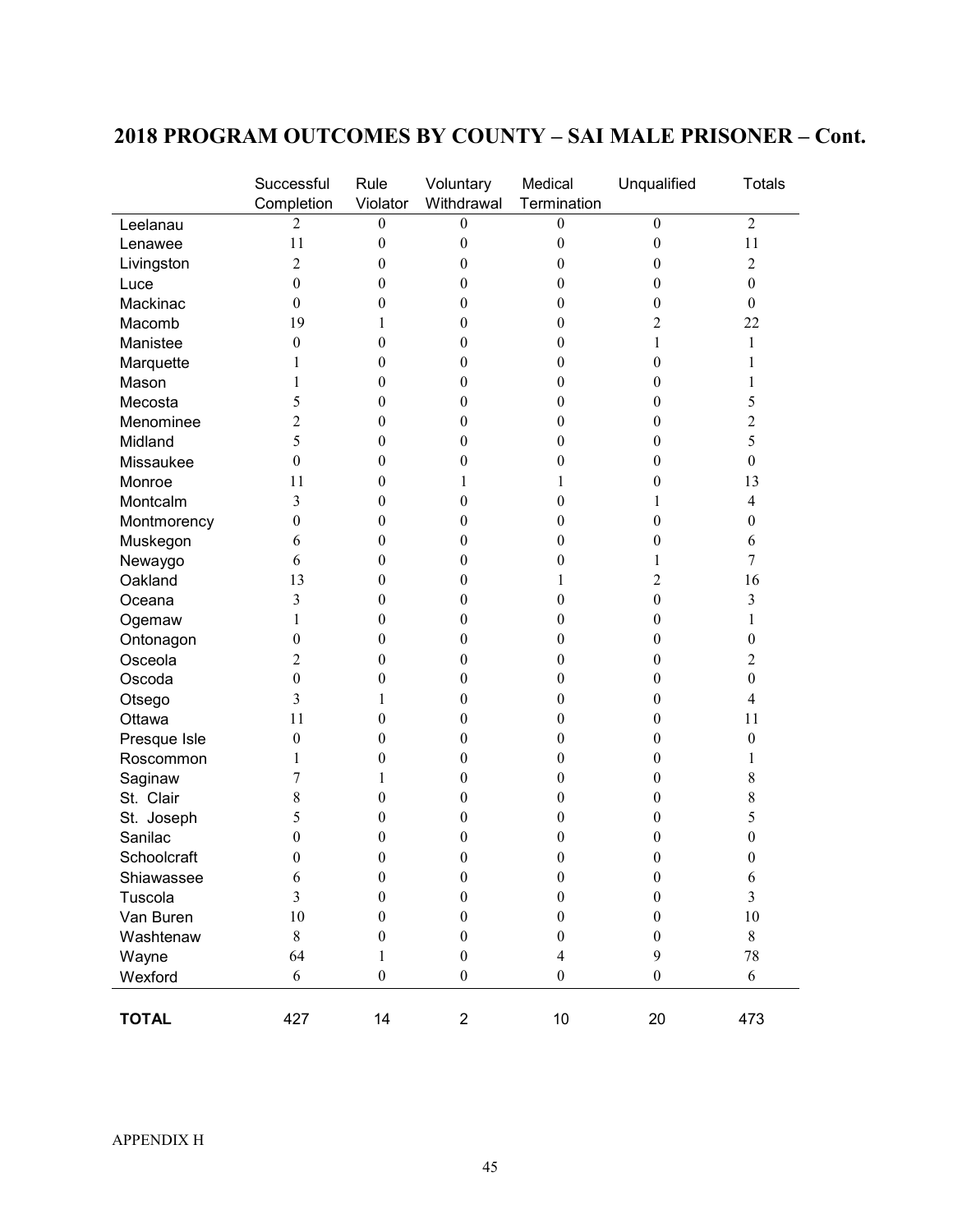### **2018 PROGRAM OUTCOMES BY COUNTY – SAI FEMALE PRISONER**

| $\boldsymbol{0}$<br>$\boldsymbol{0}$<br>$\boldsymbol{0}$<br>$\boldsymbol{0}$<br>$\boldsymbol{0}$<br>$\boldsymbol{0}$<br>Alcona<br>$\boldsymbol{0}$<br>$\boldsymbol{0}$<br>$\boldsymbol{0}$<br>$\boldsymbol{0}$<br>$\boldsymbol{0}$<br>Alger<br>$\boldsymbol{0}$<br>$\boldsymbol{0}$<br>Allegan<br>$\boldsymbol{0}$<br>$\boldsymbol{0}$<br>$\boldsymbol{0}$<br>1<br>1<br>$\overline{c}$<br>$\boldsymbol{0}$<br>$\boldsymbol{0}$<br>$\boldsymbol{0}$<br>$\boldsymbol{0}$<br>Alpena<br>1<br>Antrim<br>$\boldsymbol{0}$<br>$\boldsymbol{0}$<br>$\boldsymbol{0}$<br>$\boldsymbol{0}$<br>$\boldsymbol{0}$<br>$\boldsymbol{0}$<br>$\boldsymbol{0}$<br>$\boldsymbol{0}$<br>$\boldsymbol{0}$<br>$\boldsymbol{0}$<br>Arenac<br>$\theta$<br>$\mathbf{0}$<br>$\boldsymbol{0}$<br>$\boldsymbol{0}$<br>$\boldsymbol{0}$<br>$\boldsymbol{0}$<br>$\boldsymbol{0}$<br>$\mathbf{0}$<br>Baraga<br>$\boldsymbol{0}$<br>$\boldsymbol{0}$<br>$\boldsymbol{0}$<br>$\boldsymbol{0}$<br>$\theta$<br>$\boldsymbol{0}$<br><b>Barry</b><br>$\boldsymbol{0}$<br>$\boldsymbol{0}$<br>$\boldsymbol{0}$<br>$\boldsymbol{0}$<br>$\boldsymbol{0}$<br>$\theta$<br>Bay<br>Benzie<br>$\boldsymbol{0}$<br>$\boldsymbol{0}$<br>$\boldsymbol{0}$<br>$\boldsymbol{0}$<br>0<br>$\boldsymbol{0}$<br>$\boldsymbol{0}$<br>Berrien<br>$\boldsymbol{0}$<br>$\boldsymbol{0}$<br>0<br>1<br>1<br>$\boldsymbol{0}$<br>$\boldsymbol{0}$<br>$\boldsymbol{0}$<br>$\boldsymbol{0}$<br>$\boldsymbol{0}$<br><b>Branch</b><br>0<br>Calhoun<br>$\boldsymbol{0}$<br>$\boldsymbol{0}$<br>$\boldsymbol{0}$<br>$\boldsymbol{0}$<br>$\boldsymbol{0}$<br>1<br>$\boldsymbol{0}$<br>$\boldsymbol{0}$<br>$\boldsymbol{0}$<br>Cass<br>1<br>$\theta$<br>1<br>Charlevoix<br>$\boldsymbol{0}$<br>$\boldsymbol{0}$<br>$\boldsymbol{0}$<br>1<br>$\theta$<br>1<br>Cheboygan<br>$\boldsymbol{0}$<br>$\boldsymbol{0}$<br>$\boldsymbol{0}$<br>$\boldsymbol{0}$<br>$\boldsymbol{0}$<br>$\theta$<br>Chippewa<br>$\boldsymbol{0}$<br>$\boldsymbol{0}$<br>$\boldsymbol{0}$<br>$\boldsymbol{0}$<br>$\boldsymbol{0}$<br>$\boldsymbol{0}$<br>Clare<br>$\boldsymbol{0}$<br>$\boldsymbol{0}$<br>$\boldsymbol{0}$<br>$\boldsymbol{0}$<br>$\boldsymbol{0}$<br>$\boldsymbol{0}$<br>Clinton<br>$\boldsymbol{0}$<br>$\boldsymbol{0}$<br>$\boldsymbol{0}$<br>$\boldsymbol{0}$<br>$\boldsymbol{0}$<br>$\boldsymbol{0}$<br>Crawford<br>$\boldsymbol{0}$<br>$\boldsymbol{0}$<br>$\boldsymbol{0}$<br>$\boldsymbol{0}$<br>$\boldsymbol{0}$<br>$\boldsymbol{0}$<br>$\boldsymbol{0}$<br>$\boldsymbol{0}$<br>$\boldsymbol{0}$<br>$\boldsymbol{0}$<br>$\boldsymbol{0}$<br>Delta<br>$\boldsymbol{0}$<br>Dickinson<br>$\boldsymbol{0}$<br>$\boldsymbol{0}$<br>$\boldsymbol{0}$<br>$\boldsymbol{0}$<br>$\boldsymbol{0}$<br>$\boldsymbol{0}$<br>$\boldsymbol{0}$<br>$\boldsymbol{0}$<br>$\boldsymbol{0}$<br>Eaton<br>1<br>$\theta$<br>1<br>$\boldsymbol{0}$<br>$\boldsymbol{0}$<br>$\boldsymbol{0}$<br>$\boldsymbol{0}$<br>Emmet<br>$\boldsymbol{0}$<br>$\mathbf{0}$<br>$\boldsymbol{0}$<br>$\boldsymbol{0}$<br>$\boldsymbol{0}$<br>$\boldsymbol{0}$<br>$\boldsymbol{0}$<br>$\boldsymbol{0}$<br>Genesee<br>Gladwin<br>$\boldsymbol{0}$<br>$\boldsymbol{0}$<br>$\boldsymbol{0}$<br>$\boldsymbol{0}$<br>$\boldsymbol{0}$<br>$\boldsymbol{0}$<br>$\overline{c}$<br>Gogebic<br>$\boldsymbol{0}$<br>$\boldsymbol{0}$<br>$\boldsymbol{0}$<br>0<br>$\overline{\mathbf{c}}$<br>$\boldsymbol{0}$<br>$\boldsymbol{0}$<br><b>Grand Traverse</b><br>$\boldsymbol{0}$<br>$\boldsymbol{0}$<br>$\boldsymbol{0}$<br>0<br>Gratiot<br>$\boldsymbol{0}$<br>$\boldsymbol{0}$<br>$\boldsymbol{0}$<br>$\boldsymbol{0}$<br>$\boldsymbol{0}$<br>$\boldsymbol{0}$<br>Hillsdale<br>$\boldsymbol{0}$<br>1<br>$\theta$<br>$\boldsymbol{0}$<br>$\boldsymbol{0}$<br>1<br>Houghton<br>$\boldsymbol{0}$<br>$\boldsymbol{0}$<br>$\boldsymbol{0}$<br>$\theta$<br>$\theta$<br>$\mathbf{0}$<br>Huron<br>$\boldsymbol{0}$<br>$\boldsymbol{0}$<br>$\theta$<br>$\boldsymbol{0}$<br>$\boldsymbol{0}$<br>$\boldsymbol{0}$<br>$\boldsymbol{0}$<br>$\boldsymbol{0}$<br>$\boldsymbol{0}$<br>$\boldsymbol{0}$<br>$\boldsymbol{0}$<br>$\boldsymbol{0}$<br>Ingham<br>Ionia<br>$\boldsymbol{0}$<br>$\boldsymbol{0}$<br>$\boldsymbol{0}$<br>$\boldsymbol{0}$<br>1<br>1<br>$\boldsymbol{0}$<br>$\boldsymbol{0}$<br>$\boldsymbol{0}$<br>$\mathbf{0}$<br>$\mathbf{0}$<br>$\boldsymbol{0}$<br>losco<br>$\boldsymbol{0}$<br>$\boldsymbol{0}$<br>$\boldsymbol{0}$<br>$\boldsymbol{0}$<br>$\boldsymbol{0}$<br>$\mathbf{0}$<br>Iron<br>$\overline{c}$<br>$\overline{c}$<br>Isabella<br>$\boldsymbol{0}$<br>$\boldsymbol{0}$<br>$\boldsymbol{0}$<br>$\boldsymbol{0}$<br>$\mathfrak{Z}$<br>Jackson<br>3<br>$\boldsymbol{0}$<br>$\boldsymbol{0}$<br>$\boldsymbol{0}$<br>$\mathbf{0}$<br>$\overline{3}$<br>Kalamazoo<br>$\overline{2}$<br>$\boldsymbol{0}$<br>$\boldsymbol{0}$<br>$\boldsymbol{0}$<br>1<br>$\boldsymbol{0}$<br>Kalkaska<br>$\boldsymbol{0}$<br>$\boldsymbol{0}$<br>$\theta$<br>1<br>1<br>$\boldsymbol{0}$<br>$\boldsymbol{0}$<br>Kent<br>$\theta$<br>$\mathbf{0}$<br>1<br>1 |          | Successful       | Rule             | Voluntary        | Medical          | Unqualified      | <b>Totals</b> |
|----------------------------------------------------------------------------------------------------------------------------------------------------------------------------------------------------------------------------------------------------------------------------------------------------------------------------------------------------------------------------------------------------------------------------------------------------------------------------------------------------------------------------------------------------------------------------------------------------------------------------------------------------------------------------------------------------------------------------------------------------------------------------------------------------------------------------------------------------------------------------------------------------------------------------------------------------------------------------------------------------------------------------------------------------------------------------------------------------------------------------------------------------------------------------------------------------------------------------------------------------------------------------------------------------------------------------------------------------------------------------------------------------------------------------------------------------------------------------------------------------------------------------------------------------------------------------------------------------------------------------------------------------------------------------------------------------------------------------------------------------------------------------------------------------------------------------------------------------------------------------------------------------------------------------------------------------------------------------------------------------------------------------------------------------------------------------------------------------------------------------------------------------------------------------------------------------------------------------------------------------------------------------------------------------------------------------------------------------------------------------------------------------------------------------------------------------------------------------------------------------------------------------------------------------------------------------------------------------------------------------------------------------------------------------------------------------------------------------------------------------------------------------------------------------------------------------------------------------------------------------------------------------------------------------------------------------------------------------------------------------------------------------------------------------------------------------------------------------------------------------------------------------------------------------------------------------------------------------------------------------------------------------------------------------------------------------------------------------------------------------------------------------------------------------------------------------------------------------------------------------------------------------------------------------------------------------------------------------------------------------------------------------------------------------------------------------------------------------------------------------------------------------------------------------------------------------------------------------------------------------------------------------------------------------------------------------------------------------------------------------------------------------------------------------------------------------------------------------------------------------------------------------------------------------------------------------------------------------------------------------------------------------------------------------------------------------------------------------------------------------------------------------------------------------------------------------------------------------------------------------------------------------------------------------------------------------------------------------------------------------------------------------------------------------------------------------------------------------------------------------------------------------------------------------------------------------------------------------------------------------------------------------------------------------------------------------------------------------------------------------------------------|----------|------------------|------------------|------------------|------------------|------------------|---------------|
|                                                                                                                                                                                                                                                                                                                                                                                                                                                                                                                                                                                                                                                                                                                                                                                                                                                                                                                                                                                                                                                                                                                                                                                                                                                                                                                                                                                                                                                                                                                                                                                                                                                                                                                                                                                                                                                                                                                                                                                                                                                                                                                                                                                                                                                                                                                                                                                                                                                                                                                                                                                                                                                                                                                                                                                                                                                                                                                                                                                                                                                                                                                                                                                                                                                                                                                                                                                                                                                                                                                                                                                                                                                                                                                                                                                                                                                                                                                                                                                                                                                                                                                                                                                                                                                                                                                                                                                                                                                                                                                                                                                                                                                                                                                                                                                                                                                                                                                                                                                                                      |          | Completion       | Violator         | Withdrawal       | Termination      |                  |               |
|                                                                                                                                                                                                                                                                                                                                                                                                                                                                                                                                                                                                                                                                                                                                                                                                                                                                                                                                                                                                                                                                                                                                                                                                                                                                                                                                                                                                                                                                                                                                                                                                                                                                                                                                                                                                                                                                                                                                                                                                                                                                                                                                                                                                                                                                                                                                                                                                                                                                                                                                                                                                                                                                                                                                                                                                                                                                                                                                                                                                                                                                                                                                                                                                                                                                                                                                                                                                                                                                                                                                                                                                                                                                                                                                                                                                                                                                                                                                                                                                                                                                                                                                                                                                                                                                                                                                                                                                                                                                                                                                                                                                                                                                                                                                                                                                                                                                                                                                                                                                                      |          |                  |                  |                  |                  |                  |               |
|                                                                                                                                                                                                                                                                                                                                                                                                                                                                                                                                                                                                                                                                                                                                                                                                                                                                                                                                                                                                                                                                                                                                                                                                                                                                                                                                                                                                                                                                                                                                                                                                                                                                                                                                                                                                                                                                                                                                                                                                                                                                                                                                                                                                                                                                                                                                                                                                                                                                                                                                                                                                                                                                                                                                                                                                                                                                                                                                                                                                                                                                                                                                                                                                                                                                                                                                                                                                                                                                                                                                                                                                                                                                                                                                                                                                                                                                                                                                                                                                                                                                                                                                                                                                                                                                                                                                                                                                                                                                                                                                                                                                                                                                                                                                                                                                                                                                                                                                                                                                                      |          |                  |                  |                  |                  |                  |               |
|                                                                                                                                                                                                                                                                                                                                                                                                                                                                                                                                                                                                                                                                                                                                                                                                                                                                                                                                                                                                                                                                                                                                                                                                                                                                                                                                                                                                                                                                                                                                                                                                                                                                                                                                                                                                                                                                                                                                                                                                                                                                                                                                                                                                                                                                                                                                                                                                                                                                                                                                                                                                                                                                                                                                                                                                                                                                                                                                                                                                                                                                                                                                                                                                                                                                                                                                                                                                                                                                                                                                                                                                                                                                                                                                                                                                                                                                                                                                                                                                                                                                                                                                                                                                                                                                                                                                                                                                                                                                                                                                                                                                                                                                                                                                                                                                                                                                                                                                                                                                                      |          |                  |                  |                  |                  |                  |               |
|                                                                                                                                                                                                                                                                                                                                                                                                                                                                                                                                                                                                                                                                                                                                                                                                                                                                                                                                                                                                                                                                                                                                                                                                                                                                                                                                                                                                                                                                                                                                                                                                                                                                                                                                                                                                                                                                                                                                                                                                                                                                                                                                                                                                                                                                                                                                                                                                                                                                                                                                                                                                                                                                                                                                                                                                                                                                                                                                                                                                                                                                                                                                                                                                                                                                                                                                                                                                                                                                                                                                                                                                                                                                                                                                                                                                                                                                                                                                                                                                                                                                                                                                                                                                                                                                                                                                                                                                                                                                                                                                                                                                                                                                                                                                                                                                                                                                                                                                                                                                                      |          |                  |                  |                  |                  |                  |               |
|                                                                                                                                                                                                                                                                                                                                                                                                                                                                                                                                                                                                                                                                                                                                                                                                                                                                                                                                                                                                                                                                                                                                                                                                                                                                                                                                                                                                                                                                                                                                                                                                                                                                                                                                                                                                                                                                                                                                                                                                                                                                                                                                                                                                                                                                                                                                                                                                                                                                                                                                                                                                                                                                                                                                                                                                                                                                                                                                                                                                                                                                                                                                                                                                                                                                                                                                                                                                                                                                                                                                                                                                                                                                                                                                                                                                                                                                                                                                                                                                                                                                                                                                                                                                                                                                                                                                                                                                                                                                                                                                                                                                                                                                                                                                                                                                                                                                                                                                                                                                                      |          |                  |                  |                  |                  |                  |               |
|                                                                                                                                                                                                                                                                                                                                                                                                                                                                                                                                                                                                                                                                                                                                                                                                                                                                                                                                                                                                                                                                                                                                                                                                                                                                                                                                                                                                                                                                                                                                                                                                                                                                                                                                                                                                                                                                                                                                                                                                                                                                                                                                                                                                                                                                                                                                                                                                                                                                                                                                                                                                                                                                                                                                                                                                                                                                                                                                                                                                                                                                                                                                                                                                                                                                                                                                                                                                                                                                                                                                                                                                                                                                                                                                                                                                                                                                                                                                                                                                                                                                                                                                                                                                                                                                                                                                                                                                                                                                                                                                                                                                                                                                                                                                                                                                                                                                                                                                                                                                                      |          |                  |                  |                  |                  |                  |               |
|                                                                                                                                                                                                                                                                                                                                                                                                                                                                                                                                                                                                                                                                                                                                                                                                                                                                                                                                                                                                                                                                                                                                                                                                                                                                                                                                                                                                                                                                                                                                                                                                                                                                                                                                                                                                                                                                                                                                                                                                                                                                                                                                                                                                                                                                                                                                                                                                                                                                                                                                                                                                                                                                                                                                                                                                                                                                                                                                                                                                                                                                                                                                                                                                                                                                                                                                                                                                                                                                                                                                                                                                                                                                                                                                                                                                                                                                                                                                                                                                                                                                                                                                                                                                                                                                                                                                                                                                                                                                                                                                                                                                                                                                                                                                                                                                                                                                                                                                                                                                                      |          |                  |                  |                  |                  |                  |               |
|                                                                                                                                                                                                                                                                                                                                                                                                                                                                                                                                                                                                                                                                                                                                                                                                                                                                                                                                                                                                                                                                                                                                                                                                                                                                                                                                                                                                                                                                                                                                                                                                                                                                                                                                                                                                                                                                                                                                                                                                                                                                                                                                                                                                                                                                                                                                                                                                                                                                                                                                                                                                                                                                                                                                                                                                                                                                                                                                                                                                                                                                                                                                                                                                                                                                                                                                                                                                                                                                                                                                                                                                                                                                                                                                                                                                                                                                                                                                                                                                                                                                                                                                                                                                                                                                                                                                                                                                                                                                                                                                                                                                                                                                                                                                                                                                                                                                                                                                                                                                                      |          |                  |                  |                  |                  |                  |               |
|                                                                                                                                                                                                                                                                                                                                                                                                                                                                                                                                                                                                                                                                                                                                                                                                                                                                                                                                                                                                                                                                                                                                                                                                                                                                                                                                                                                                                                                                                                                                                                                                                                                                                                                                                                                                                                                                                                                                                                                                                                                                                                                                                                                                                                                                                                                                                                                                                                                                                                                                                                                                                                                                                                                                                                                                                                                                                                                                                                                                                                                                                                                                                                                                                                                                                                                                                                                                                                                                                                                                                                                                                                                                                                                                                                                                                                                                                                                                                                                                                                                                                                                                                                                                                                                                                                                                                                                                                                                                                                                                                                                                                                                                                                                                                                                                                                                                                                                                                                                                                      |          |                  |                  |                  |                  |                  |               |
|                                                                                                                                                                                                                                                                                                                                                                                                                                                                                                                                                                                                                                                                                                                                                                                                                                                                                                                                                                                                                                                                                                                                                                                                                                                                                                                                                                                                                                                                                                                                                                                                                                                                                                                                                                                                                                                                                                                                                                                                                                                                                                                                                                                                                                                                                                                                                                                                                                                                                                                                                                                                                                                                                                                                                                                                                                                                                                                                                                                                                                                                                                                                                                                                                                                                                                                                                                                                                                                                                                                                                                                                                                                                                                                                                                                                                                                                                                                                                                                                                                                                                                                                                                                                                                                                                                                                                                                                                                                                                                                                                                                                                                                                                                                                                                                                                                                                                                                                                                                                                      |          |                  |                  |                  |                  |                  |               |
|                                                                                                                                                                                                                                                                                                                                                                                                                                                                                                                                                                                                                                                                                                                                                                                                                                                                                                                                                                                                                                                                                                                                                                                                                                                                                                                                                                                                                                                                                                                                                                                                                                                                                                                                                                                                                                                                                                                                                                                                                                                                                                                                                                                                                                                                                                                                                                                                                                                                                                                                                                                                                                                                                                                                                                                                                                                                                                                                                                                                                                                                                                                                                                                                                                                                                                                                                                                                                                                                                                                                                                                                                                                                                                                                                                                                                                                                                                                                                                                                                                                                                                                                                                                                                                                                                                                                                                                                                                                                                                                                                                                                                                                                                                                                                                                                                                                                                                                                                                                                                      |          |                  |                  |                  |                  |                  |               |
|                                                                                                                                                                                                                                                                                                                                                                                                                                                                                                                                                                                                                                                                                                                                                                                                                                                                                                                                                                                                                                                                                                                                                                                                                                                                                                                                                                                                                                                                                                                                                                                                                                                                                                                                                                                                                                                                                                                                                                                                                                                                                                                                                                                                                                                                                                                                                                                                                                                                                                                                                                                                                                                                                                                                                                                                                                                                                                                                                                                                                                                                                                                                                                                                                                                                                                                                                                                                                                                                                                                                                                                                                                                                                                                                                                                                                                                                                                                                                                                                                                                                                                                                                                                                                                                                                                                                                                                                                                                                                                                                                                                                                                                                                                                                                                                                                                                                                                                                                                                                                      |          |                  |                  |                  |                  |                  |               |
|                                                                                                                                                                                                                                                                                                                                                                                                                                                                                                                                                                                                                                                                                                                                                                                                                                                                                                                                                                                                                                                                                                                                                                                                                                                                                                                                                                                                                                                                                                                                                                                                                                                                                                                                                                                                                                                                                                                                                                                                                                                                                                                                                                                                                                                                                                                                                                                                                                                                                                                                                                                                                                                                                                                                                                                                                                                                                                                                                                                                                                                                                                                                                                                                                                                                                                                                                                                                                                                                                                                                                                                                                                                                                                                                                                                                                                                                                                                                                                                                                                                                                                                                                                                                                                                                                                                                                                                                                                                                                                                                                                                                                                                                                                                                                                                                                                                                                                                                                                                                                      |          |                  |                  |                  |                  |                  |               |
|                                                                                                                                                                                                                                                                                                                                                                                                                                                                                                                                                                                                                                                                                                                                                                                                                                                                                                                                                                                                                                                                                                                                                                                                                                                                                                                                                                                                                                                                                                                                                                                                                                                                                                                                                                                                                                                                                                                                                                                                                                                                                                                                                                                                                                                                                                                                                                                                                                                                                                                                                                                                                                                                                                                                                                                                                                                                                                                                                                                                                                                                                                                                                                                                                                                                                                                                                                                                                                                                                                                                                                                                                                                                                                                                                                                                                                                                                                                                                                                                                                                                                                                                                                                                                                                                                                                                                                                                                                                                                                                                                                                                                                                                                                                                                                                                                                                                                                                                                                                                                      |          |                  |                  |                  |                  |                  |               |
|                                                                                                                                                                                                                                                                                                                                                                                                                                                                                                                                                                                                                                                                                                                                                                                                                                                                                                                                                                                                                                                                                                                                                                                                                                                                                                                                                                                                                                                                                                                                                                                                                                                                                                                                                                                                                                                                                                                                                                                                                                                                                                                                                                                                                                                                                                                                                                                                                                                                                                                                                                                                                                                                                                                                                                                                                                                                                                                                                                                                                                                                                                                                                                                                                                                                                                                                                                                                                                                                                                                                                                                                                                                                                                                                                                                                                                                                                                                                                                                                                                                                                                                                                                                                                                                                                                                                                                                                                                                                                                                                                                                                                                                                                                                                                                                                                                                                                                                                                                                                                      |          |                  |                  |                  |                  |                  |               |
|                                                                                                                                                                                                                                                                                                                                                                                                                                                                                                                                                                                                                                                                                                                                                                                                                                                                                                                                                                                                                                                                                                                                                                                                                                                                                                                                                                                                                                                                                                                                                                                                                                                                                                                                                                                                                                                                                                                                                                                                                                                                                                                                                                                                                                                                                                                                                                                                                                                                                                                                                                                                                                                                                                                                                                                                                                                                                                                                                                                                                                                                                                                                                                                                                                                                                                                                                                                                                                                                                                                                                                                                                                                                                                                                                                                                                                                                                                                                                                                                                                                                                                                                                                                                                                                                                                                                                                                                                                                                                                                                                                                                                                                                                                                                                                                                                                                                                                                                                                                                                      |          |                  |                  |                  |                  |                  |               |
|                                                                                                                                                                                                                                                                                                                                                                                                                                                                                                                                                                                                                                                                                                                                                                                                                                                                                                                                                                                                                                                                                                                                                                                                                                                                                                                                                                                                                                                                                                                                                                                                                                                                                                                                                                                                                                                                                                                                                                                                                                                                                                                                                                                                                                                                                                                                                                                                                                                                                                                                                                                                                                                                                                                                                                                                                                                                                                                                                                                                                                                                                                                                                                                                                                                                                                                                                                                                                                                                                                                                                                                                                                                                                                                                                                                                                                                                                                                                                                                                                                                                                                                                                                                                                                                                                                                                                                                                                                                                                                                                                                                                                                                                                                                                                                                                                                                                                                                                                                                                                      |          |                  |                  |                  |                  |                  |               |
|                                                                                                                                                                                                                                                                                                                                                                                                                                                                                                                                                                                                                                                                                                                                                                                                                                                                                                                                                                                                                                                                                                                                                                                                                                                                                                                                                                                                                                                                                                                                                                                                                                                                                                                                                                                                                                                                                                                                                                                                                                                                                                                                                                                                                                                                                                                                                                                                                                                                                                                                                                                                                                                                                                                                                                                                                                                                                                                                                                                                                                                                                                                                                                                                                                                                                                                                                                                                                                                                                                                                                                                                                                                                                                                                                                                                                                                                                                                                                                                                                                                                                                                                                                                                                                                                                                                                                                                                                                                                                                                                                                                                                                                                                                                                                                                                                                                                                                                                                                                                                      |          |                  |                  |                  |                  |                  |               |
|                                                                                                                                                                                                                                                                                                                                                                                                                                                                                                                                                                                                                                                                                                                                                                                                                                                                                                                                                                                                                                                                                                                                                                                                                                                                                                                                                                                                                                                                                                                                                                                                                                                                                                                                                                                                                                                                                                                                                                                                                                                                                                                                                                                                                                                                                                                                                                                                                                                                                                                                                                                                                                                                                                                                                                                                                                                                                                                                                                                                                                                                                                                                                                                                                                                                                                                                                                                                                                                                                                                                                                                                                                                                                                                                                                                                                                                                                                                                                                                                                                                                                                                                                                                                                                                                                                                                                                                                                                                                                                                                                                                                                                                                                                                                                                                                                                                                                                                                                                                                                      |          |                  |                  |                  |                  |                  |               |
|                                                                                                                                                                                                                                                                                                                                                                                                                                                                                                                                                                                                                                                                                                                                                                                                                                                                                                                                                                                                                                                                                                                                                                                                                                                                                                                                                                                                                                                                                                                                                                                                                                                                                                                                                                                                                                                                                                                                                                                                                                                                                                                                                                                                                                                                                                                                                                                                                                                                                                                                                                                                                                                                                                                                                                                                                                                                                                                                                                                                                                                                                                                                                                                                                                                                                                                                                                                                                                                                                                                                                                                                                                                                                                                                                                                                                                                                                                                                                                                                                                                                                                                                                                                                                                                                                                                                                                                                                                                                                                                                                                                                                                                                                                                                                                                                                                                                                                                                                                                                                      |          |                  |                  |                  |                  |                  |               |
|                                                                                                                                                                                                                                                                                                                                                                                                                                                                                                                                                                                                                                                                                                                                                                                                                                                                                                                                                                                                                                                                                                                                                                                                                                                                                                                                                                                                                                                                                                                                                                                                                                                                                                                                                                                                                                                                                                                                                                                                                                                                                                                                                                                                                                                                                                                                                                                                                                                                                                                                                                                                                                                                                                                                                                                                                                                                                                                                                                                                                                                                                                                                                                                                                                                                                                                                                                                                                                                                                                                                                                                                                                                                                                                                                                                                                                                                                                                                                                                                                                                                                                                                                                                                                                                                                                                                                                                                                                                                                                                                                                                                                                                                                                                                                                                                                                                                                                                                                                                                                      |          |                  |                  |                  |                  |                  |               |
|                                                                                                                                                                                                                                                                                                                                                                                                                                                                                                                                                                                                                                                                                                                                                                                                                                                                                                                                                                                                                                                                                                                                                                                                                                                                                                                                                                                                                                                                                                                                                                                                                                                                                                                                                                                                                                                                                                                                                                                                                                                                                                                                                                                                                                                                                                                                                                                                                                                                                                                                                                                                                                                                                                                                                                                                                                                                                                                                                                                                                                                                                                                                                                                                                                                                                                                                                                                                                                                                                                                                                                                                                                                                                                                                                                                                                                                                                                                                                                                                                                                                                                                                                                                                                                                                                                                                                                                                                                                                                                                                                                                                                                                                                                                                                                                                                                                                                                                                                                                                                      |          |                  |                  |                  |                  |                  |               |
|                                                                                                                                                                                                                                                                                                                                                                                                                                                                                                                                                                                                                                                                                                                                                                                                                                                                                                                                                                                                                                                                                                                                                                                                                                                                                                                                                                                                                                                                                                                                                                                                                                                                                                                                                                                                                                                                                                                                                                                                                                                                                                                                                                                                                                                                                                                                                                                                                                                                                                                                                                                                                                                                                                                                                                                                                                                                                                                                                                                                                                                                                                                                                                                                                                                                                                                                                                                                                                                                                                                                                                                                                                                                                                                                                                                                                                                                                                                                                                                                                                                                                                                                                                                                                                                                                                                                                                                                                                                                                                                                                                                                                                                                                                                                                                                                                                                                                                                                                                                                                      |          |                  |                  |                  |                  |                  |               |
|                                                                                                                                                                                                                                                                                                                                                                                                                                                                                                                                                                                                                                                                                                                                                                                                                                                                                                                                                                                                                                                                                                                                                                                                                                                                                                                                                                                                                                                                                                                                                                                                                                                                                                                                                                                                                                                                                                                                                                                                                                                                                                                                                                                                                                                                                                                                                                                                                                                                                                                                                                                                                                                                                                                                                                                                                                                                                                                                                                                                                                                                                                                                                                                                                                                                                                                                                                                                                                                                                                                                                                                                                                                                                                                                                                                                                                                                                                                                                                                                                                                                                                                                                                                                                                                                                                                                                                                                                                                                                                                                                                                                                                                                                                                                                                                                                                                                                                                                                                                                                      |          |                  |                  |                  |                  |                  |               |
|                                                                                                                                                                                                                                                                                                                                                                                                                                                                                                                                                                                                                                                                                                                                                                                                                                                                                                                                                                                                                                                                                                                                                                                                                                                                                                                                                                                                                                                                                                                                                                                                                                                                                                                                                                                                                                                                                                                                                                                                                                                                                                                                                                                                                                                                                                                                                                                                                                                                                                                                                                                                                                                                                                                                                                                                                                                                                                                                                                                                                                                                                                                                                                                                                                                                                                                                                                                                                                                                                                                                                                                                                                                                                                                                                                                                                                                                                                                                                                                                                                                                                                                                                                                                                                                                                                                                                                                                                                                                                                                                                                                                                                                                                                                                                                                                                                                                                                                                                                                                                      |          |                  |                  |                  |                  |                  |               |
|                                                                                                                                                                                                                                                                                                                                                                                                                                                                                                                                                                                                                                                                                                                                                                                                                                                                                                                                                                                                                                                                                                                                                                                                                                                                                                                                                                                                                                                                                                                                                                                                                                                                                                                                                                                                                                                                                                                                                                                                                                                                                                                                                                                                                                                                                                                                                                                                                                                                                                                                                                                                                                                                                                                                                                                                                                                                                                                                                                                                                                                                                                                                                                                                                                                                                                                                                                                                                                                                                                                                                                                                                                                                                                                                                                                                                                                                                                                                                                                                                                                                                                                                                                                                                                                                                                                                                                                                                                                                                                                                                                                                                                                                                                                                                                                                                                                                                                                                                                                                                      |          |                  |                  |                  |                  |                  |               |
|                                                                                                                                                                                                                                                                                                                                                                                                                                                                                                                                                                                                                                                                                                                                                                                                                                                                                                                                                                                                                                                                                                                                                                                                                                                                                                                                                                                                                                                                                                                                                                                                                                                                                                                                                                                                                                                                                                                                                                                                                                                                                                                                                                                                                                                                                                                                                                                                                                                                                                                                                                                                                                                                                                                                                                                                                                                                                                                                                                                                                                                                                                                                                                                                                                                                                                                                                                                                                                                                                                                                                                                                                                                                                                                                                                                                                                                                                                                                                                                                                                                                                                                                                                                                                                                                                                                                                                                                                                                                                                                                                                                                                                                                                                                                                                                                                                                                                                                                                                                                                      |          |                  |                  |                  |                  |                  |               |
|                                                                                                                                                                                                                                                                                                                                                                                                                                                                                                                                                                                                                                                                                                                                                                                                                                                                                                                                                                                                                                                                                                                                                                                                                                                                                                                                                                                                                                                                                                                                                                                                                                                                                                                                                                                                                                                                                                                                                                                                                                                                                                                                                                                                                                                                                                                                                                                                                                                                                                                                                                                                                                                                                                                                                                                                                                                                                                                                                                                                                                                                                                                                                                                                                                                                                                                                                                                                                                                                                                                                                                                                                                                                                                                                                                                                                                                                                                                                                                                                                                                                                                                                                                                                                                                                                                                                                                                                                                                                                                                                                                                                                                                                                                                                                                                                                                                                                                                                                                                                                      |          |                  |                  |                  |                  |                  |               |
|                                                                                                                                                                                                                                                                                                                                                                                                                                                                                                                                                                                                                                                                                                                                                                                                                                                                                                                                                                                                                                                                                                                                                                                                                                                                                                                                                                                                                                                                                                                                                                                                                                                                                                                                                                                                                                                                                                                                                                                                                                                                                                                                                                                                                                                                                                                                                                                                                                                                                                                                                                                                                                                                                                                                                                                                                                                                                                                                                                                                                                                                                                                                                                                                                                                                                                                                                                                                                                                                                                                                                                                                                                                                                                                                                                                                                                                                                                                                                                                                                                                                                                                                                                                                                                                                                                                                                                                                                                                                                                                                                                                                                                                                                                                                                                                                                                                                                                                                                                                                                      |          |                  |                  |                  |                  |                  |               |
|                                                                                                                                                                                                                                                                                                                                                                                                                                                                                                                                                                                                                                                                                                                                                                                                                                                                                                                                                                                                                                                                                                                                                                                                                                                                                                                                                                                                                                                                                                                                                                                                                                                                                                                                                                                                                                                                                                                                                                                                                                                                                                                                                                                                                                                                                                                                                                                                                                                                                                                                                                                                                                                                                                                                                                                                                                                                                                                                                                                                                                                                                                                                                                                                                                                                                                                                                                                                                                                                                                                                                                                                                                                                                                                                                                                                                                                                                                                                                                                                                                                                                                                                                                                                                                                                                                                                                                                                                                                                                                                                                                                                                                                                                                                                                                                                                                                                                                                                                                                                                      |          |                  |                  |                  |                  |                  |               |
|                                                                                                                                                                                                                                                                                                                                                                                                                                                                                                                                                                                                                                                                                                                                                                                                                                                                                                                                                                                                                                                                                                                                                                                                                                                                                                                                                                                                                                                                                                                                                                                                                                                                                                                                                                                                                                                                                                                                                                                                                                                                                                                                                                                                                                                                                                                                                                                                                                                                                                                                                                                                                                                                                                                                                                                                                                                                                                                                                                                                                                                                                                                                                                                                                                                                                                                                                                                                                                                                                                                                                                                                                                                                                                                                                                                                                                                                                                                                                                                                                                                                                                                                                                                                                                                                                                                                                                                                                                                                                                                                                                                                                                                                                                                                                                                                                                                                                                                                                                                                                      |          |                  |                  |                  |                  |                  |               |
|                                                                                                                                                                                                                                                                                                                                                                                                                                                                                                                                                                                                                                                                                                                                                                                                                                                                                                                                                                                                                                                                                                                                                                                                                                                                                                                                                                                                                                                                                                                                                                                                                                                                                                                                                                                                                                                                                                                                                                                                                                                                                                                                                                                                                                                                                                                                                                                                                                                                                                                                                                                                                                                                                                                                                                                                                                                                                                                                                                                                                                                                                                                                                                                                                                                                                                                                                                                                                                                                                                                                                                                                                                                                                                                                                                                                                                                                                                                                                                                                                                                                                                                                                                                                                                                                                                                                                                                                                                                                                                                                                                                                                                                                                                                                                                                                                                                                                                                                                                                                                      |          |                  |                  |                  |                  |                  |               |
|                                                                                                                                                                                                                                                                                                                                                                                                                                                                                                                                                                                                                                                                                                                                                                                                                                                                                                                                                                                                                                                                                                                                                                                                                                                                                                                                                                                                                                                                                                                                                                                                                                                                                                                                                                                                                                                                                                                                                                                                                                                                                                                                                                                                                                                                                                                                                                                                                                                                                                                                                                                                                                                                                                                                                                                                                                                                                                                                                                                                                                                                                                                                                                                                                                                                                                                                                                                                                                                                                                                                                                                                                                                                                                                                                                                                                                                                                                                                                                                                                                                                                                                                                                                                                                                                                                                                                                                                                                                                                                                                                                                                                                                                                                                                                                                                                                                                                                                                                                                                                      |          |                  |                  |                  |                  |                  |               |
|                                                                                                                                                                                                                                                                                                                                                                                                                                                                                                                                                                                                                                                                                                                                                                                                                                                                                                                                                                                                                                                                                                                                                                                                                                                                                                                                                                                                                                                                                                                                                                                                                                                                                                                                                                                                                                                                                                                                                                                                                                                                                                                                                                                                                                                                                                                                                                                                                                                                                                                                                                                                                                                                                                                                                                                                                                                                                                                                                                                                                                                                                                                                                                                                                                                                                                                                                                                                                                                                                                                                                                                                                                                                                                                                                                                                                                                                                                                                                                                                                                                                                                                                                                                                                                                                                                                                                                                                                                                                                                                                                                                                                                                                                                                                                                                                                                                                                                                                                                                                                      |          |                  |                  |                  |                  |                  |               |
|                                                                                                                                                                                                                                                                                                                                                                                                                                                                                                                                                                                                                                                                                                                                                                                                                                                                                                                                                                                                                                                                                                                                                                                                                                                                                                                                                                                                                                                                                                                                                                                                                                                                                                                                                                                                                                                                                                                                                                                                                                                                                                                                                                                                                                                                                                                                                                                                                                                                                                                                                                                                                                                                                                                                                                                                                                                                                                                                                                                                                                                                                                                                                                                                                                                                                                                                                                                                                                                                                                                                                                                                                                                                                                                                                                                                                                                                                                                                                                                                                                                                                                                                                                                                                                                                                                                                                                                                                                                                                                                                                                                                                                                                                                                                                                                                                                                                                                                                                                                                                      |          |                  |                  |                  |                  |                  |               |
|                                                                                                                                                                                                                                                                                                                                                                                                                                                                                                                                                                                                                                                                                                                                                                                                                                                                                                                                                                                                                                                                                                                                                                                                                                                                                                                                                                                                                                                                                                                                                                                                                                                                                                                                                                                                                                                                                                                                                                                                                                                                                                                                                                                                                                                                                                                                                                                                                                                                                                                                                                                                                                                                                                                                                                                                                                                                                                                                                                                                                                                                                                                                                                                                                                                                                                                                                                                                                                                                                                                                                                                                                                                                                                                                                                                                                                                                                                                                                                                                                                                                                                                                                                                                                                                                                                                                                                                                                                                                                                                                                                                                                                                                                                                                                                                                                                                                                                                                                                                                                      |          |                  |                  |                  |                  |                  |               |
|                                                                                                                                                                                                                                                                                                                                                                                                                                                                                                                                                                                                                                                                                                                                                                                                                                                                                                                                                                                                                                                                                                                                                                                                                                                                                                                                                                                                                                                                                                                                                                                                                                                                                                                                                                                                                                                                                                                                                                                                                                                                                                                                                                                                                                                                                                                                                                                                                                                                                                                                                                                                                                                                                                                                                                                                                                                                                                                                                                                                                                                                                                                                                                                                                                                                                                                                                                                                                                                                                                                                                                                                                                                                                                                                                                                                                                                                                                                                                                                                                                                                                                                                                                                                                                                                                                                                                                                                                                                                                                                                                                                                                                                                                                                                                                                                                                                                                                                                                                                                                      |          |                  |                  |                  |                  |                  |               |
|                                                                                                                                                                                                                                                                                                                                                                                                                                                                                                                                                                                                                                                                                                                                                                                                                                                                                                                                                                                                                                                                                                                                                                                                                                                                                                                                                                                                                                                                                                                                                                                                                                                                                                                                                                                                                                                                                                                                                                                                                                                                                                                                                                                                                                                                                                                                                                                                                                                                                                                                                                                                                                                                                                                                                                                                                                                                                                                                                                                                                                                                                                                                                                                                                                                                                                                                                                                                                                                                                                                                                                                                                                                                                                                                                                                                                                                                                                                                                                                                                                                                                                                                                                                                                                                                                                                                                                                                                                                                                                                                                                                                                                                                                                                                                                                                                                                                                                                                                                                                                      |          |                  |                  |                  |                  |                  |               |
|                                                                                                                                                                                                                                                                                                                                                                                                                                                                                                                                                                                                                                                                                                                                                                                                                                                                                                                                                                                                                                                                                                                                                                                                                                                                                                                                                                                                                                                                                                                                                                                                                                                                                                                                                                                                                                                                                                                                                                                                                                                                                                                                                                                                                                                                                                                                                                                                                                                                                                                                                                                                                                                                                                                                                                                                                                                                                                                                                                                                                                                                                                                                                                                                                                                                                                                                                                                                                                                                                                                                                                                                                                                                                                                                                                                                                                                                                                                                                                                                                                                                                                                                                                                                                                                                                                                                                                                                                                                                                                                                                                                                                                                                                                                                                                                                                                                                                                                                                                                                                      |          |                  |                  |                  |                  |                  |               |
|                                                                                                                                                                                                                                                                                                                                                                                                                                                                                                                                                                                                                                                                                                                                                                                                                                                                                                                                                                                                                                                                                                                                                                                                                                                                                                                                                                                                                                                                                                                                                                                                                                                                                                                                                                                                                                                                                                                                                                                                                                                                                                                                                                                                                                                                                                                                                                                                                                                                                                                                                                                                                                                                                                                                                                                                                                                                                                                                                                                                                                                                                                                                                                                                                                                                                                                                                                                                                                                                                                                                                                                                                                                                                                                                                                                                                                                                                                                                                                                                                                                                                                                                                                                                                                                                                                                                                                                                                                                                                                                                                                                                                                                                                                                                                                                                                                                                                                                                                                                                                      |          |                  |                  |                  |                  |                  |               |
|                                                                                                                                                                                                                                                                                                                                                                                                                                                                                                                                                                                                                                                                                                                                                                                                                                                                                                                                                                                                                                                                                                                                                                                                                                                                                                                                                                                                                                                                                                                                                                                                                                                                                                                                                                                                                                                                                                                                                                                                                                                                                                                                                                                                                                                                                                                                                                                                                                                                                                                                                                                                                                                                                                                                                                                                                                                                                                                                                                                                                                                                                                                                                                                                                                                                                                                                                                                                                                                                                                                                                                                                                                                                                                                                                                                                                                                                                                                                                                                                                                                                                                                                                                                                                                                                                                                                                                                                                                                                                                                                                                                                                                                                                                                                                                                                                                                                                                                                                                                                                      |          |                  |                  |                  |                  |                  |               |
|                                                                                                                                                                                                                                                                                                                                                                                                                                                                                                                                                                                                                                                                                                                                                                                                                                                                                                                                                                                                                                                                                                                                                                                                                                                                                                                                                                                                                                                                                                                                                                                                                                                                                                                                                                                                                                                                                                                                                                                                                                                                                                                                                                                                                                                                                                                                                                                                                                                                                                                                                                                                                                                                                                                                                                                                                                                                                                                                                                                                                                                                                                                                                                                                                                                                                                                                                                                                                                                                                                                                                                                                                                                                                                                                                                                                                                                                                                                                                                                                                                                                                                                                                                                                                                                                                                                                                                                                                                                                                                                                                                                                                                                                                                                                                                                                                                                                                                                                                                                                                      | Keweenaw | $\boldsymbol{0}$ | $\boldsymbol{0}$ | $\boldsymbol{0}$ | $\boldsymbol{0}$ | $\boldsymbol{0}$ | $\mathbf{0}$  |
| Lake<br>$\boldsymbol{0}$<br>$\boldsymbol{0}$<br>$\boldsymbol{0}$<br>$\boldsymbol{0}$<br>$\boldsymbol{0}$<br>$\mathbf{0}$                                                                                                                                                                                                                                                                                                                                                                                                                                                                                                                                                                                                                                                                                                                                                                                                                                                                                                                                                                                                                                                                                                                                                                                                                                                                                                                                                                                                                                                                                                                                                                                                                                                                                                                                                                                                                                                                                                                                                                                                                                                                                                                                                                                                                                                                                                                                                                                                                                                                                                                                                                                                                                                                                                                                                                                                                                                                                                                                                                                                                                                                                                                                                                                                                                                                                                                                                                                                                                                                                                                                                                                                                                                                                                                                                                                                                                                                                                                                                                                                                                                                                                                                                                                                                                                                                                                                                                                                                                                                                                                                                                                                                                                                                                                                                                                                                                                                                             |          |                  |                  |                  |                  |                  |               |
| $\boldsymbol{0}$<br>$\boldsymbol{0}$<br>$\boldsymbol{0}$<br>$\boldsymbol{0}$<br>$\boldsymbol{0}$<br>$\mathbf{0}$<br>Lapeer                                                                                                                                                                                                                                                                                                                                                                                                                                                                                                                                                                                                                                                                                                                                                                                                                                                                                                                                                                                                                                                                                                                                                                                                                                                                                                                                                                                                                                                                                                                                                                                                                                                                                                                                                                                                                                                                                                                                                                                                                                                                                                                                                                                                                                                                                                                                                                                                                                                                                                                                                                                                                                                                                                                                                                                                                                                                                                                                                                                                                                                                                                                                                                                                                                                                                                                                                                                                                                                                                                                                                                                                                                                                                                                                                                                                                                                                                                                                                                                                                                                                                                                                                                                                                                                                                                                                                                                                                                                                                                                                                                                                                                                                                                                                                                                                                                                                                           |          |                  |                  |                  |                  |                  |               |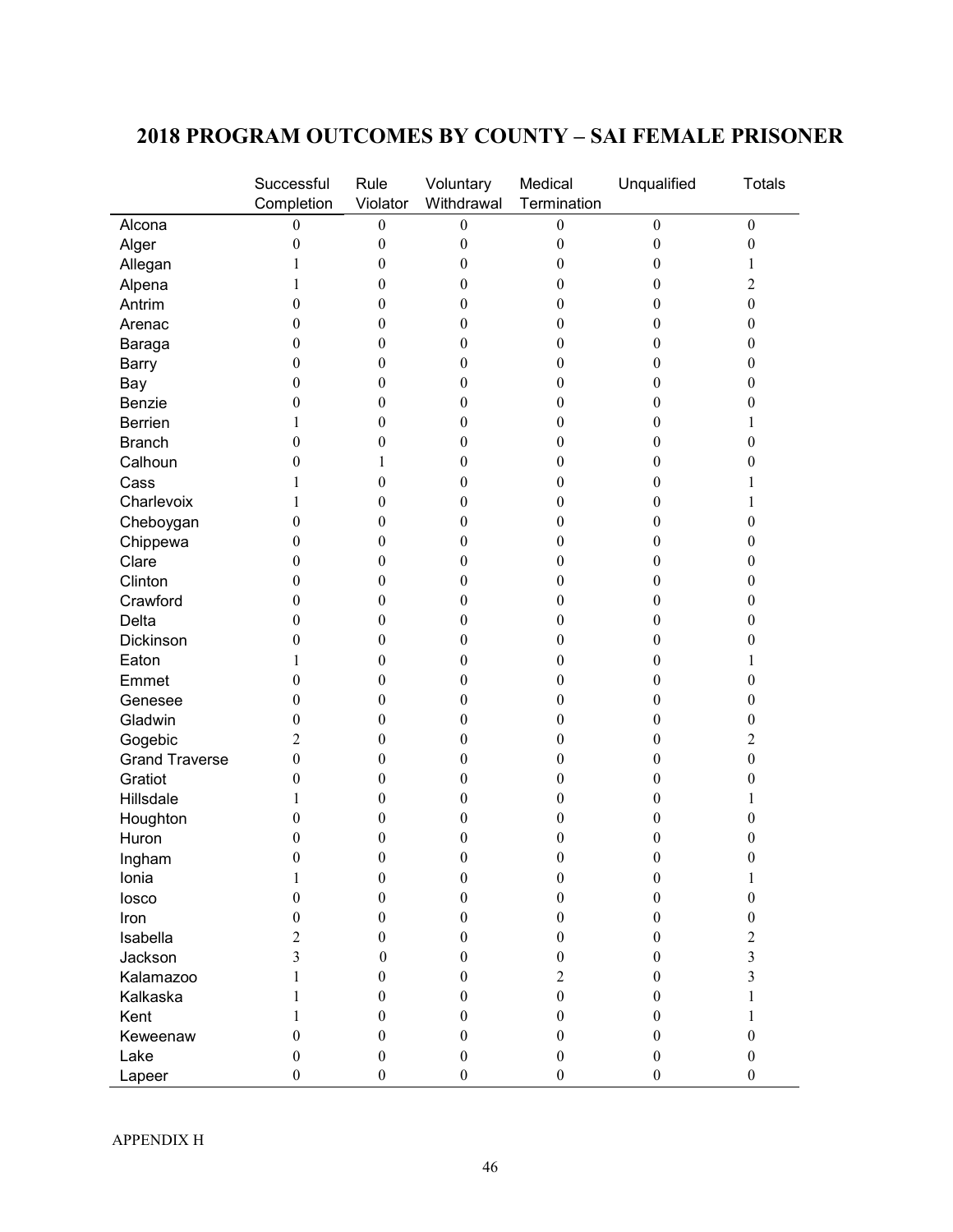### **2018 PROGRAM OUTCOMES BY COUNTY – SAI FEMALE PRISONER – Cont.**

|              | Successful<br>Completion | Rule<br>Violator | Voluntary<br>Withdrawal | Medical<br>Termination | Unqualified      | <b>Totals</b>           |
|--------------|--------------------------|------------------|-------------------------|------------------------|------------------|-------------------------|
| Leelanau     | $\boldsymbol{0}$         | $\boldsymbol{0}$ | $\boldsymbol{0}$        | $\boldsymbol{0}$       | $\boldsymbol{0}$ | $\boldsymbol{0}$        |
| Lenawee      | 1                        | $\boldsymbol{0}$ | $\boldsymbol{0}$        | $\boldsymbol{0}$       | $\boldsymbol{0}$ | 1                       |
| Livingston   | $\boldsymbol{0}$         | $\boldsymbol{0}$ | $\boldsymbol{0}$        | $\theta$               | $\boldsymbol{0}$ | 1                       |
| Luce         | $\theta$                 | $\theta$         | $\theta$                | $\theta$               | $\boldsymbol{0}$ | 0                       |
| Mackinac     | $\theta$                 | $\theta$         | 0                       | $\theta$               | $\boldsymbol{0}$ | 0                       |
| Macomb       | 1                        | $\theta$         | 0                       | $\theta$               | $\boldsymbol{0}$ | 1                       |
| Manistee     | 1                        | $\boldsymbol{0}$ | 0                       | $\bf{0}$               | $\boldsymbol{0}$ |                         |
| Marquette    | 1                        | $\boldsymbol{0}$ | 0                       | $\theta$               | $\boldsymbol{0}$ |                         |
| Mason        | $\theta$                 | $\boldsymbol{0}$ | 0                       | $\theta$               | $\boldsymbol{0}$ | 0                       |
| Mecosta      | $\theta$                 | $\boldsymbol{0}$ | 0                       |                        | $\boldsymbol{0}$ | 1                       |
| Menominee    | $\theta$                 | $\boldsymbol{0}$ | 0                       | $\theta$               | $\boldsymbol{0}$ | $\boldsymbol{0}$        |
| Midland      | $\theta$                 | $\theta$         | 0                       | $\theta$               | $\boldsymbol{0}$ | 0                       |
| Missaukee    | 1                        | $\theta$         | 0                       | $\theta$               | $\boldsymbol{0}$ | 1                       |
| Monroe       | 4                        | $\theta$         | 0                       | $\bf{0}$               | $\boldsymbol{0}$ | 4                       |
| Montcalm     | $\theta$                 | $\theta$         | 0                       | $\theta$               | $\boldsymbol{0}$ | 0                       |
| Montmorency  | $\theta$                 | $\theta$         | 0                       | $\theta$               | $\boldsymbol{0}$ | 0                       |
| Muskegon     | 1                        | $\boldsymbol{0}$ | 0                       | $\theta$               | $\boldsymbol{0}$ | 1                       |
| Newaygo      | 1                        | $\boldsymbol{0}$ | 0                       | 1                      | $\boldsymbol{0}$ | $\overline{c}$          |
| Oakland      | 1                        | $\boldsymbol{0}$ | 0                       | $\theta$               | $\boldsymbol{0}$ | $\mathbf{1}$            |
| Oceana       | $\theta$                 | $\theta$         | 0                       | $\bf{0}$               | $\boldsymbol{0}$ | 0                       |
| Ogemaw       | $\theta$                 | $\theta$         | 0                       | 0                      | $\boldsymbol{0}$ | 0                       |
| Ontonagon    | $\theta$                 | $\theta$         | 0                       | $\theta$               | $\boldsymbol{0}$ | 1                       |
| Osceola      | 1                        | $\theta$         | 0                       | 0                      | $\boldsymbol{0}$ | 1                       |
| Oscoda       | 2                        | $\theta$         | 0                       | $\bf{0}$               | $\boldsymbol{0}$ | $\overline{c}$          |
| Otsego       | 1                        | $\boldsymbol{0}$ | 0                       | 0                      | $\boldsymbol{0}$ | $\mathbf{1}$            |
| Ottawa       | $\theta$                 | $\boldsymbol{0}$ | 0                       | $\theta$               | $\boldsymbol{0}$ | 0                       |
| Presque Isle | $\boldsymbol{0}$         | $\boldsymbol{0}$ | 0                       | 0                      | $\boldsymbol{0}$ | $\boldsymbol{0}$        |
| Roscommon    | $\theta$                 | $\boldsymbol{0}$ | 0                       | 0                      | $\boldsymbol{0}$ | $\boldsymbol{0}$        |
| Saginaw      | $\theta$                 | $\theta$         | 0                       | 0                      | $\boldsymbol{0}$ | 0                       |
| St. Clair    | 3                        | $\theta$         | 0                       | $\theta$               | $\boldsymbol{0}$ | 3                       |
| St. Joseph   | $\boldsymbol{0}$         | $\theta$         | 0                       | 0                      | $\boldsymbol{0}$ | $\boldsymbol{0}$        |
| Sanilac      | $\theta$                 | $\theta$         | 0                       | $\theta$               | $\boldsymbol{0}$ | 0                       |
| Schoolcraft  | $\boldsymbol{0}$         | $\mathbf{0}$     | 0                       | $\boldsymbol{0}$       | $\boldsymbol{0}$ | $\theta$                |
| Shiawassee   | $\mathbf{1}$             | $\boldsymbol{0}$ | $\boldsymbol{0}$        | $\boldsymbol{0}$       | $\boldsymbol{0}$ | $\,1$                   |
| Tuscola      | $\overline{c}$           | $\boldsymbol{0}$ | $\boldsymbol{0}$        | $\boldsymbol{0}$       | $\boldsymbol{0}$ | $\overline{c}$          |
| Van Buren    | $\overline{2}$           | $\boldsymbol{0}$ | $\boldsymbol{0}$        | $\boldsymbol{0}$       | $\boldsymbol{0}$ | 6                       |
| Washtenaw    | $\boldsymbol{0}$         | $\boldsymbol{0}$ | $\mathbf{0}$            | $\boldsymbol{0}$       | $\boldsymbol{0}$ | $\boldsymbol{0}$        |
| Wayne        | $\overline{\mathcal{A}}$ | $\boldsymbol{0}$ | $\boldsymbol{0}$        | $\boldsymbol{0}$       | $\boldsymbol{0}$ | $\overline{\mathbf{4}}$ |
| Wexford      | $\boldsymbol{0}$         | $\boldsymbol{0}$ | $\boldsymbol{0}$        | $\boldsymbol{0}$       | $\boldsymbol{0}$ | $\boldsymbol{0}$        |
| <b>TOTAL</b> | 46                       | 0                | $\pmb{0}$               | 3                      | $\pmb{0}$        | 49                      |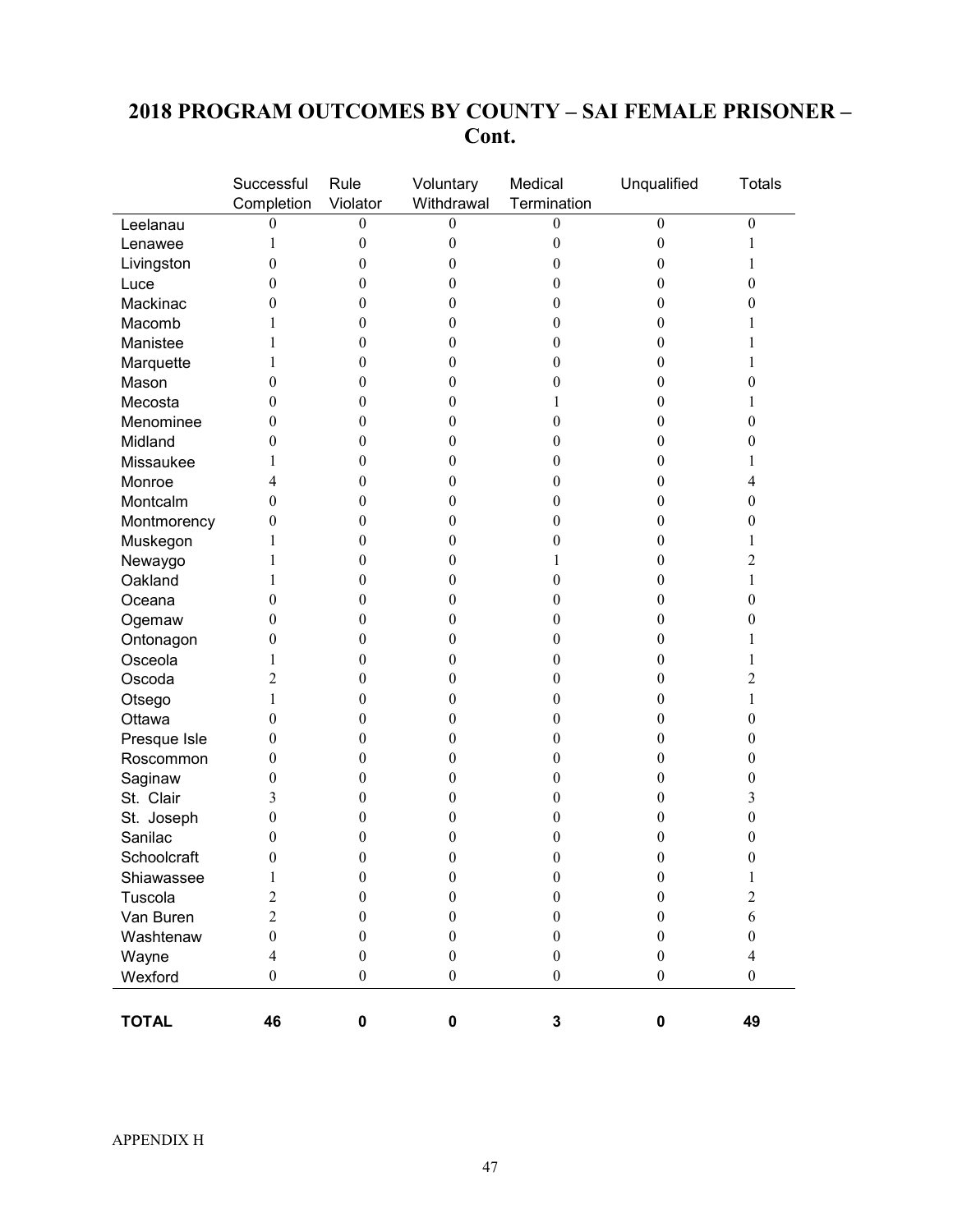### **2018 PROGRAM OUTCOMES BY COUNTY –IN REACH MALE PRISONER**

|                       | Successful               | Rule             | Voluntary        | Medical          | Unqualified      | <b>Totals</b>           |
|-----------------------|--------------------------|------------------|------------------|------------------|------------------|-------------------------|
|                       | Completion               | Violator         | Withdrawal       | Termination      |                  |                         |
| Alcona                |                          | $\boldsymbol{0}$ | $\mathbf{0}$     | 0                | $\boldsymbol{0}$ | $\mathbf{1}$            |
| Alger                 | 1                        | $\boldsymbol{0}$ | $\boldsymbol{0}$ | $\boldsymbol{0}$ | $\boldsymbol{0}$ | $\mathbf{1}$            |
| Allegan               | $\boldsymbol{0}$         | $\boldsymbol{0}$ | $\boldsymbol{0}$ | $\boldsymbol{0}$ | $\boldsymbol{0}$ | $\boldsymbol{0}$        |
| Alpena                | $\boldsymbol{0}$         | $\boldsymbol{0}$ | $\boldsymbol{0}$ | $\boldsymbol{0}$ | $\mathbf{0}$     | $\mathbf{0}$            |
| Antrim                | $\boldsymbol{0}$         | $\boldsymbol{0}$ | $\boldsymbol{0}$ | $\boldsymbol{0}$ | $\mathbf{0}$     | $\boldsymbol{0}$        |
| Arenac                | $\boldsymbol{0}$         | $\boldsymbol{0}$ | $\boldsymbol{0}$ | $\boldsymbol{0}$ | $\boldsymbol{0}$ | $\boldsymbol{0}$        |
| Baraga                | $\boldsymbol{0}$         | $\boldsymbol{0}$ | $\boldsymbol{0}$ | $\boldsymbol{0}$ | $\boldsymbol{0}$ | $\boldsymbol{0}$        |
| <b>Barry</b>          | $\boldsymbol{0}$         | $\boldsymbol{0}$ | $\boldsymbol{0}$ | $\boldsymbol{0}$ | $\mathbf{0}$     | $\mathbf{0}$            |
| Bay                   | 5                        | $\boldsymbol{0}$ | $\boldsymbol{0}$ | $\boldsymbol{0}$ | $\mathbf{0}$     | 5                       |
| Benzie                | $\boldsymbol{0}$         | $\boldsymbol{0}$ | $\boldsymbol{0}$ | $\boldsymbol{0}$ | $\boldsymbol{0}$ | $\boldsymbol{0}$        |
| Berrien               | 9                        | $\boldsymbol{0}$ | $\boldsymbol{0}$ | $\boldsymbol{0}$ | $\boldsymbol{0}$ | 9                       |
| <b>Branch</b>         | 1                        | $\boldsymbol{0}$ | $\boldsymbol{0}$ | $\boldsymbol{0}$ | $\mathbf{0}$     | 1                       |
| Calhoun               | $\overline{\mathcal{A}}$ | $\boldsymbol{0}$ | $\boldsymbol{0}$ | $\boldsymbol{0}$ | $\mathbf{0}$     | $\overline{\mathbf{4}}$ |
| Cass                  | $\boldsymbol{0}$         | $\boldsymbol{0}$ | $\boldsymbol{0}$ | $\boldsymbol{0}$ | $\boldsymbol{0}$ | $\boldsymbol{0}$        |
| Charlevoix            | $\boldsymbol{0}$         | $\boldsymbol{0}$ | $\boldsymbol{0}$ | $\boldsymbol{0}$ | $\boldsymbol{0}$ | $\boldsymbol{0}$        |
| Cheboygan             | $\boldsymbol{0}$         | $\boldsymbol{0}$ | $\boldsymbol{0}$ | $\boldsymbol{0}$ | $\mathbf{0}$     | $\mathbf{0}$            |
| Chippewa              | $\boldsymbol{0}$         | $\boldsymbol{0}$ | $\boldsymbol{0}$ | $\boldsymbol{0}$ | $\mathbf{0}$     | $\boldsymbol{0}$        |
| Clare                 | 1                        | $\boldsymbol{0}$ | $\boldsymbol{0}$ | $\boldsymbol{0}$ | $\theta$         | 1                       |
| Clinton               | 0                        | $\boldsymbol{0}$ | $\boldsymbol{0}$ | $\boldsymbol{0}$ | $\boldsymbol{0}$ | $\boldsymbol{0}$        |
| Crawford              | $\boldsymbol{0}$         | $\boldsymbol{0}$ | $\boldsymbol{0}$ | $\boldsymbol{0}$ | $\mathbf{0}$     | $\boldsymbol{0}$        |
| Delta                 | 0                        | $\boldsymbol{0}$ | $\boldsymbol{0}$ | $\boldsymbol{0}$ | $\mathbf{0}$     | $\boldsymbol{0}$        |
| Dickinson             | $\boldsymbol{0}$         | $\boldsymbol{0}$ | $\boldsymbol{0}$ | $\boldsymbol{0}$ | $\boldsymbol{0}$ | $\boldsymbol{0}$        |
| Eaton                 | 1                        | $\boldsymbol{0}$ | $\boldsymbol{0}$ | $\boldsymbol{0}$ | $\boldsymbol{0}$ | 1                       |
| Emmet                 | $\boldsymbol{0}$         | $\boldsymbol{0}$ | $\boldsymbol{0}$ | $\boldsymbol{0}$ | $\mathbf{0}$     | $\boldsymbol{0}$        |
| Genesee               | 4                        | $\boldsymbol{0}$ | $\boldsymbol{0}$ | $\boldsymbol{0}$ | $\mathbf{0}$     | 4                       |
| Gladwin               | $\boldsymbol{0}$         | $\boldsymbol{0}$ | $\boldsymbol{0}$ | $\boldsymbol{0}$ | $\mathbf{0}$     | $\boldsymbol{0}$        |
| Gogebic               | 0                        | $\boldsymbol{0}$ | $\boldsymbol{0}$ | $\boldsymbol{0}$ | $\boldsymbol{0}$ | $\boldsymbol{0}$        |
| <b>Grand Traverse</b> | $\boldsymbol{0}$         | $\boldsymbol{0}$ | $\boldsymbol{0}$ | 0                | $\mathbf{0}$     | $\boldsymbol{0}$        |
| Gratiot               | $\boldsymbol{0}$         | $\boldsymbol{0}$ | $\boldsymbol{0}$ | $\boldsymbol{0}$ | $\theta$         | $\boldsymbol{0}$        |
| Hillsdale             | $\boldsymbol{0}$         | $\boldsymbol{0}$ | $\boldsymbol{0}$ | $\boldsymbol{0}$ | 0                | 0                       |
| Houghton              | $\boldsymbol{0}$         | $\boldsymbol{0}$ | $\boldsymbol{0}$ | $\boldsymbol{0}$ | $\boldsymbol{0}$ | $\boldsymbol{0}$        |
| Huron                 | $\mathbf{I}$             | $\boldsymbol{0}$ | $\boldsymbol{0}$ | 0                | $\boldsymbol{0}$ | 1                       |
| Ingham                | $\,8\,$                  | $\boldsymbol{0}$ | 1                | $\boldsymbol{0}$ | $\boldsymbol{0}$ | 9                       |
| Ionia                 | 1                        | 1                | $\boldsymbol{0}$ | $\boldsymbol{0}$ | $\boldsymbol{0}$ | $\overline{2}$          |
| losco                 | $\mathbf{1}$             | $\boldsymbol{0}$ | $\boldsymbol{0}$ | $\boldsymbol{0}$ | $\boldsymbol{0}$ | 1                       |
| Iron                  | $\boldsymbol{0}$         | $\boldsymbol{0}$ | $\boldsymbol{0}$ | $\boldsymbol{0}$ | $\mathbf{0}$     | $\boldsymbol{0}$        |
| Isabella              | $\overline{2}$           | $\boldsymbol{0}$ | $\boldsymbol{0}$ | $\boldsymbol{0}$ | $\mathbf{0}$     | $\overline{2}$          |
| Jackson               | $\boldsymbol{0}$         | $\boldsymbol{0}$ | $\boldsymbol{0}$ | $\boldsymbol{0}$ | $\boldsymbol{0}$ | $\boldsymbol{0}$        |
| Kalamazoo             | 7                        | $\overline{2}$   | $\boldsymbol{0}$ | $\boldsymbol{0}$ | $\boldsymbol{0}$ | 9                       |
| Kalkaska              | $\boldsymbol{0}$         | $\boldsymbol{0}$ | $\boldsymbol{0}$ | $\boldsymbol{0}$ | $\mathbf{0}$     | $\boldsymbol{0}$        |
| Kent                  | 13                       | $\boldsymbol{0}$ | $\boldsymbol{0}$ | $\boldsymbol{0}$ | $\mathbf{0}$     | 13                      |
| Keweenaw              | $\boldsymbol{0}$         | $\boldsymbol{0}$ | $\boldsymbol{0}$ | $\boldsymbol{0}$ | $\boldsymbol{0}$ | $\boldsymbol{0}$        |
| Lake                  | $\boldsymbol{0}$         | $\boldsymbol{0}$ | $\boldsymbol{0}$ | $\boldsymbol{0}$ | $\boldsymbol{0}$ | $\boldsymbol{0}$        |
| Lapeer                | 1                        | $\boldsymbol{0}$ | $\boldsymbol{0}$ | $\boldsymbol{0}$ | $\boldsymbol{0}$ | 1                       |

APPENDIX I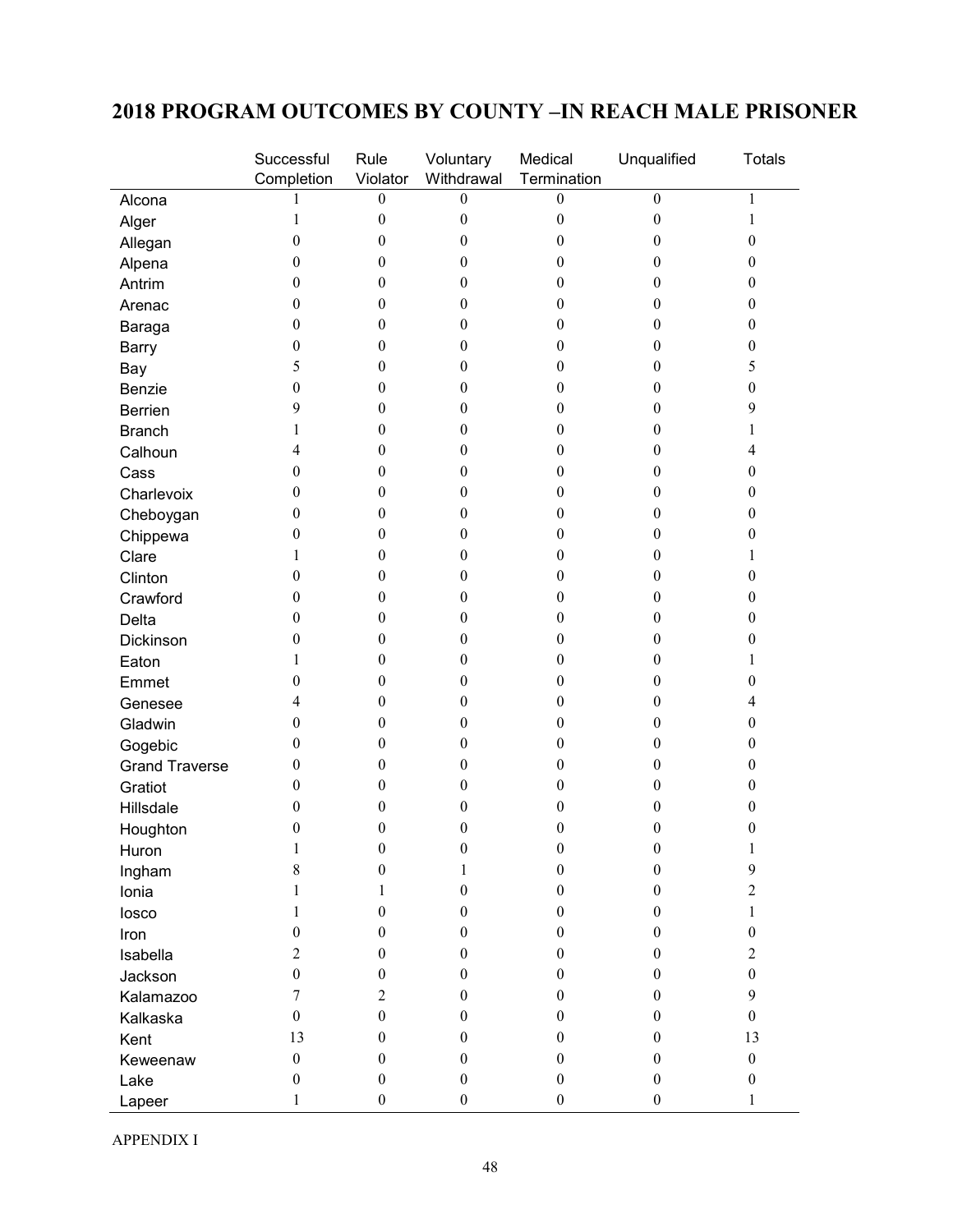### **2018 PROGRAM OUTCOMES BY COUNTY – IN REACH MALE PRISONER – Cont.**

|                           | Successful<br>Completion | Rule<br>Violator | Voluntary<br>Withdrawal | Medical<br>Termination | Unqualified                      | <b>Totals</b>                        |
|---------------------------|--------------------------|------------------|-------------------------|------------------------|----------------------------------|--------------------------------------|
| Leelanau                  | 0                        | 0                | $\boldsymbol{0}$        | 0                      | $\boldsymbol{0}$                 | $\boldsymbol{0}$                     |
| Lenawee                   | 1                        | $\boldsymbol{0}$ | $\boldsymbol{0}$        | 0                      | $\boldsymbol{0}$                 | 1                                    |
| Livingston                | 1                        | $\boldsymbol{0}$ | $\boldsymbol{0}$        | $\boldsymbol{0}$       | $\boldsymbol{0}$                 | 1                                    |
| Luce                      | 0                        | 0                | $\boldsymbol{0}$        | 0                      | $\boldsymbol{0}$                 | $\boldsymbol{0}$                     |
| Mackinac                  | 0                        | 0                | $\boldsymbol{0}$        | 0                      | $\boldsymbol{0}$                 | $\boldsymbol{0}$                     |
| Macomb                    | 6                        | 2                | $\boldsymbol{0}$        | 0                      | $\boldsymbol{0}$                 | $\,8\,$                              |
| Manistee                  | 1                        | $\boldsymbol{0}$ | $\boldsymbol{0}$        | 0                      | $\mathbf{0}$                     | 1                                    |
| Marquette                 | 1                        | 0                | $\boldsymbol{0}$        | 0                      | $\boldsymbol{0}$                 | 1                                    |
| Mason                     | 0                        | 0                | $\boldsymbol{0}$        | 0                      | $\boldsymbol{0}$                 | $\boldsymbol{0}$                     |
| Mecosta                   | 0                        | 0                | $\boldsymbol{0}$        | 0                      | $\boldsymbol{0}$                 | $\boldsymbol{0}$                     |
| Menominee                 | $\boldsymbol{0}$         | 0                | $\boldsymbol{0}$        | $\boldsymbol{0}$       | $\boldsymbol{0}$                 | $\boldsymbol{0}$                     |
| Midland                   | 0                        | 0                | $\boldsymbol{0}$        | 0                      | $\boldsymbol{0}$                 | $\boldsymbol{0}$                     |
| Missaukee                 | 0                        | 0                | $\boldsymbol{0}$        | 0                      | $\boldsymbol{0}$                 | $\boldsymbol{0}$                     |
| Monroe                    | 0                        | 2                | $\boldsymbol{0}$        | 0                      | $\boldsymbol{0}$                 | $\overline{2}$                       |
| Montcalm                  | 0                        | $\boldsymbol{0}$ | $\boldsymbol{0}$        | 0                      | $\boldsymbol{0}$                 | $\boldsymbol{0}$                     |
| Montmorency               | 0                        | 0                | $\boldsymbol{0}$        | 0                      | $\theta$                         | $\boldsymbol{0}$                     |
|                           | 7                        | 2                | $\boldsymbol{0}$        | 0                      | $\boldsymbol{0}$                 | 9                                    |
| Muskegon                  | $\boldsymbol{0}$         | $\boldsymbol{0}$ | $\boldsymbol{0}$        | 0                      | $\boldsymbol{0}$                 | $\boldsymbol{0}$                     |
| Newaygo<br>Oakland        | 7                        | 1                | $\boldsymbol{0}$        |                        | $\boldsymbol{0}$                 | 9                                    |
| Oceana                    | 1                        | 0                | $\boldsymbol{0}$        | 0                      | $\boldsymbol{0}$                 | 1                                    |
|                           | 0                        | $\boldsymbol{0}$ | $\boldsymbol{0}$        | 0                      | $\boldsymbol{0}$                 | $\boldsymbol{0}$                     |
| Ogemaw                    | 0                        | 0                | $\boldsymbol{0}$        | 0                      | $\boldsymbol{0}$                 | $\boldsymbol{0}$                     |
| Ontonagon<br>Osceola      | 0                        | 0                | $\boldsymbol{0}$        | 0                      | $\mathbf{0}$                     | $\mathbf{0}$                         |
| Oscoda                    | 0                        | 0                | $\boldsymbol{0}$        | 0                      | $\theta$                         | $\boldsymbol{0}$                     |
|                           | 1                        | 0                | $\boldsymbol{0}$        | 0                      | $\boldsymbol{0}$                 | 1                                    |
| Otsego<br>Ottawa          | 1                        | 0                | $\boldsymbol{0}$        | 0                      | $\boldsymbol{0}$                 | 1                                    |
|                           | $\boldsymbol{0}$         | 0                | $\boldsymbol{0}$        | 0                      | $\boldsymbol{0}$                 | $\boldsymbol{0}$                     |
| Presque Isle<br>Roscommon | 1                        | 0                | $\boldsymbol{0}$        | 0                      | $\boldsymbol{0}$                 | 1                                    |
|                           | 5                        | 0                | $\boldsymbol{0}$        | 0                      | $\boldsymbol{0}$                 | 5                                    |
| Saginaw<br>St. Clair      |                          | 0                | $\boldsymbol{0}$        |                        |                                  |                                      |
|                           | 1<br>0                   | 0                | $\boldsymbol{0}$        | 0<br>0                 | $\boldsymbol{0}$<br>$\mathbf{0}$ | 1<br>$\boldsymbol{0}$                |
| St. Joseph<br>Sanilac     | 0                        | 0                | $\boldsymbol{0}$        | 0                      | $\theta$                         | $\mathbf{0}$                         |
| Schoolcraft               | 0                        | 0                | $\boldsymbol{0}$        | 0                      | $\theta$                         | $\mathbf{0}$                         |
| Shiawassee                | $\boldsymbol{0}$         | $\boldsymbol{0}$ | $\boldsymbol{0}$        | $\boldsymbol{0}$       | $\boldsymbol{0}$                 |                                      |
| Tuscola                   | $\boldsymbol{0}$         |                  | $\boldsymbol{0}$        | $\boldsymbol{0}$       | $\boldsymbol{0}$                 | $\boldsymbol{0}$<br>$\boldsymbol{0}$ |
|                           |                          | $\boldsymbol{0}$ | $\boldsymbol{0}$        | $\mathbf{0}$           |                                  | $\boldsymbol{0}$                     |
| Van Buren                 | $\boldsymbol{0}$         | $\boldsymbol{0}$ |                         |                        | $\boldsymbol{0}$                 |                                      |
| Washtenaw                 | 8                        | $\boldsymbol{0}$ | $\boldsymbol{0}$        | $\boldsymbol{0}$       | $\boldsymbol{0}$                 | $8\,$                                |
| Wayne                     | 47                       | 3                | $\mathfrak{2}$          | $\boldsymbol{0}$       | 1                                | 53                                   |
| Wexford                   | $\mathbf{1}$             | $\boldsymbol{0}$ | $\boldsymbol{0}$        | $\boldsymbol{0}$       | $\boldsymbol{0}$                 | $\mathbf{1}$                         |
| <b>TOTAL</b>              | 151                      | 13               | $\mathbf 2$             | 1                      | 1                                | 168                                  |

APPENDIX I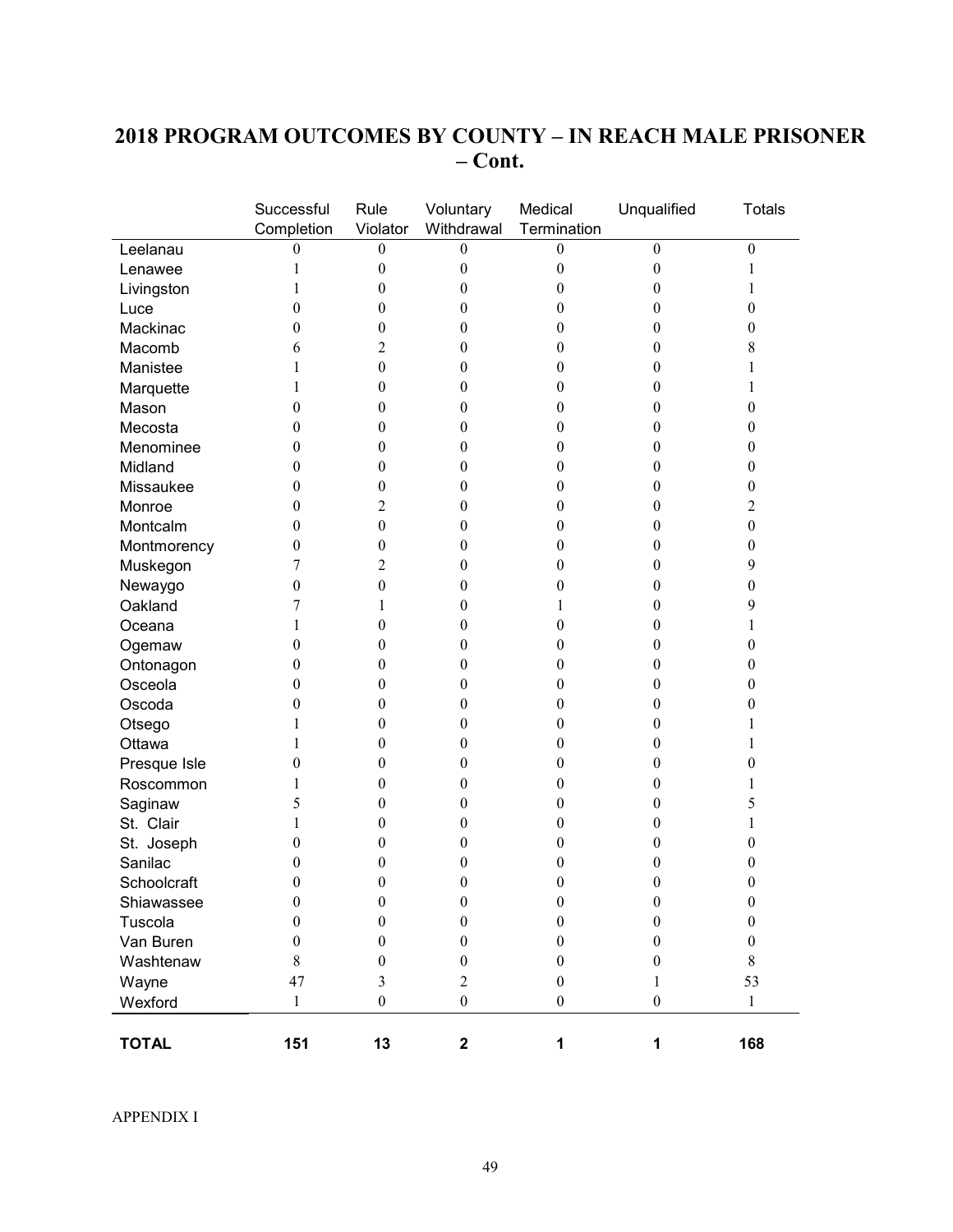## **2018 MONTHLY PROGRAM OUTCOMES – SAI PRISONER (Males)**

| <b>MALE</b>      |            |          |            |             |             |        |
|------------------|------------|----------|------------|-------------|-------------|--------|
|                  | Successful | Rule     | Voluntary  | Medical     | Unqualified | Totals |
|                  | Completion | Violator | Withdrawal | Termination |             |        |
| <b>JANUARY</b>   | 47         | 2        | 0          | 2           |             | 52     |
| <b>FEBRUARY</b>  | 30         | 2        |            |             |             | 36     |
| <b>MARCH</b>     | 24         |          |            | 2           |             | 28     |
| <b>APRIL</b>     | 41         |          |            |             |             | 45     |
| <b>MAY</b>       | 28         |          |            |             | 2           | 31     |
| <b>JUNE</b>      | 38         | 2        |            |             | 5           | 45     |
| JULY             | 37         | 0        |            |             |             | 39     |
| <b>AUGUST</b>    | 33         | 0        |            |             |             | 35     |
| <b>SEPTEMBER</b> | 42         | 3        |            |             |             | 46     |
| <b>OCTOBER</b>   | 45         |          |            |             | 3           | 49     |
| <b>NOVEMBER</b>  | 36         |          |            |             |             | 39     |
| <b>DECEMBER</b>  | 26         |          | U          | U           |             | 28     |
|                  |            |          |            |             |             |        |
| TOTAL            | 427        | 14       | 2          | 10          | 20          | 473    |

### **2018 MONTHLY PROGRAM OUTCOMES – SAI PRISONER (Female)**

| <b>FEMALE</b>    |            |          |            |             |              |        |
|------------------|------------|----------|------------|-------------|--------------|--------|
|                  | Successful | Rule     | Voluntary  | Medical     | Unqualified/ | Totals |
|                  | Completion | Violator | Withdrawal | Termination |              |        |
| <b>JANUARY</b>   | 5          |          |            |             |              | 5      |
| <b>FEBRUARY</b>  |            |          |            |             |              |        |
| <b>MARCH</b>     |            |          |            |             |              |        |
| <b>APRIL</b>     |            |          |            |             |              |        |
| <b>MAY</b>       |            |          |            |             |              |        |
| <b>JUNE</b>      |            |          |            |             |              |        |
| <b>JULY</b>      |            |          |            |             |              |        |
| <b>AUGUST</b>    |            |          |            |             |              |        |
| <b>SEPTEMBER</b> | 10         |          |            |             |              | 12     |
| <b>OCTOBER</b>   |            |          |            |             |              |        |
| <b>NOVEMBER</b>  | 6          |          |            |             |              |        |
| <b>DECEMBER</b>  | 0          |          |            |             |              |        |
|                  |            |          |            |             |              |        |
| TOTAL            | 46         |          |            |             |              | 49     |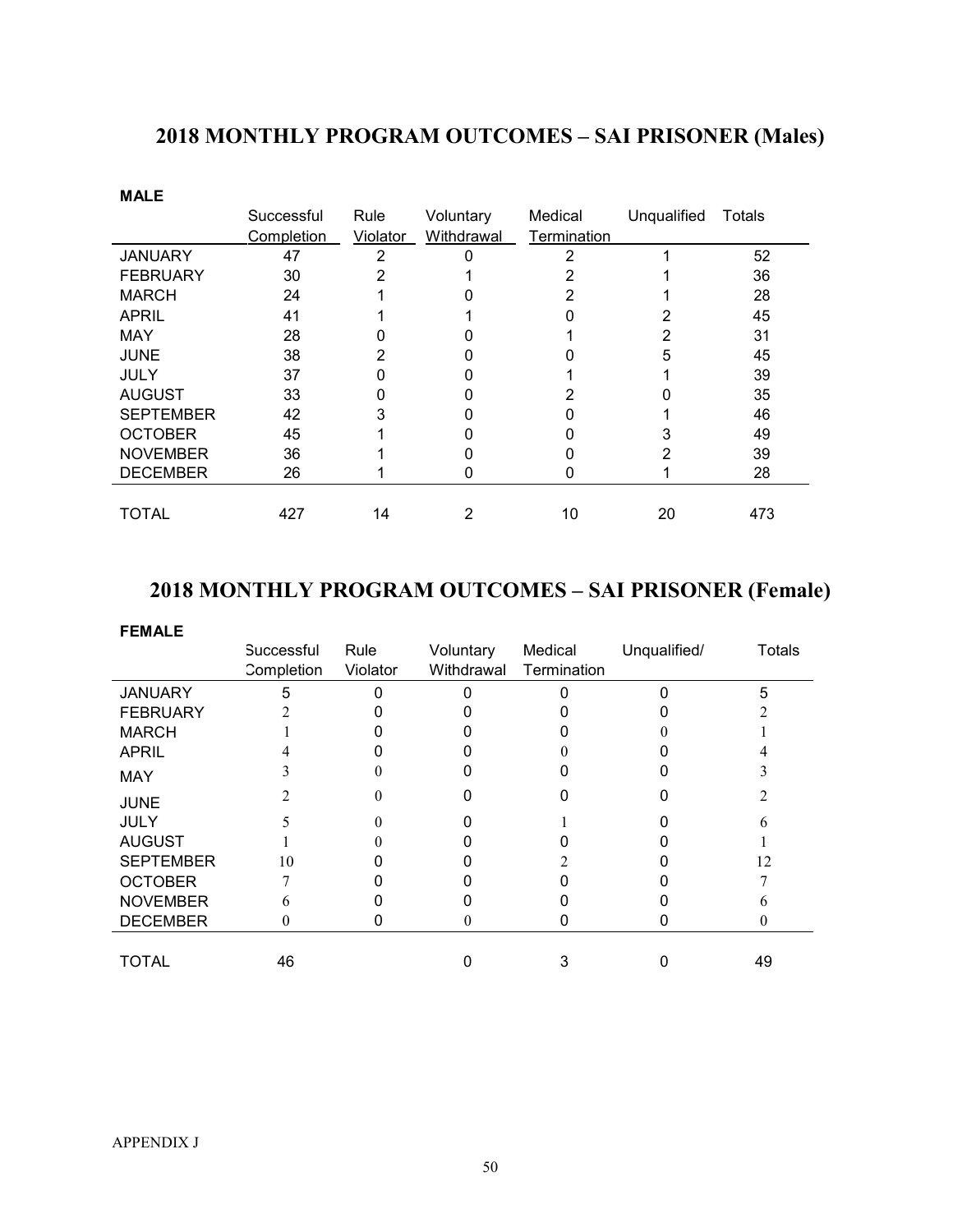## **2018 MONTHLY PROGRAM OUTCOMES – PROBATIONER (Males)**

| <b>MALE</b>      |            |                |            |             |             |        |
|------------------|------------|----------------|------------|-------------|-------------|--------|
|                  | Successful | Rule           | Voluntary  | Medical     | Unqualified | Totals |
|                  | Completion | Violator       | Withdrawal | Termination |             |        |
| <b>JANUARY</b>   | 24         | 2              | 0          |             |             | 27     |
| <b>FEBRUARY</b>  | 16         |                |            |             |             | 24     |
| <b>MARCH</b>     | 14         |                |            |             |             | 17     |
| <b>APRIL</b>     | 19         | 2              |            |             |             | 23     |
| <b>MAY</b>       | 21         |                |            |             |             | 24     |
| <b>JUNE</b>      | 19         | 4              |            | 2           |             | 25     |
| <b>JULY</b>      | 30         | 2              |            | 2           |             | 36     |
| <b>AUGUST</b>    | 22         | $\overline{2}$ | 0          | 2           | 3           | 29     |
| <b>SEPTEMBER</b> | 20         |                | ი          | 2           | 0           | 23     |
| <b>OCTOBER</b>   | 25         | 3              |            | 2           |             | 31     |
| <b>NOVEMBER</b>  | 9          |                |            | 2           |             | 12     |
| <b>DECEMBER</b>  | 20         | 3              |            |             |             | 25     |
|                  |            |                |            |             |             |        |
| TOTAL            | 239        | 28             | 4          | 18          |             | 296    |

#### **2017 MONTHLY PROGRAM OUTCOMES – PROBATIONER (Female) FEMALE**

|                  | Successful<br>Completion | Rule<br>Violator | Voluntary<br>Withdrawal | Medical<br>Termination | Unqualified | <b>Totals</b> |
|------------------|--------------------------|------------------|-------------------------|------------------------|-------------|---------------|
| <b>JANUARY</b>   | 5                        |                  |                         |                        |             | 6             |
| <b>FEBRUARY</b>  |                          |                  |                         |                        |             |               |
| <b>MARCH</b>     |                          |                  |                         |                        |             |               |
| <b>APRIL</b>     |                          |                  |                         |                        |             |               |
| <b>MAY</b>       |                          |                  |                         |                        |             |               |
| <b>JUNE</b>      |                          |                  |                         |                        |             |               |
| <b>JULY</b>      |                          |                  |                         |                        |             |               |
| <b>AUGUST</b>    |                          |                  |                         |                        |             |               |
| <b>SEPTEMBER</b> |                          |                  |                         |                        |             |               |
| <b>OCTOBER</b>   |                          |                  |                         |                        |             |               |
| <b>NOVEMBER</b>  |                          |                  |                         |                        |             |               |
| <b>DECEMBER</b>  |                          |                  |                         |                        |             |               |
|                  |                          |                  |                         |                        |             |               |
| TOTAL            | 35                       |                  |                         |                        |             | 43            |

APPENDIX K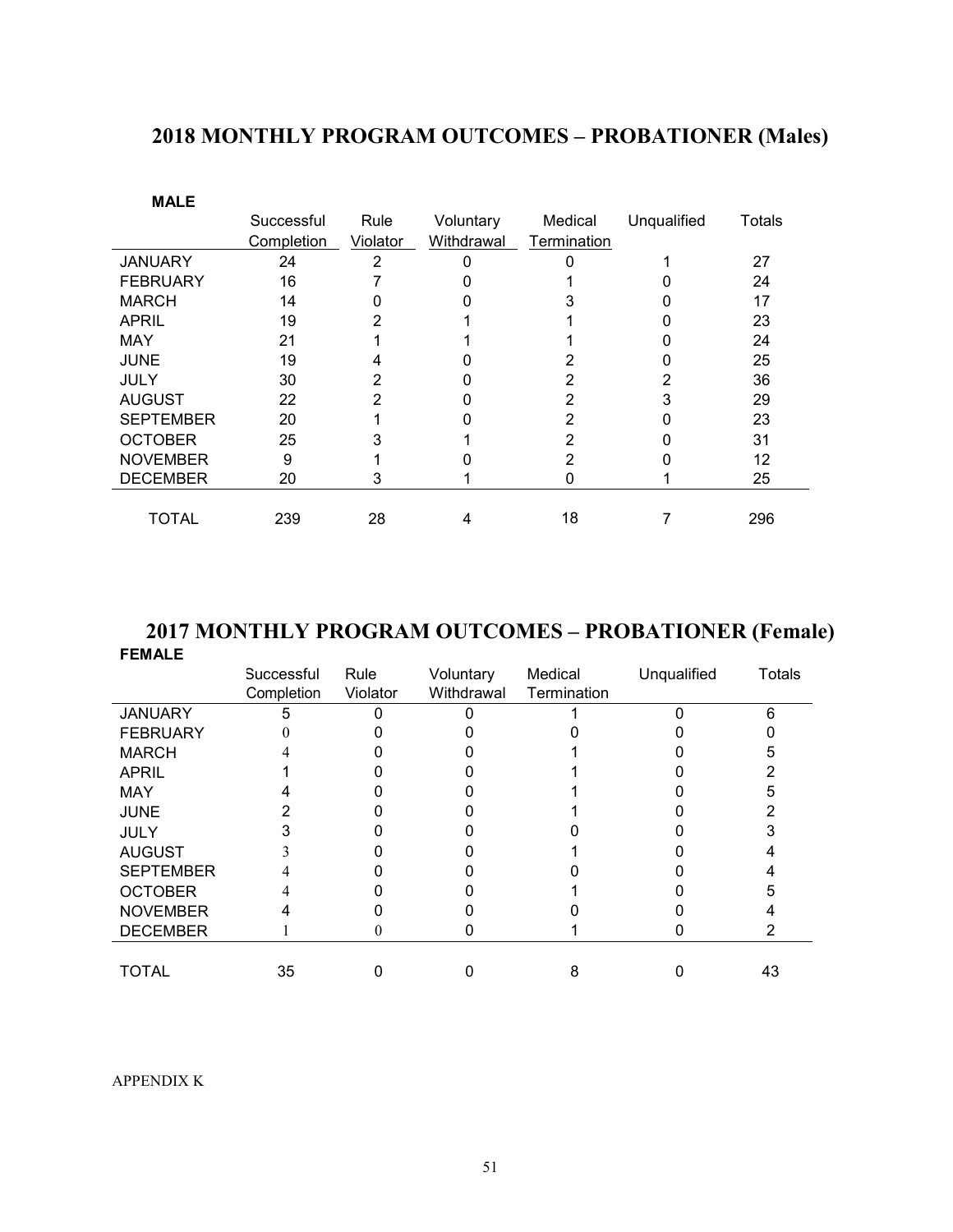## **2018 MONTHLY PROGRAM OUTCOMES – IN REACH PRISONER (Males)**

| <b>IRM</b>       |            |          |            |             |             |        |
|------------------|------------|----------|------------|-------------|-------------|--------|
|                  | Successful | Rule     | Voluntary  | Medical     | Unqualified | Totals |
|                  | Completion | Violator | Withdrawal | Termination |             |        |
| <b>JANUARY</b>   | 34         | 3        |            |             |             | 39     |
| <b>FEBRUARY</b>  | 15         |          |            |             |             | 18     |
| <b>MARCH</b>     | 13         |          |            |             |             | 15     |
| <b>APRIL</b>     | 14         |          |            |             |             | 17     |
| <b>MAY</b>       | 12         |          |            |             |             | 15     |
| <b>JUNE</b>      | 27         |          |            |             |             | 29     |
| <b>JULY</b>      | 13         |          |            |             |             | 13     |
| <b>AUGUST</b>    | 13         |          |            |             |             | 13     |
| <b>SEPTEMBER</b> | 8          |          |            |             |             | 8      |
| <b>OCTOBER</b>   |            |          |            |             |             |        |
| <b>NOVEMBER</b>  |            |          |            |             |             |        |
| <b>DECEMBER</b>  | 0          | 0        |            |             |             |        |
|                  |            |          |            |             |             |        |
| TOTAL            | 151        | 13       |            |             |             | 169    |

APPENDIX L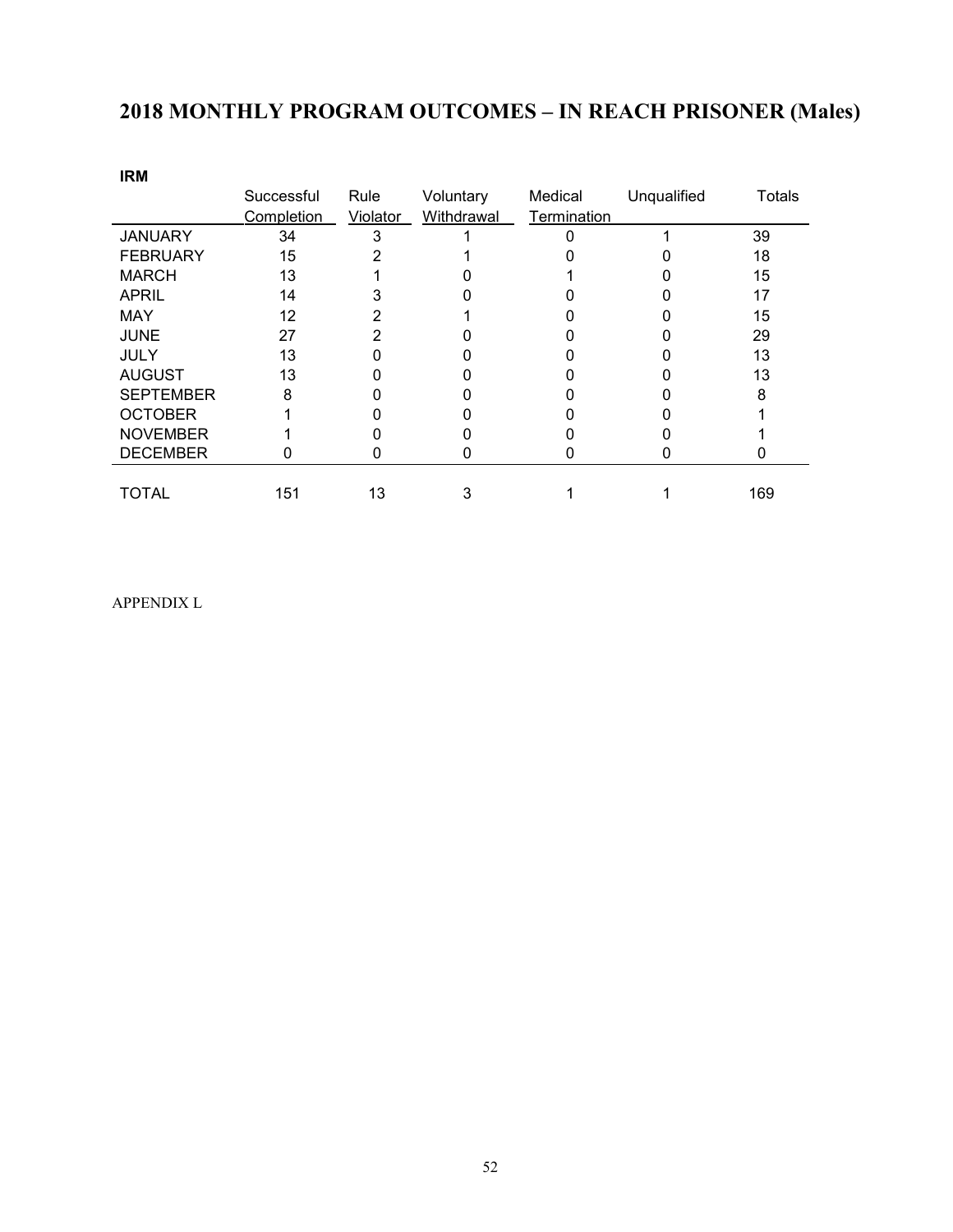

APPENDIX M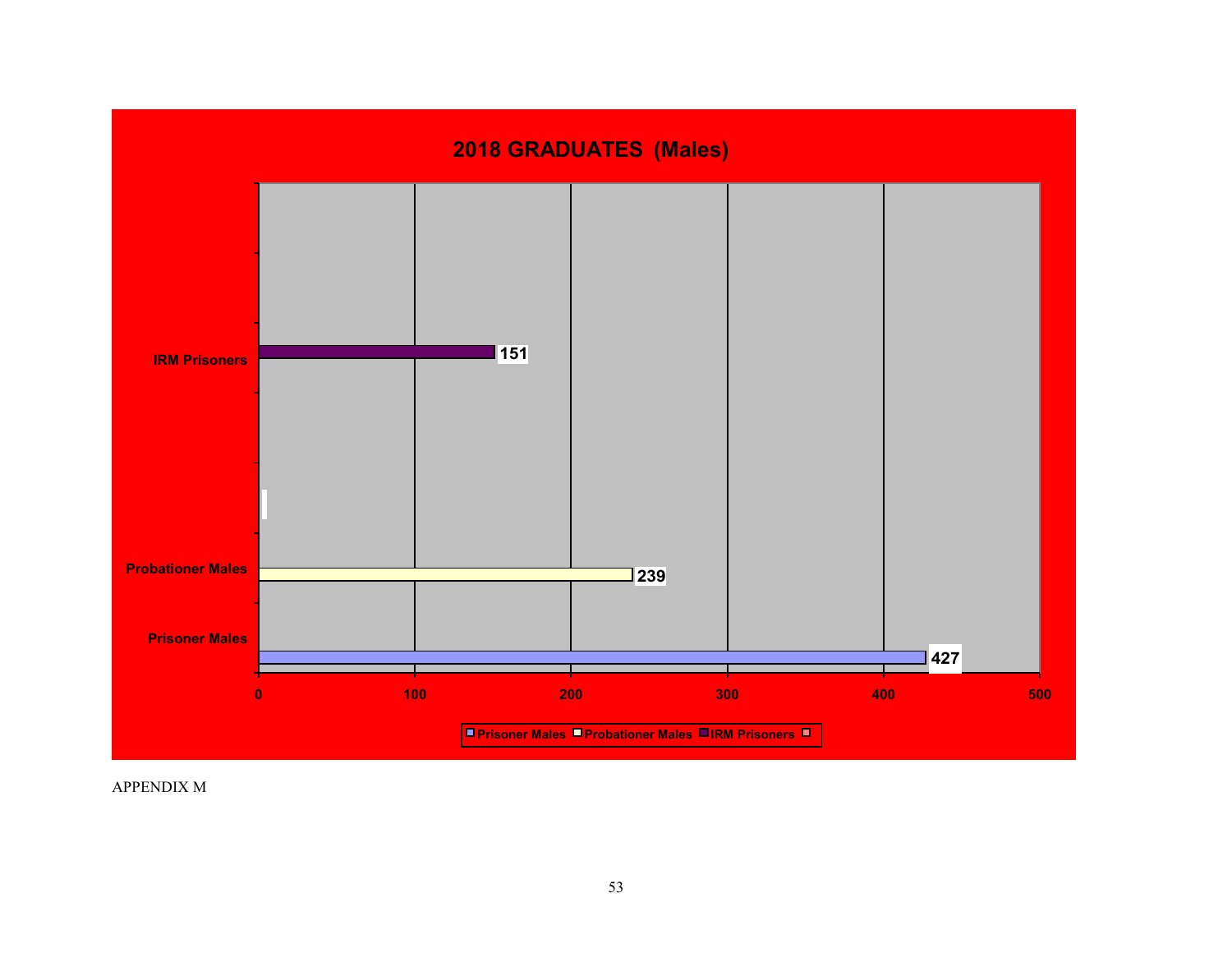## **2018 GRADUATES BY GENDER (FEMALE)**



APPENDIX M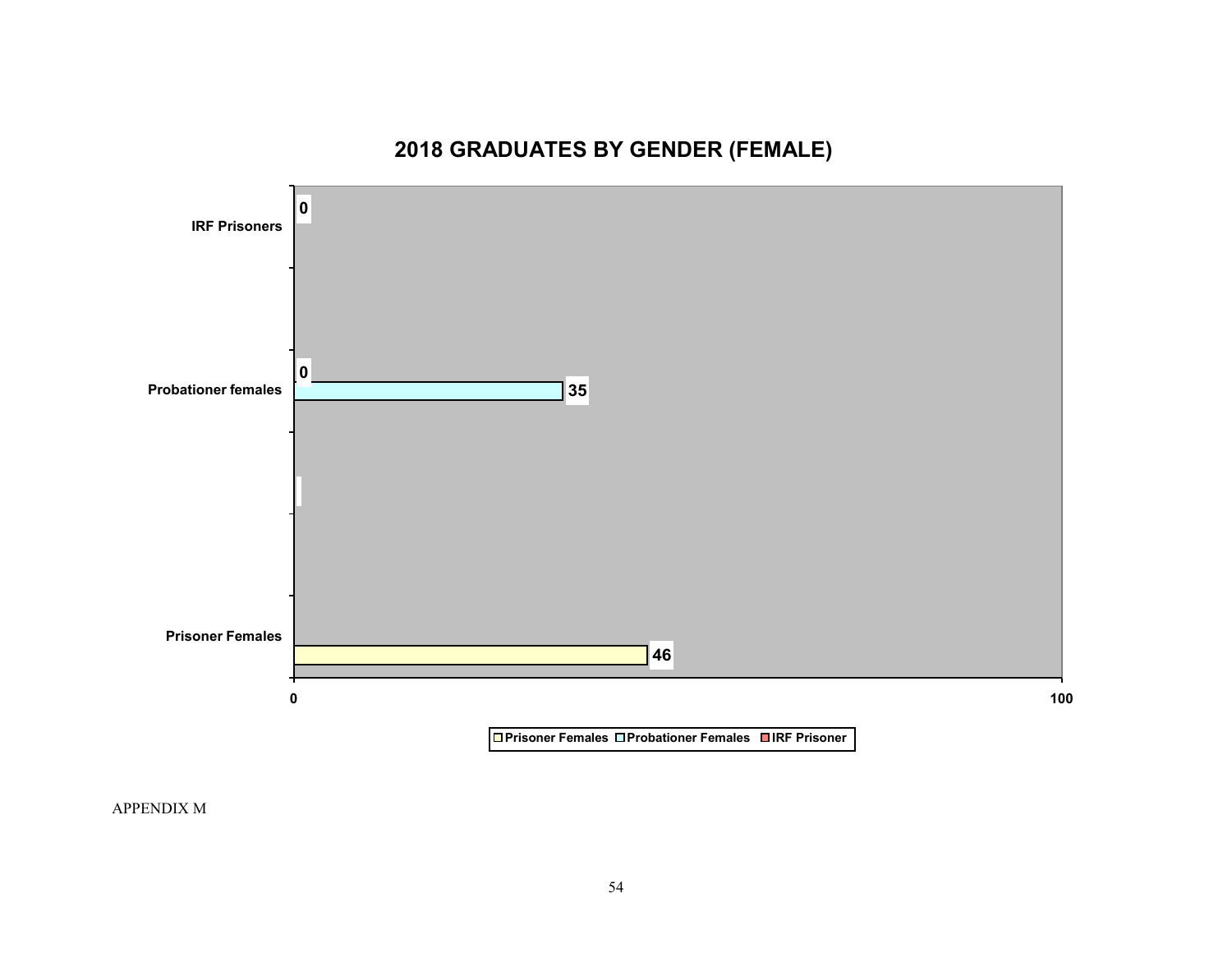## **COMPARATIVE PROGRAM OUTCOMES – SAI PRISONER/PROBATIONER MALES 2017 AND 2018**

|                               |              | <b>Prisoners</b> | <b>Probationers</b> |             |  |
|-------------------------------|--------------|------------------|---------------------|-------------|--|
|                               | 2017         | 2018             | 2017                | 2018        |  |
| <b>Terminations</b>           |              |                  |                     |             |  |
| <b>Successful Completions</b> | 457 (94.0 %) | 427 (96.4%)      | 227 (90.1%)         | 239 (88.2%) |  |
| <b>Voluntary Withdrawals</b>  | $9(1.9\%)$   | $2(0.4\%)$       | 2(.8%)              | 4(1.5%)     |  |
| <b>Rule Violators</b>         | $20(4.1\%)$  | 14 (3.2%)        | 23 (9.1%)           | 28 (10.3%)  |  |
| Total                         | 486          | 443              | 252                 | 271         |  |
| <b>Unqualified</b>            |              |                  |                     |             |  |
| <b>Medical Terminations</b>   | $\,6$        | 10               | 10                  | 18          |  |
| Unqualified by statute        | 10           | 20               | $\overline{7}$      | 7           |  |
| <b>Total Program Exits</b>    | 502          | 473              | 269                 | 296         |  |

APPENDIX N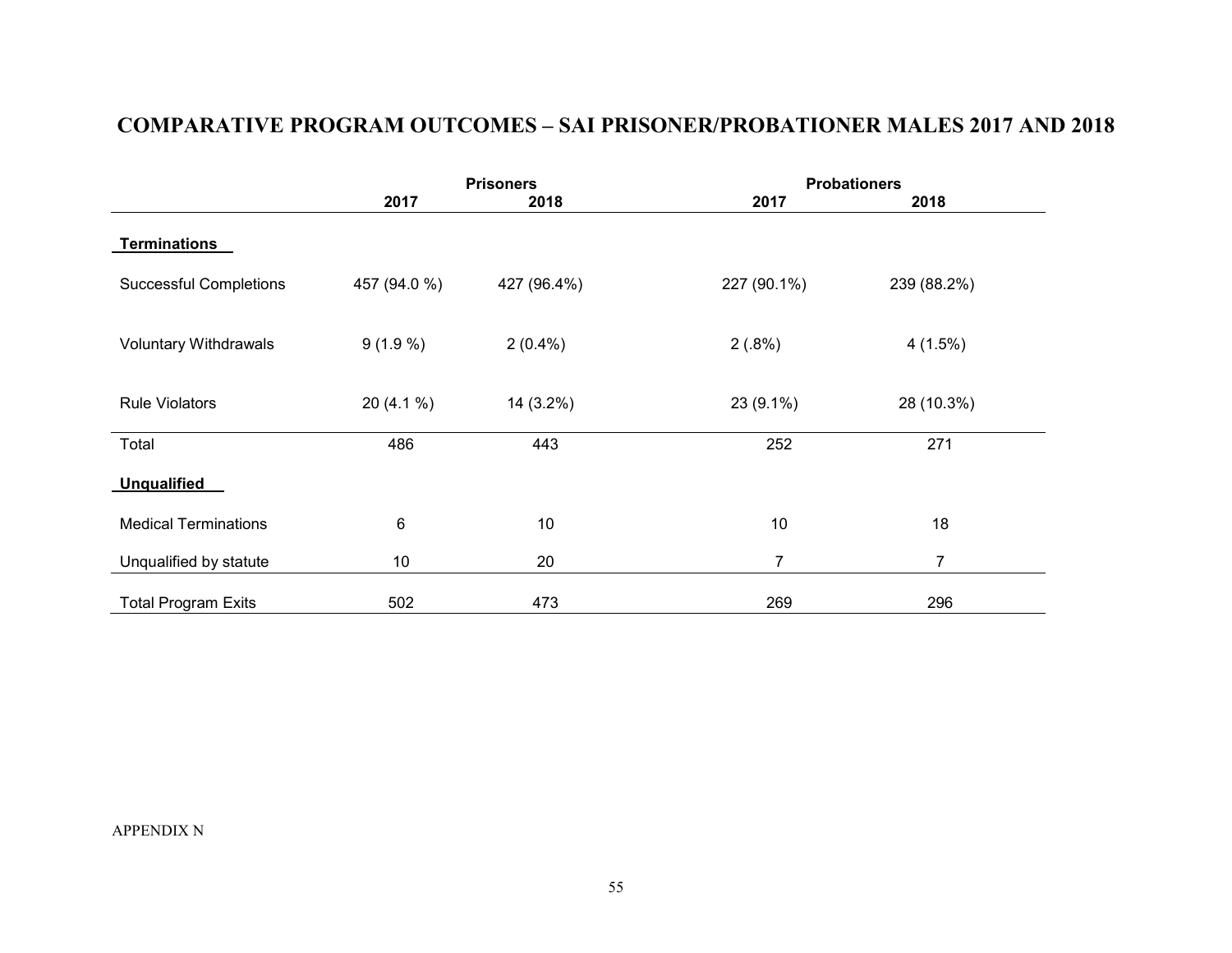### **COMPARATIVE PROGRAM OUTCOMES – IN REACH PRISONER MALES 2017 AND 2018**

|                               |             | <b>IRM Prisoners</b> |  |
|-------------------------------|-------------|----------------------|--|
|                               | 2017        | 2018                 |  |
| <b>Terminations</b>           |             |                      |  |
| <b>Successful Completions</b> | 302 (87.3%) | 151 (90.4%)          |  |
| Voluntary Withdrawals         | $3(0.9\%)$  | $3(1.8\%)$           |  |
| <b>Rule Violators</b>         | 41 (11.8%)  | 13 (7.8%)            |  |
| Total                         | 346         | 167                  |  |
| <b>Unqualified</b>            |             |                      |  |
| <b>Medical Terminations</b>   | 5           | 1                    |  |
| Unqualified by statute        | 3           | 1                    |  |
| <b>Total Program Exits</b>    | 354         | 169                  |  |

APPENDIX N